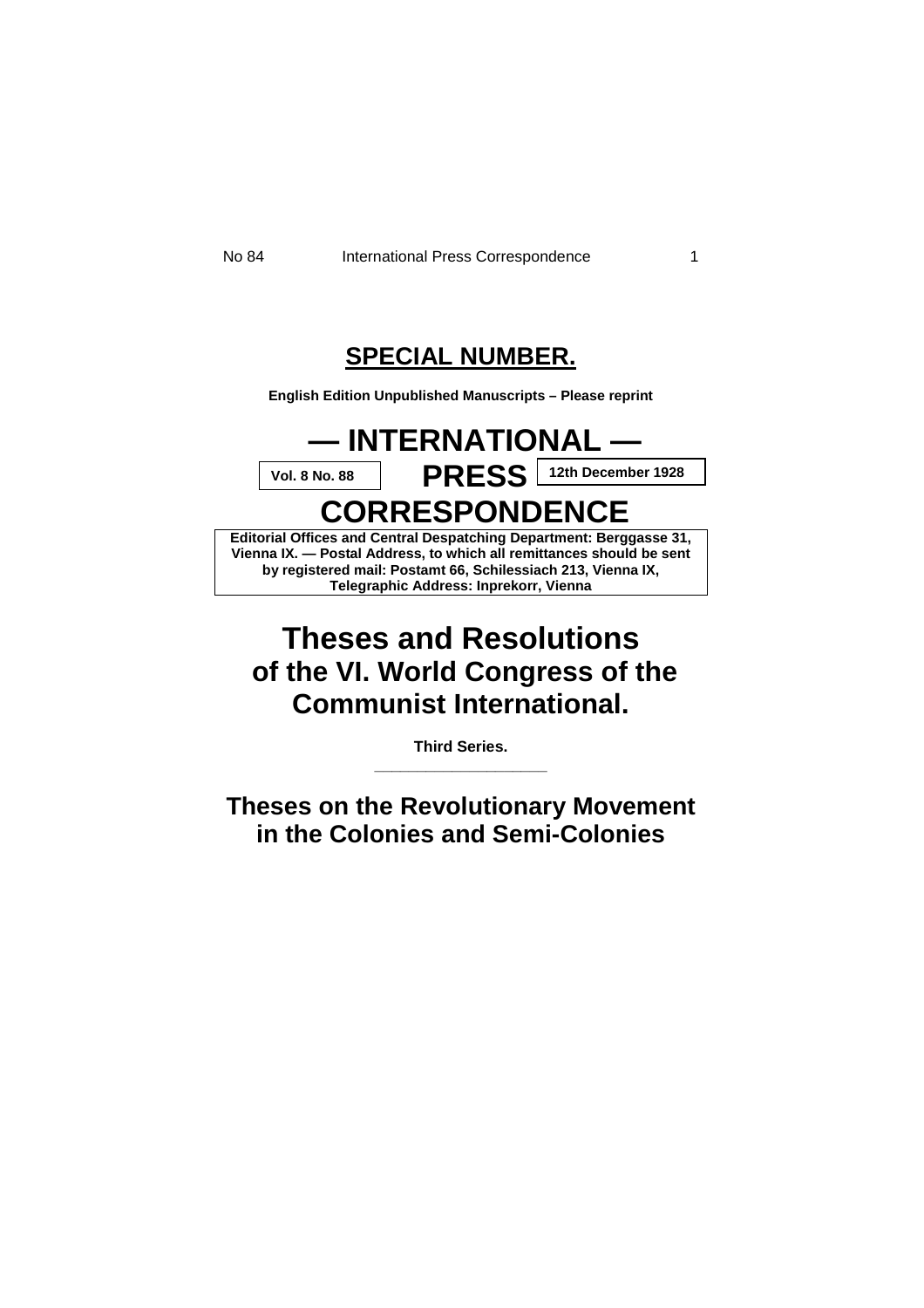#### **Scanned / Transcribed by The Socialist Truth In Cyprus Web: http//www.KibristaSosyalistGercek.net http://www.kibristasosyalistgercek.net/intro.htm E-mail: info@KibristaSosyalistGercek.net**

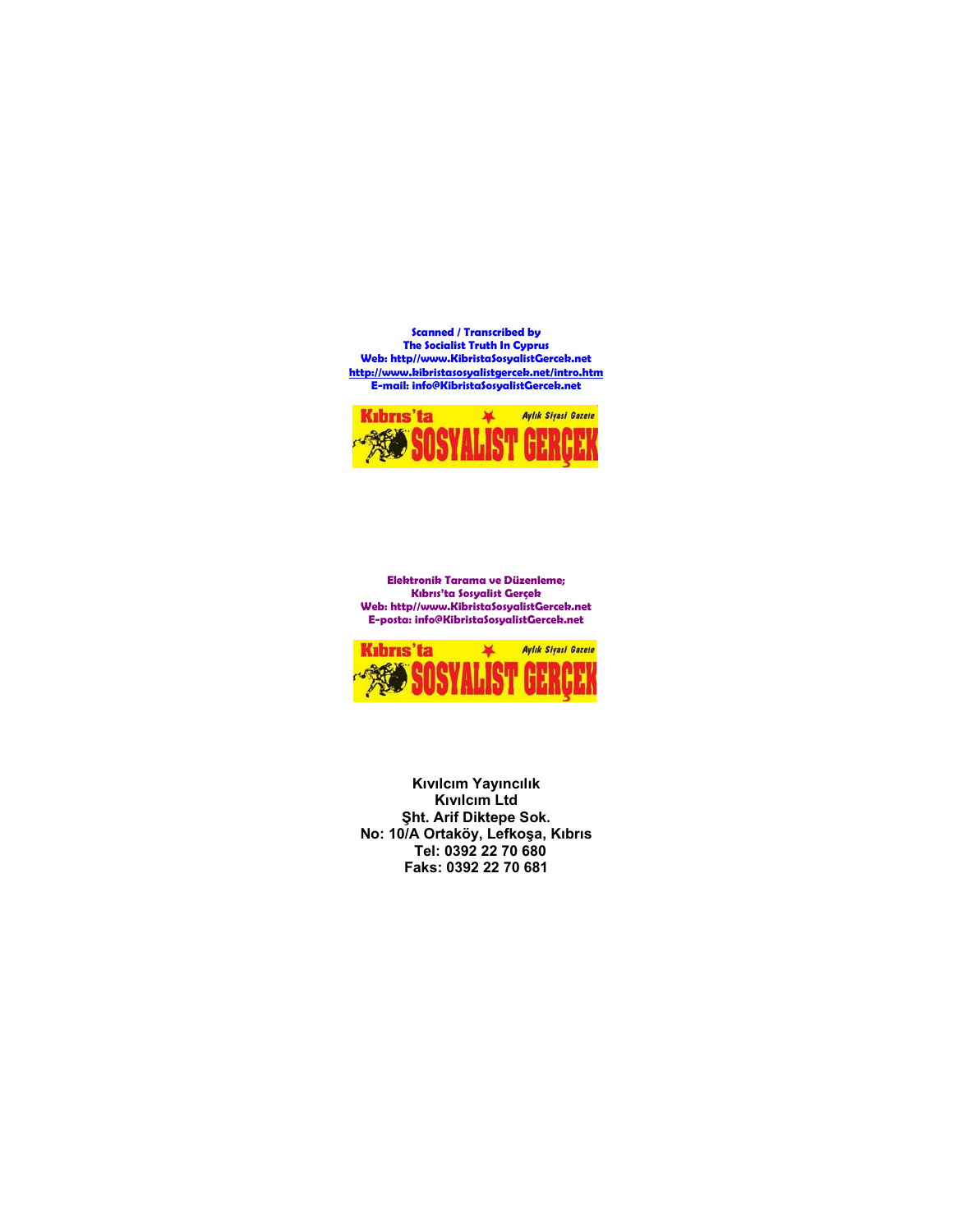### **I. Introduction.**

 1. The VI. Congress of the Communist International declares that the "Theses on the National and Colonial Questions" drawn up by Lenin and adopted at the II. Congress still have full validity, and should serve as a guiding line for the further work of the Communist Parties. Since the time of the II. Congress the actual significance of the colonies and semi-colonies, as factors of crisis in the imperialist world system has vastly increased.

 On the one hand, as necessary objects of exploitation for imperialism, the colonies have become a perpetual source of conflicts and wars between the imperialists, to an even higher degree than in the past. Plunderous wars, and new plans for wars, on the part of individual imperialist states against various peoples which have remained more or less independent, as well as intensified preparations of the imperialist powers for wars against each other for a new division of the colonies, continue without ceasing.

 On the other hand, the vast colonial and semi-colonial world has become an unquenchable blazing heaven of the revolutionary mass movement. The basis of this phenomenon, which is of colossal historical importance, is furnished in part by changes which have taken place during and after the imperialist world war in the internal situation at the most important colonies and semi-colonies, —in their economic and social structure— e.g. the strengthening of the elements of capitalist and of industrial development, the intensification of the agrarian crisis, the growth of the proletariat and the beginning of its organisation, the pauperisation of the wide masses of the peasantry, etc.; in part, also, the basis is to be found in changes in the international situation: on the one hand, the difficulties encountered by the leading imperialist powers during the world war and in the post-war crisis of world capitalism, and afterwards, as a result of the imperialist "peace", the intensified rapacious aggressiveness of the colonial policy of Great Britain, Japan, the United States, France, Italy and Holland; on the other hand the transformation of Russia from an imperialist into an anti-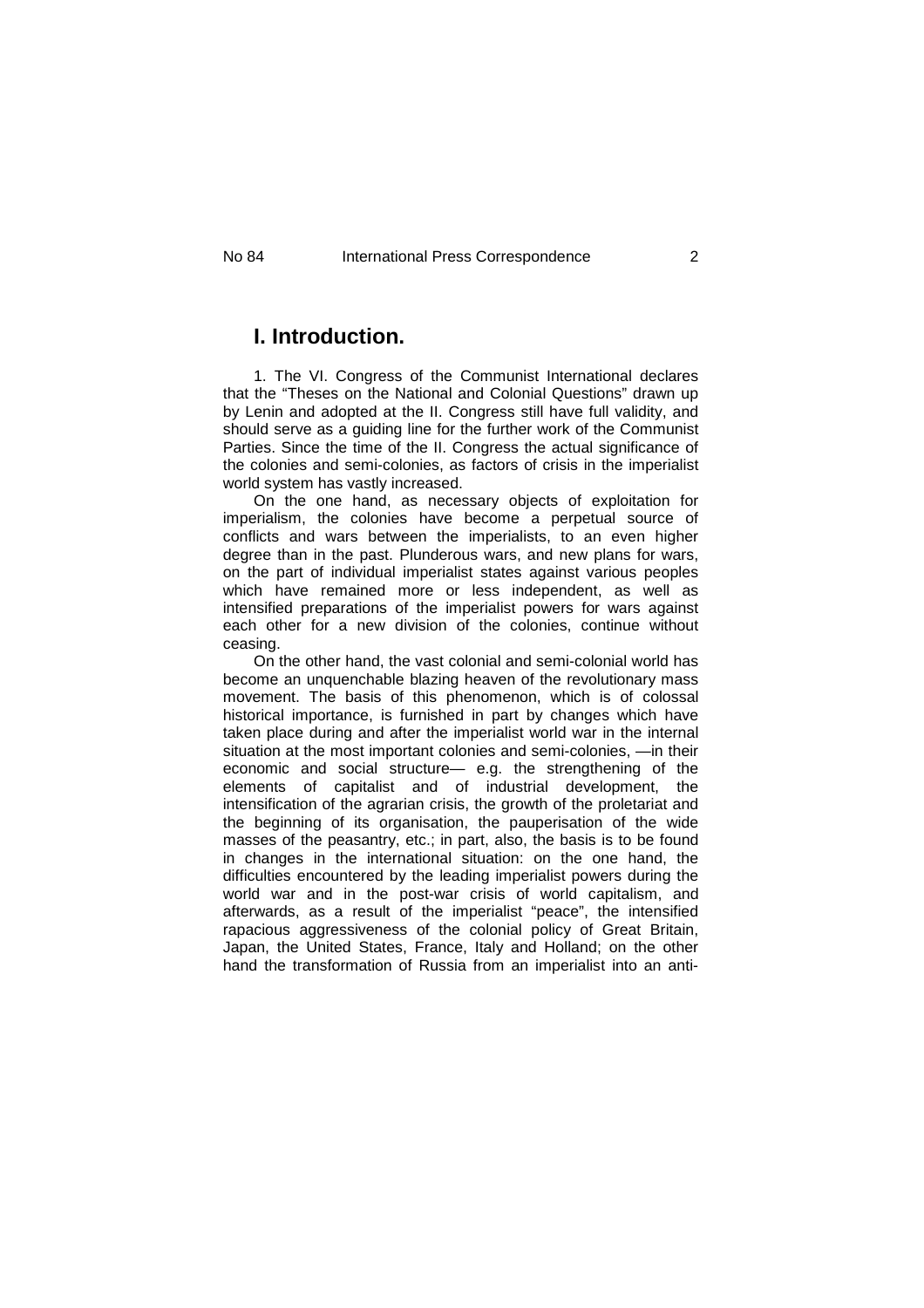imperialist proletarian power, the victorious struggle of the peoples of the Soviet Union in defence of their independence, the example of the revolutionary solution of the national question in the Soviet Union and the revolutionising influence of the work of building up Socialism there, and furthermore the strengthening of the Communist movement in the capitalist countries and the activity of this movement in the defence of the colonies.

 All these circumstances immeasurably accelerated the process of the political awakening of the vast human masses in the colonial and semi-colonial countries and led to a whole series of important revolutionary mass risings, in most cases, moreover, on the basis of a close-knit, characteristic association of the anti-imperialist emancipatory struggle with the development of the forces of internal class struggle.

 2. Of first-rate international importance was the **Chinese revolution**. The shooting down of the Chinese workers in Shanghai on May 30th, 1925 was the signal for the letting loose of a revolutionary wave until then unparalleled in China. The most important industrial centres of China, —Shanghai, Tientsin, Hankow, Canton, and the British colony of Hong-Kong, — were the arena of a mass revolutionary strike struggle which called forth an answering wave of mass peasant revolts against the Chinese landlords and gentry in the rural districts.

 Already, at this early stage of the wide national-revolutionary movement, the national bourgeoisie attempted to limit the revolutionary struggle exclusively to such national tasks as the fight against the militarists, the anti-imperialist boycott. Almost simultaneously with the rise of the revolutionary wave, the counterrevolution began to organise its forces, (Chang Kai-shek's coup d'etat in March, 1920, the firing on student demonstrations in Peking, the formation of a right group in the Kuomintang, which commenced the struggle against the peasantry in Kwantung and Kwansi, etc.).

 The Northern Expedition, which began in the summer of 1926, the capture of a number of provinces and the defeat and disintegration of a whole series of reactionary militarist groups, were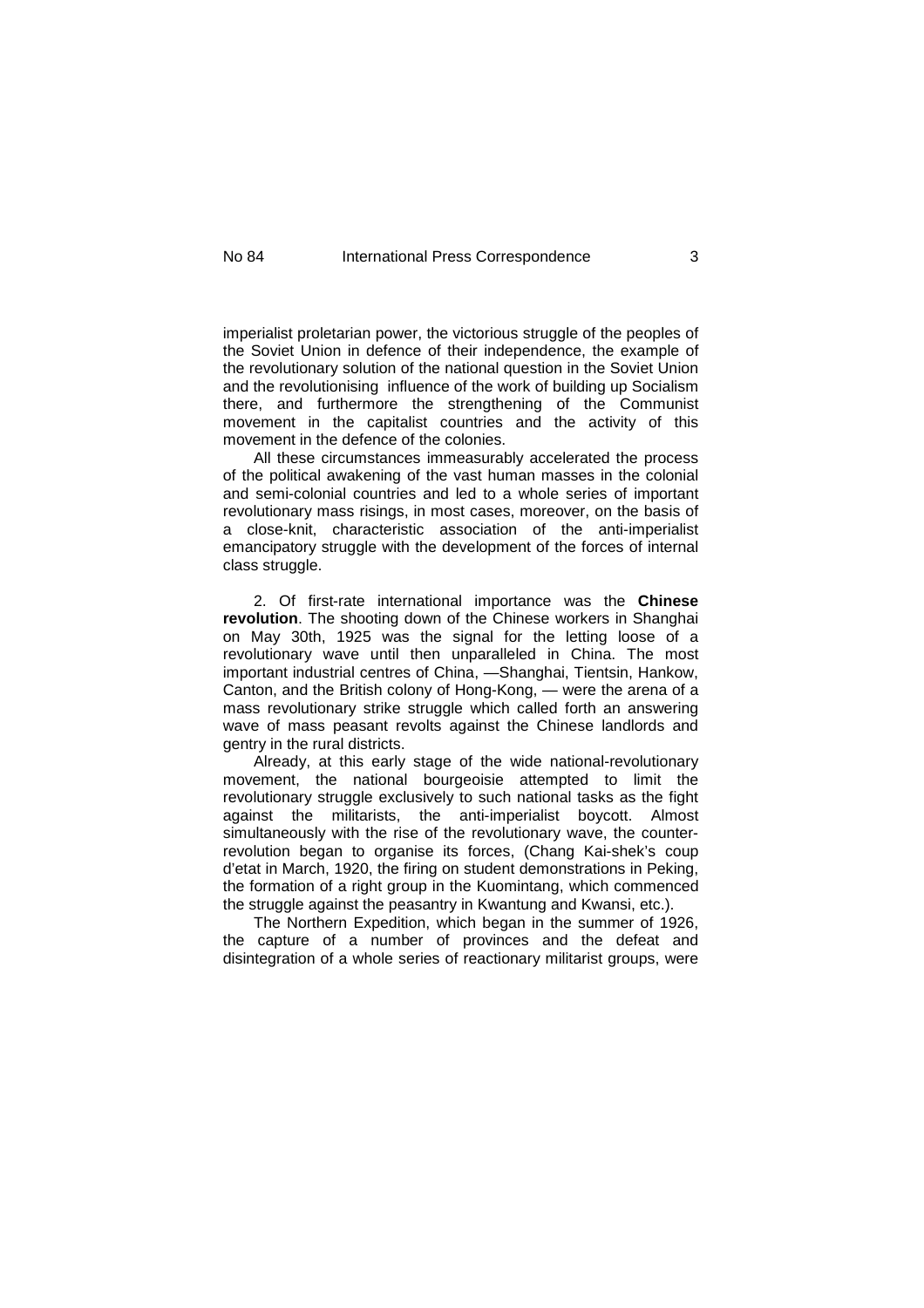accompanied by an enormous growth of the mass movement (the seizure of the British concessions in Hankow and Kiukiang, the general strike in Shanghai, which developed into an armed insurrection, the gigantic growth of the peasant movement). The successful insurrection in Shanghai in April 1927 raised the question of the hegemony of the proletariat in the national revolutionary movement, finally impelled the native bourgeoisie into the camp of reaction and called forth the counter-revolutionary coup d'etat of Chang Kai-shek.

The independent activity of the workers in the struggle for power, and above all the further growth of the peasant movement, which developed into agrarian revolution, impelled also the Wuhan government, which had been established under the leadership or the petty bourgeois wing of the Kuomintang, to go over to the camp of the counter-revolution. The revolutionary wave, however, was already beginning to ebb, In the course of a number of uprisings (the rising led by Ho-Lung and Ye-Ting, the peasant uprisings in Hunan, Hupeh, Kwantung and Kiangsu) the working class and peasantry still strove to wrest the power from the hands of the imperialists, bourgeoisie and landlords, and in this way to avert the defeat of the revolution. But in this they were not successful. The last powerful onslaught of this revolutionary wave was the insurrection of the heroic Canton proletariat, which under the slogan of Soviets attempted to link up the agrarian revolution with the overthrow of the Kuomintang and the establishment of the dictatorship of the workers and peasants.

 3. In **India**, the policy of British imperialism, which retarded the development of native industry, evoked great dissatisfaction among the Indian bourgeoisie. The class consolidation of the latter, which replaced its former division into religious sects and casts and which was expressed in the fusion of the Indian National Congress (organ of the Indian bourgeoisie) with the Muslim League effected in 1916, confronted British imperialism, with a national united front in the country. Fear of the revolutionary movement during the war compelled British imperialism to make concessions to the native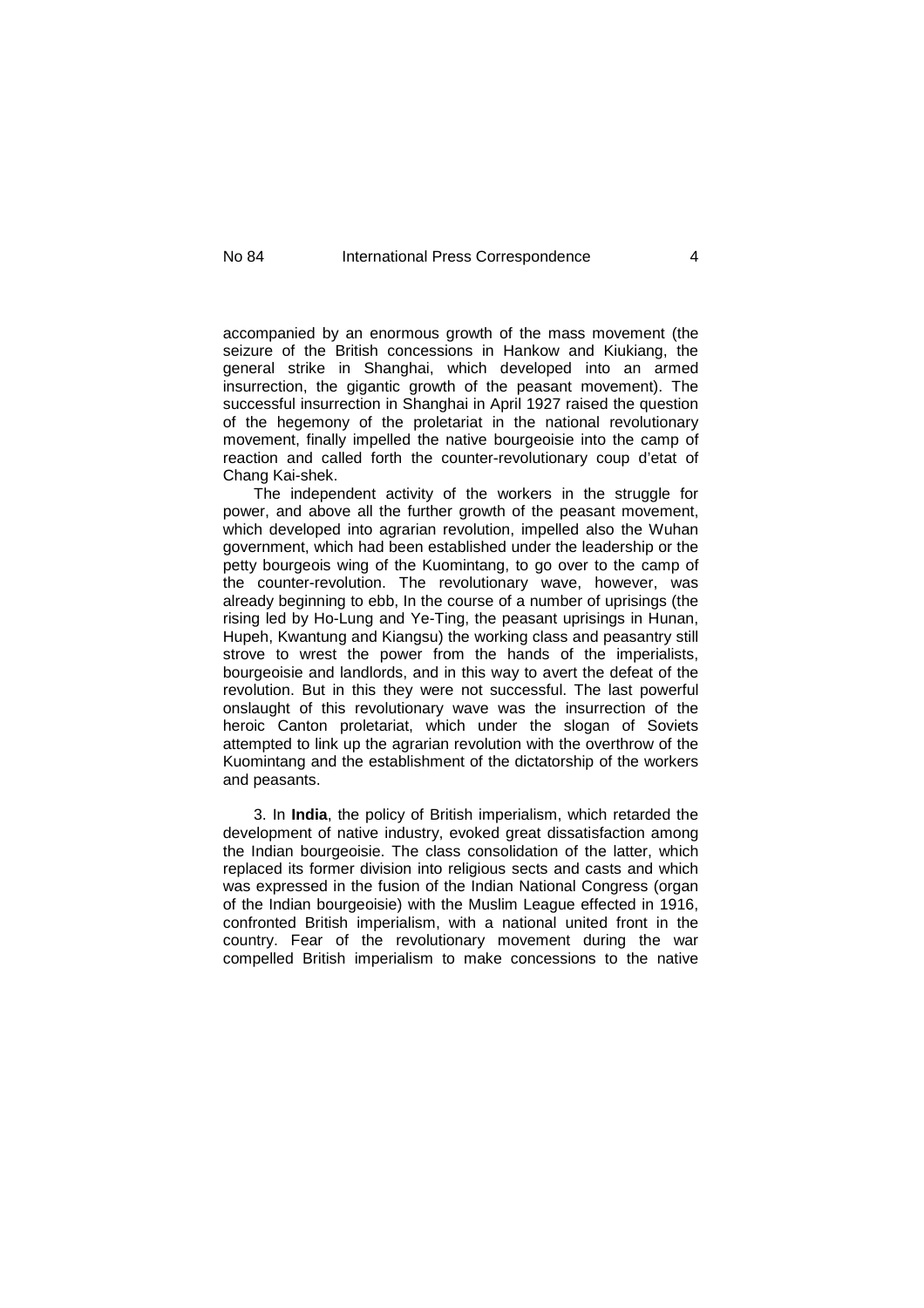bourgeoisie which found expression, in the economic sphere, in higher duties on imported goods and, in the political sphere, in insignificant parliamentary reforms introduced in 1919.

 Nevertheless a strong ferment, expressing itself in a series of revolutionary outbreaks against British imperialism, was produced among the masses of the Indian peoples as a result of the ruinous consequences of the imperialist war (famine and epidemics, 1918), the catastrophic deterioration of the position of wide sections of the working population, the influence of the October revolution in Russia and of a series of insurrections in various colonial countries (as for example, the struggle of the Turkish people for independence).

 This first great anti-imperialist movement in India (1919-1922) ended with the betrayal by the Indian bourgeoisie of the cause of national revolution. The reason for this was chiefly the fear of the growing wave of the peasant risings, the fear of the workers' strikes against the native employers.

 The collapse of the national revolutionary movement and the gradual decline of bourgeois nationalism enabled British imperialism once more to return to its policy of hindering the industrial development of India. The recent measures of British imperialism in India show that the objective contradictions between British colonial monopoly and the tendencies in the direction of the independent economic development of India are becoming more accentuated from year to year and are leading to a new deep revolutionary crisis.

 The real threat to British domination comes, not from the bourgeois camp, but from the growing mass movement of the Indian workers, which is developing in the form of large-scale strikes; at the same time the accentuation of the crisis in the village bears witness to the maturing of an agrarian revolution. All these phenomena are leading to radical transformation of the whole political situation in India.

 4. In **Indonesia**, Dutch imperialism is compelled in an everincreasing degree to give its more powerful neighbours (American and British imperialism) the opportunity of importing foreign commodities and foreign capital into this colony. Thus, Dutch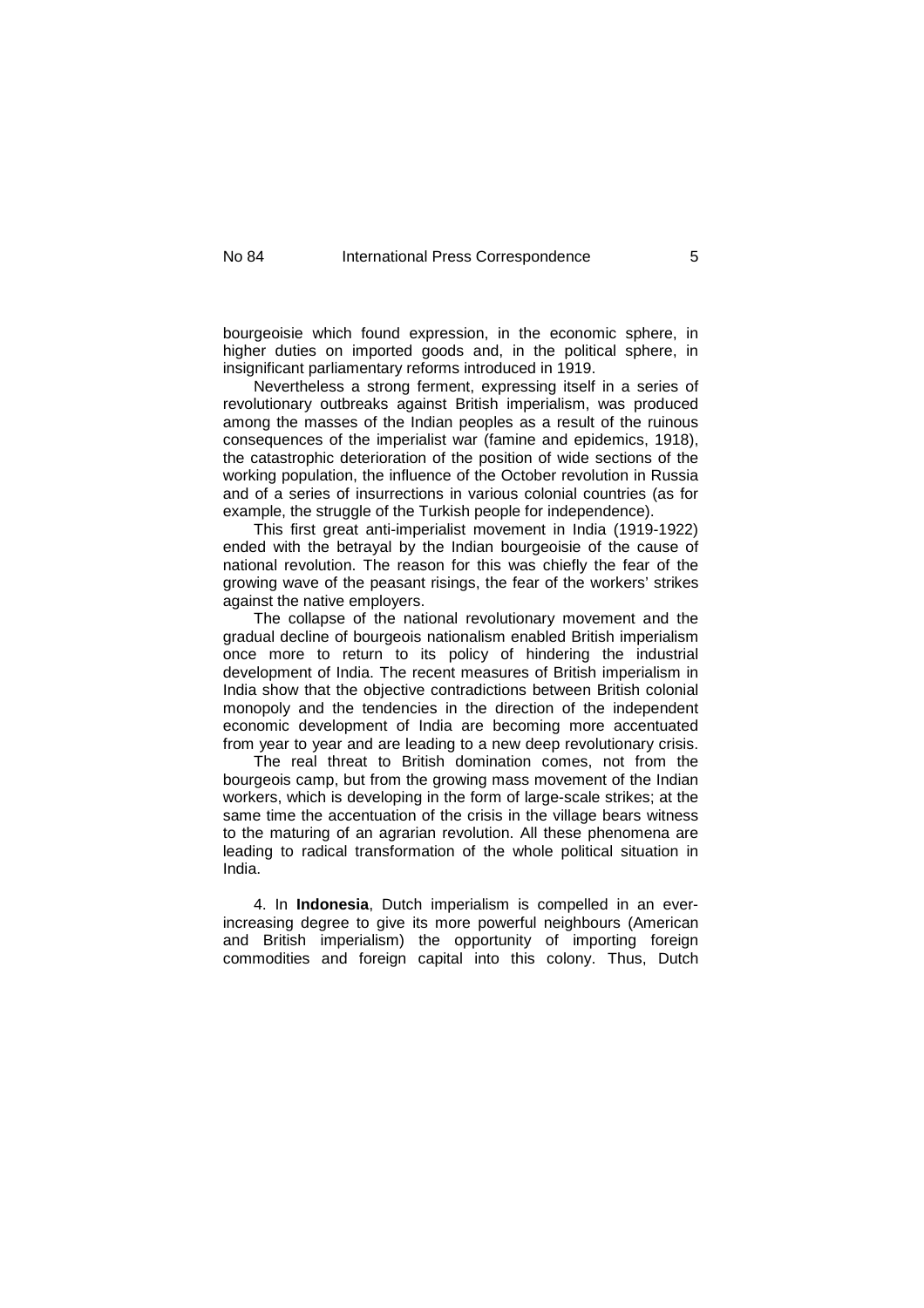imperialism itself in Indonesia is actually more and more compelled to playa a subordinate role, as, so to say, that of a "commissionaire" who at the same time is compelled to perform the functions of a policeman and executioner.

 The immediate impulse to the insurrection which broke out in Java in November 1926 was given by the economic crisis, and the resulting deterioration of the conditions of the wide masses of the population, as well as by the cruel repression exercised by the government against the national-revolutionary movement. To a considerable degree the rebellion was carried out under the leadership of the Communists. The government succeeded in drowning the insurrection in blood, in suppressing the Communist Party, and in executing or throwing into prison thousands of the best leaders of the proletariat and peasantry.

 Insignificant reforms, instituted thereafter by the government in order to weaken the hatred of the masses and to purchase the assistance of the national-reformist leaders for the work of "pacification" of these masses, have in no way improved the conditions of the working sections of the people. The continuing economic crisis in the country, especially in the sugar and rubber industries, the capitalist offensive with the object of worsening the conditions of labour, and growing unemployment, create the objective pre-conditions for inevitable new risings of the masses of workers and peasants against the ruling imperialism.

 5. In **North Africa** in 1925 there began a series of rebellions of the Cabil tribes of the Riff against French and Spanish imperialism, followed by the rebellions of the Druze tribes in the "mandated" territory of Syria against French imperialism. In Morocco, the imperialists only succeeded in dealing with these rebellions after a prolonged war. The intensified penetration of foreign capital into these countries is already calling into life new social forces. The rise and growth of an urban proletariat manifests itself in a wave of mass strikes that are sweeping for the first time over Palestine, Syria, Tunis and Algiers. Gradually, but very slowly, the peasantry, also in these countries is being drawn into the struggle.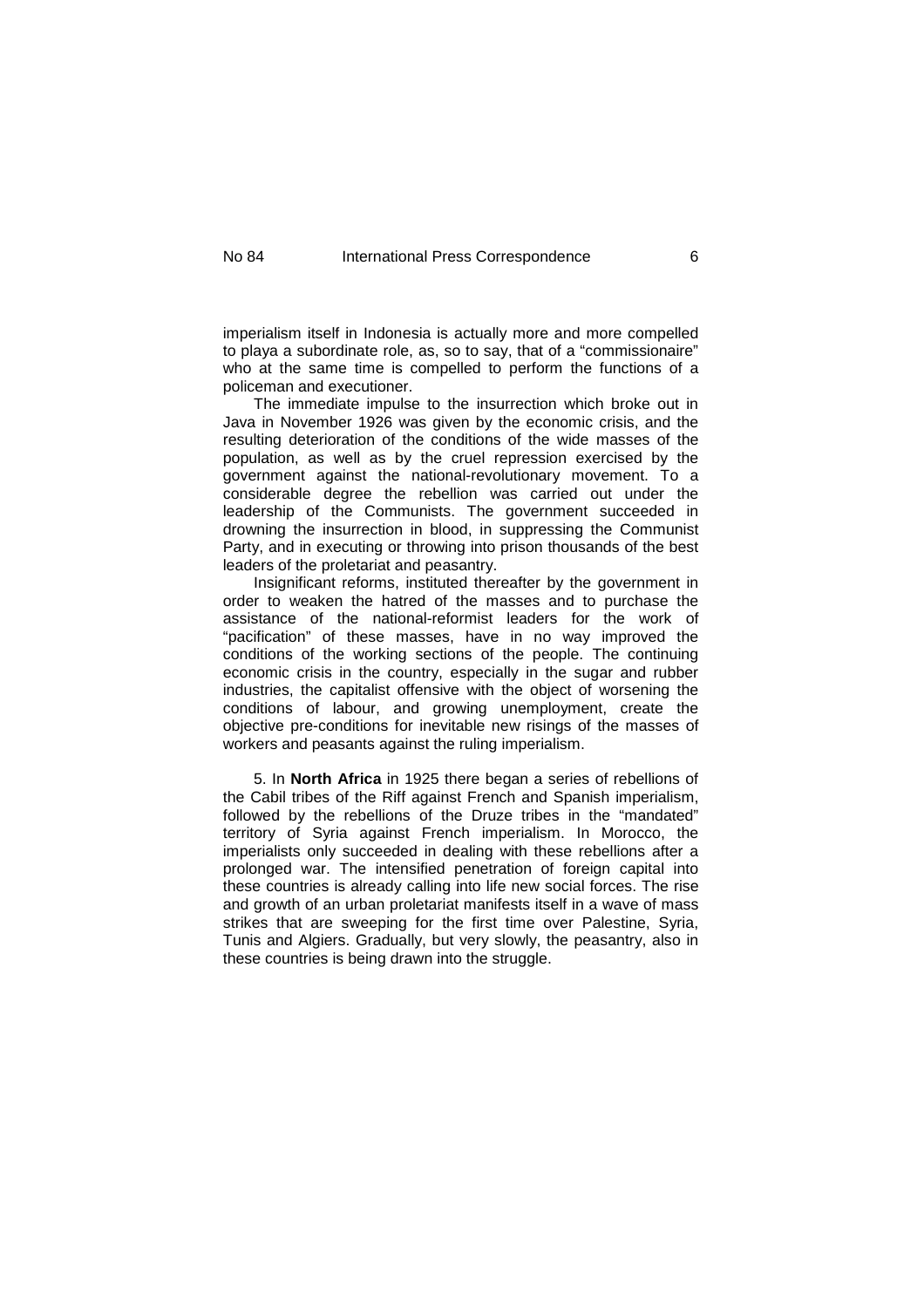6. The growing economic and military expansion of North American imperialism in the countries of **Latin America** is transforming this continent into one of the most important junction points of the antagonisms of the whole imperialist colonial system. The influence of Great Britain, which before the war was the decisive influence in these countries, and which reduced many of them to the position of semi colonies, since the war is being replaced by a still more close dependence on their part on the United States. By means of its increased export of capital, North American imperialism is conquering the commanding positions in the economy of these countries, is subordinating their governments to its own financial control and, at the same time, inciting one against the other. This aggressive policy of American imperialism is more and more taking on a character of undisguised violence, passing over into armed intervention (Nicaragua). The national-emancipatory struggle against American imperialism which has begun in Latin America is taking place for the most part under the leadership of the petty bourgeoisie, which represents a thin stratum of the population (with the exception of Argentine, Brazil, and Chile) and which is connected, on the one hand, with the big landowners and, on the other hand, with American capital, is in the camp of the counter-revolution.

 The Mexican Revolution, which began as a revolutionary peasant struggle for land against the landowners and the church, at the same time to a considerable degree assumed the character of a mass struggle against American and British imperialism, and led to the formation of a government of the petty bourgeoisie, which endeavoured to keep itself in power by means of concessions to the big landowners and to North American imperialism.

 The peasant risings, strikes of workers, etc., in Ecuador directed against the Government of the landlords of the maritime provinces, and of the Guayaquil bankers and commercial bourgeoisie, ended in a military coup d'etat and the establishment of a military dictatorship in 1925. The series of military revolutions in Chile, the guerrilla war in Nicaragua against North American imperialism, the series of risings in South Brazil, the uprising of the agricultural labourers in Patagonia in Argentine, the revolt of the Indians in Bolivia, Peru, Ecuador and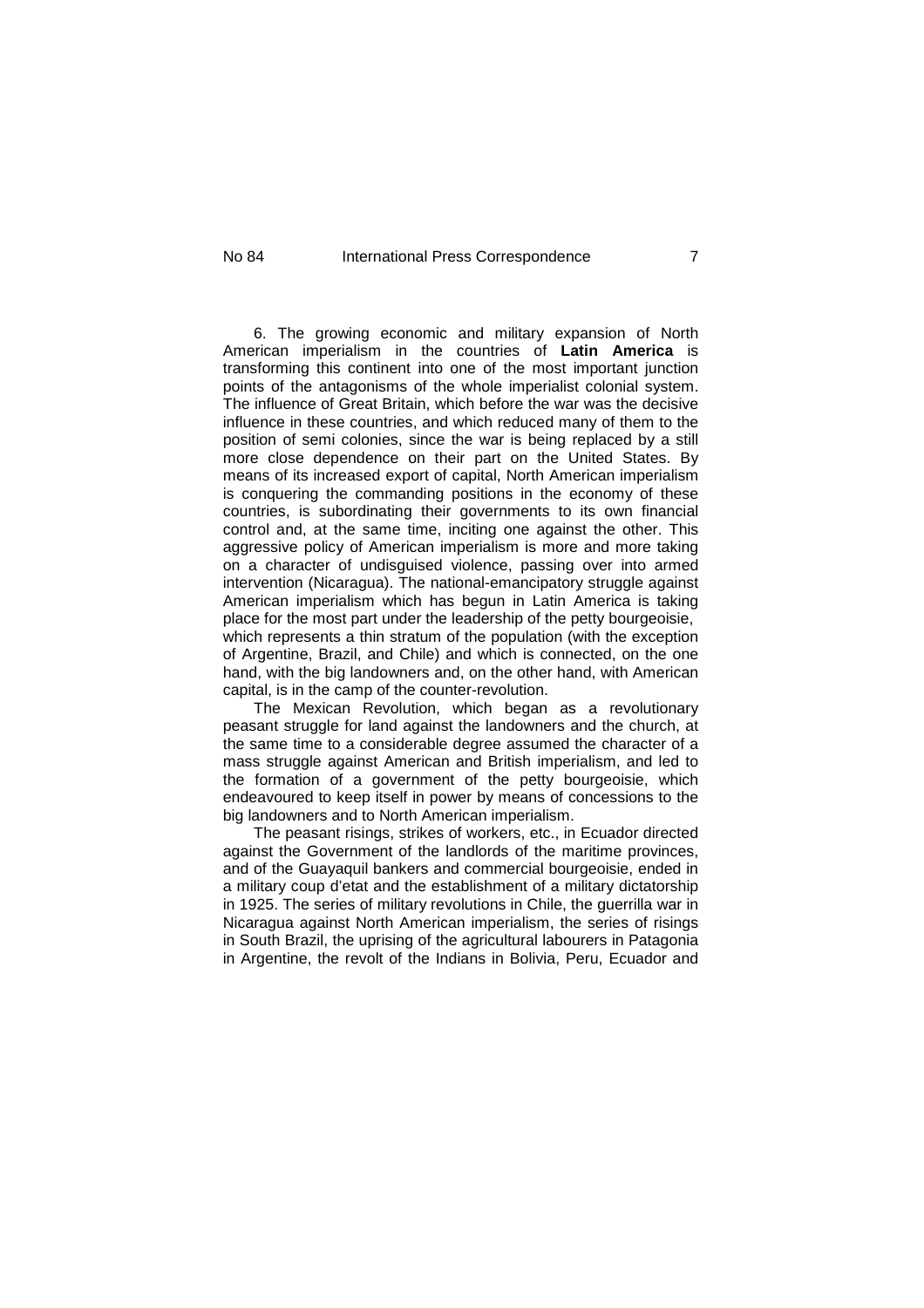Colombia, the mutinies and spontaneous general strikes and mass demonstrations in Venezuela and Colombia, the mass antiimperialist movement in Cuba and throughout the whole of Central America, Colombia, etc. —all these events of the last few years which bear witness to the widening and deepening of the revolutionary process and, in particular, to the ever-growing popular indignation in the Latin American countries against world imperialism.

 7. In the majority of cases imperialism has up to now succeeded in bloody suppression of the revolutionary movement in the colonial countries. But all the fundamental questions raised by these movements remain unsolved.

 The objective contradiction between the colonial policy of world imperialism and the independent development of the colonial peoples is by no means done away with, neither in China, nor in India, nor in any other of the colonial and semi-colonial countries; on the contrary, the contradiction only becomes more acute and can be overcome only by the victorious revolutionary struggle of the toiling masses in the colonies. Until this contradiction is overcome, it will continue to operate in every colony and semi-colony as one of the most powerful objective factors making for revolution.

 At the same time, the colonial policy of the imperialist powers acts as a powerful stimulant to antagonisms and wars between these powers. This antagonism is becoming more and more acute and especially in the semi-colonies, where in spite of the blocs that are frequently established between the imperialists. it plays a fairly important role. The greatest significance, however, for the development of the revolutionary movement in the colonies is borne by the contradictions between the imperialist world, on the one hand and the Union of Soviet Socialist Republics and the revolutionary labour movement in the capitalist countries, on the other hand.

 8. The establishment of a fighting front between the active forces of the Socialist world revolution (the Soviet Union and the revolutionary labour movement in the capitalist countries) on the one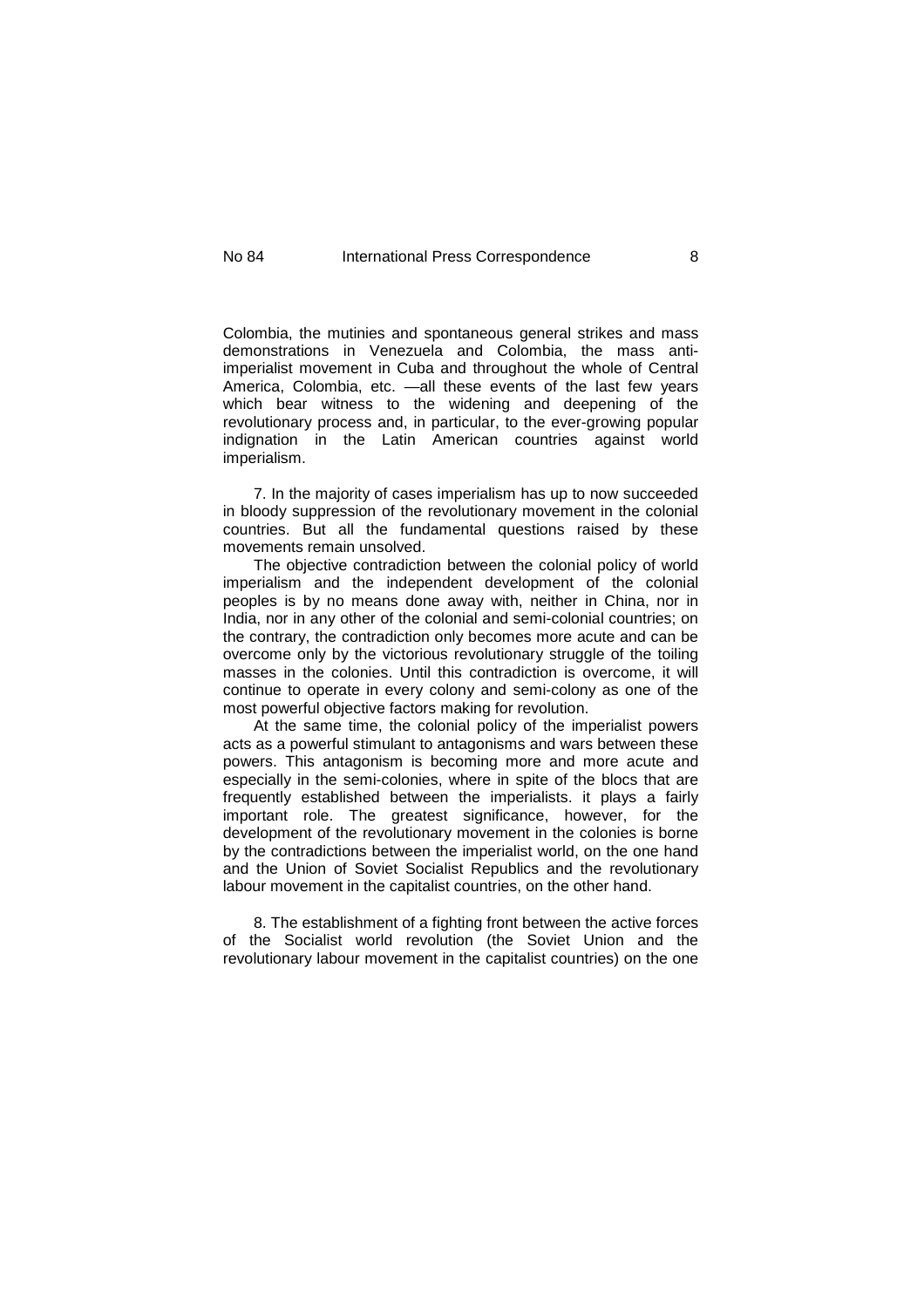side, and between, the forces of imperialism on the other side, is of **fundamental decisive importance** in the present epoch of world history. The toiling masses of the colonies struggling against imperialist slavery, represent a most powerful auxiliary force of the Socialist world revolution. The colonial countries at the present time constitute for world imperialism the most dangerous sector of their front. The revolutionary emancipatory movements of the colonies and semi-colonies more and more rally around the banner of the Soviet Union, convincing themselves by bitter experience that there is no salvation for them except through alliance with the revolutionary proletariat, and through the victory of the world proletarian revolution over world imperialism.

 The proletariat of the U.S.S.R., and the workers' movement in the capitalist countries, headed by the Communist International, in their turn are supporting and will more and more, effectively support in deeds the emancipatory struggle of all colonial and other dependent peoples; they are the only sure bulwark of the colonial peoples in their struggle for final liberation from the yoke of imperialism. Furthermore, the alliance with the U.S.S.R. and with the revolutionary proletariat of the imperialist countries, creates for the toiling masses of the people of China, India and all other colonial and semi-colonial countries, the possibility of an independent, free, economic and cultural development, **avoiding the stage of tile domination of the capitalist system** or even the development of capitalist relations in general.

 Thus the epoch of imperialism, of wars and revolutions opens an epoch in which the proletarian dictatorship arises, opens a quite new perspective for the development of the colonial peoples. Since the analysis of contemporary world economy as a whole in no way leads to the perspective of a new prolonged period of flourishing capitalism, but, on the contrary, leads to the inevitability of the overthrow of capitalism, which has **already** fulfilled its progressive historical role, has already become a brake on further development, is already in process of disintegration, is already giving place to the proletarian dictatorship (U.S.S.R.) and is leading humanity to ever new catastrophes, —all this denotes the presence of the objective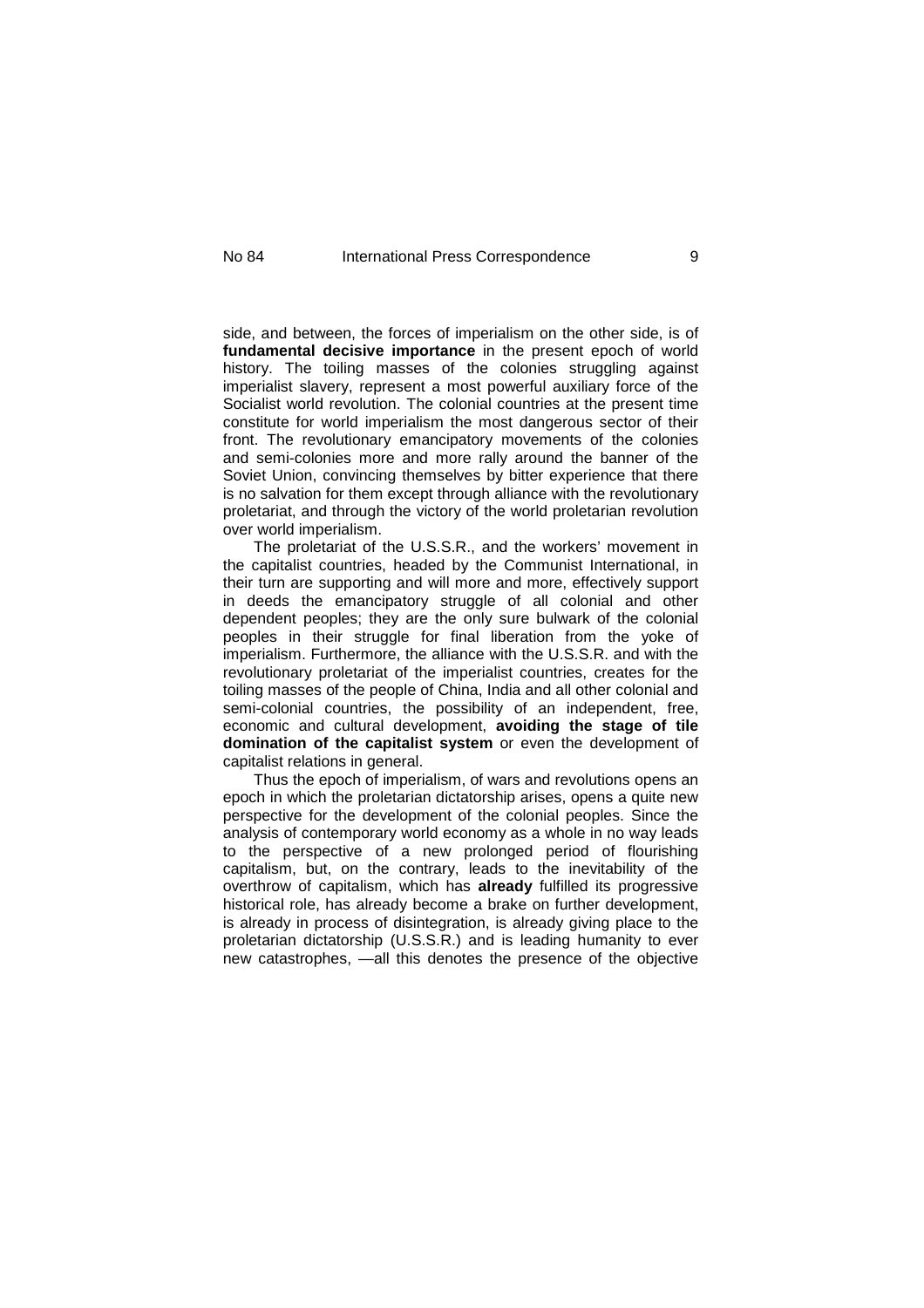possibility of a non-capitalist path of development for the backward colonies, the possibility of the "**growing-over**" of the bourgeoisdemocratic revolution in the leading colonies into the proletarian socialist revolution with the aid of the victorious proletarian dictatorship in the other countries. Under favourable objective conditions, this possibility is converted into actuality, whereby the true path of development is determined by **struggle** and by struggle alone. Consequently, the theoretical and practical advocacy of this path, and the most self-sacrificing struggle for it, is the duty of all Communists. In connection with this perspective, there arises before the colonies also the problem of revolutionary seizure of power on the basis of **Soviets**.

 Thus, all the basic questions of the revolutionary movement in the colonies and semi-colonies are found to have an immediate connection with the great epoch-making struggle between the capitalist and socialist systems, —a struggle which at present is being conducted on a world scale by imperialism against the U.S.S.R., and inside each separate capitalist country between bourgeois class rule and the Communist movement.

 In this struggle, the co-operation of the revolutionary proletariat of the whole world and of the toiling masses of the colonies represents the surest guarantee of victory over imperialism. In this struggle, every war conflict between two imperialist States, as also war of the imperialists against the U.S.S.R., must be utilised in the colonies for the mobilisation of the masses and for drawing them into a decisive struggle against imperialism, for national emancipation and for the victory of the workers and peasants.

#### **II. The Characteristic Features of Colonial Economy Colonial Policy.**

 9. The recent history of the colonies can only be understood if it is looked upon as an organic constituent part of the development of capitalist world economy as a whole, beginning with its earliest forms and ending with its latest stage, viz., imperialism.

In proportion as capitalism more and more strongly draws the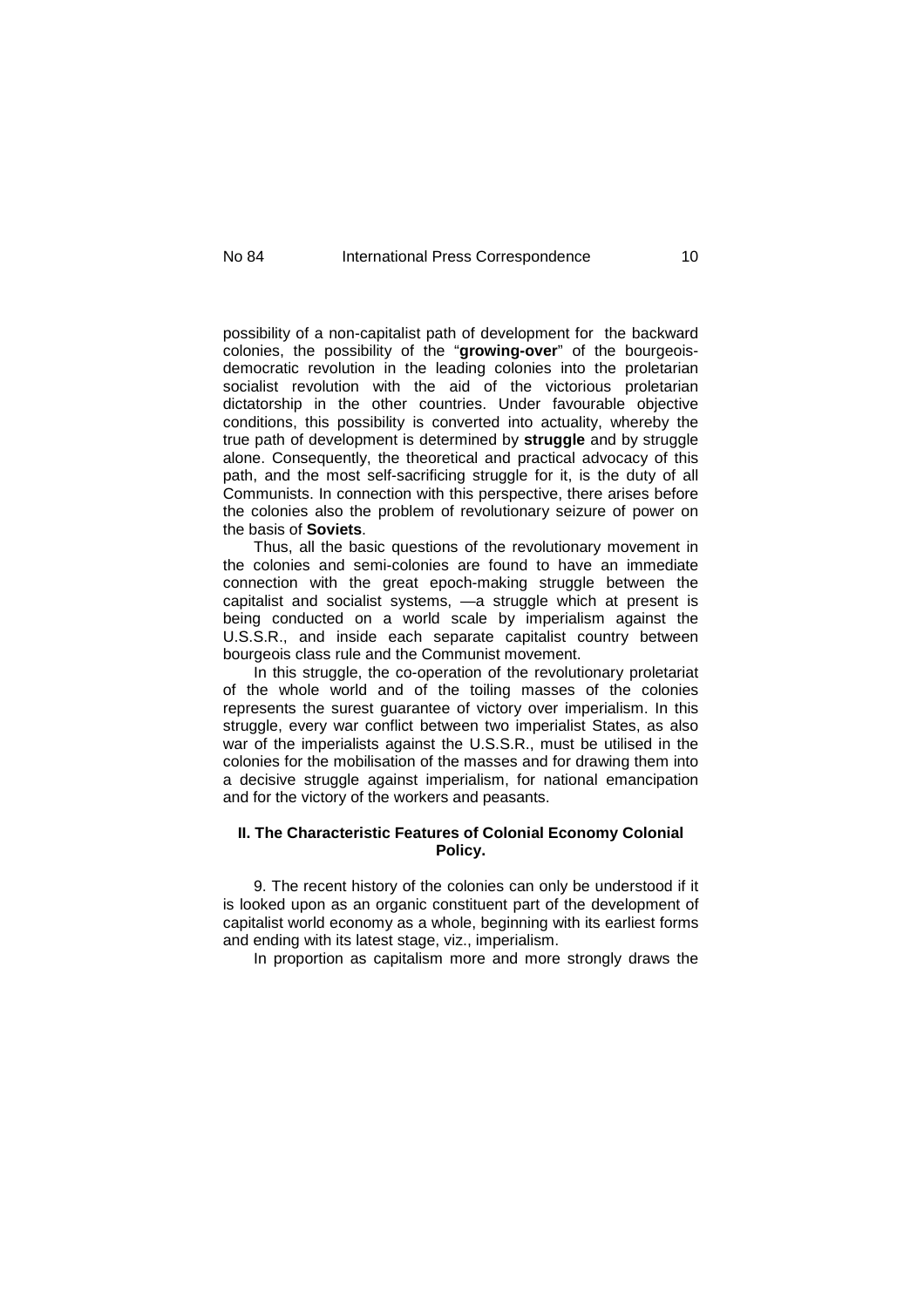immense colonial areas into the sphere of its world economy based an exploitation and profit-hunting, there is seen reflected as in a mirror in the economic and political history of the colonial and semicolonial countries all the characteristic features of the so-called "civilising" and cultural mission of the capitalist mode of production and of the bourgeois social order. In particular, it reveals with merciless accuracy of the methods and practices, of "original capitalist accumulation". Its policy, unsurpassed in cruelty, of conquest and oppression, bound up as it has been with colonial robbery and punitive expeditions, with opium wars and piratical raids for the compulsory provision of the native population with whisky, bibles and other trash, as conducted by the most Christian countries of Europe and America, was one of the most important factors which accelerated the consolidation of the capitalist structure.

 In spite of the disgusting lies of the imperialists and of their reformist lackeys (MacDonald, Otto. Bauer & Co.), who maintain that imperialism "brings to the backward races prosperity, progress and culture", the transition to the epoch of monopolist capitalism in no way lightened the yoke weighing upon the many millions of the masses of humanity in the colonial countries. The devastating can sequences everywhere brought about by capitalist development, in particular in the first stage of its existence, are reproduced in the colonies to a monstrous degree and at an accelerated rate, thanks to the penetration of foreign capital. The progressive results of capitalism, on the other hand, are, for the most part, in the colonies completely imperceptible.

 Where in the colonies the ruling imperialism is in need of a social support it first of all allies itself with the ruling strata of the previous social structure, with the feudal lords and with the trading and money-lending bourgeoisie, against the majority of the people. Everywhere imperialism attempts to preserve and to perpetuate all those pre-capitalistic forms of exploitation (especially in the villages) which serve as the basis for the existence of its reactionary allies. The masses of the people in these countries are compelled to payout enormous sums for the upkeep of the military, police, and administrative apparatus of the colonial regime.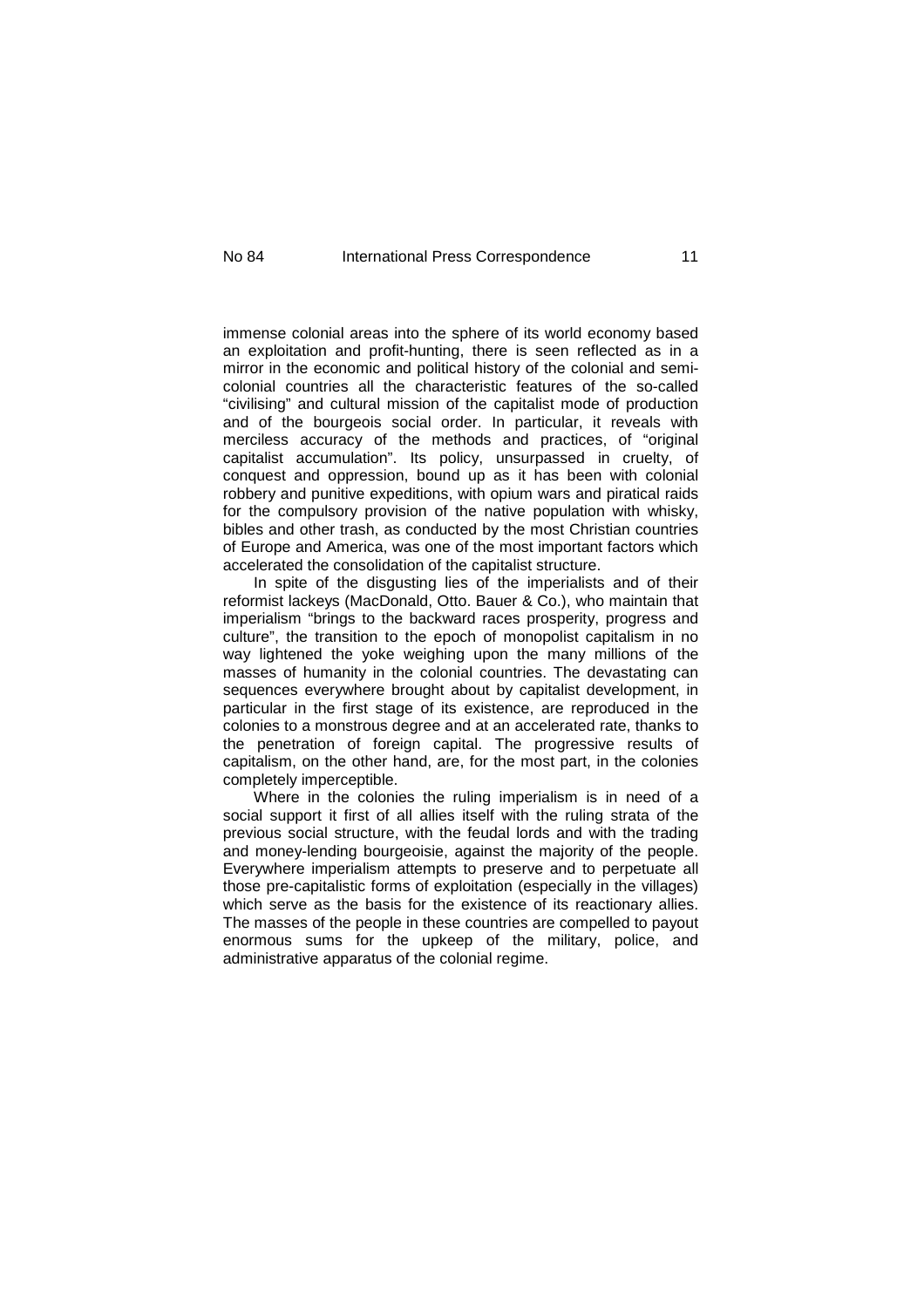The growth of famines and epidemics, particularly among the pauperised peasantry; the mass expropriation of the land of the native population; the inhuman conditions of labour (on the plantations and mines of the white capitalists, and so on), which at times are worse than open slavery —all this exerts its devastating effect on the colonial population and not infrequently leads to the dying out of whole nationalities. The "cultural role" of the imperialist States in the colonies is in reality the role of an executioner.

 10. In regard to the colonial countries it is necessary to distinguish between those colonies of the capitalist countries which have served them as colonising regions for their surplus population, and which in this way have become a continuation of their capitalist system (Australia, Canada, etc.) and those colonies which are exploited by the imperialists primarily as markets for their commodities, as sources of raw material and as spheres for the export of capital. This distinction has not only a historic but also a great economic and political significance.

 The colonies of the first type, on the basis of their general development, became "Dominions", that is, members of the given imperialist system with equal or nearly equal rights. In them, capitalist development reproduces among the immigrant white population the class structure of the metropolis, at the same time that the native population was, for the most part exterminated. There cannot be there any talk of the colonial regime in the form that it shows itself in the colonies of the second type. Between these two types is to be found a transitional type (in various forms) where, alongside the numerous native population, there exists a very considerable population of white colonists (South Africa, New Zealand, Algiers, etc.). The bourgeoisie, which has come from the metropolis, in essence represents in these countries (emigrant colonies) nothing else than a colonial "prolongation" of the bourgeoisie of the metropolis.

 The interests of this bourgeoisie coincide to a considerable degree with the colonial interests of the metropolis. The metropolis is interested to a certain extent in the strengthening of its capitalist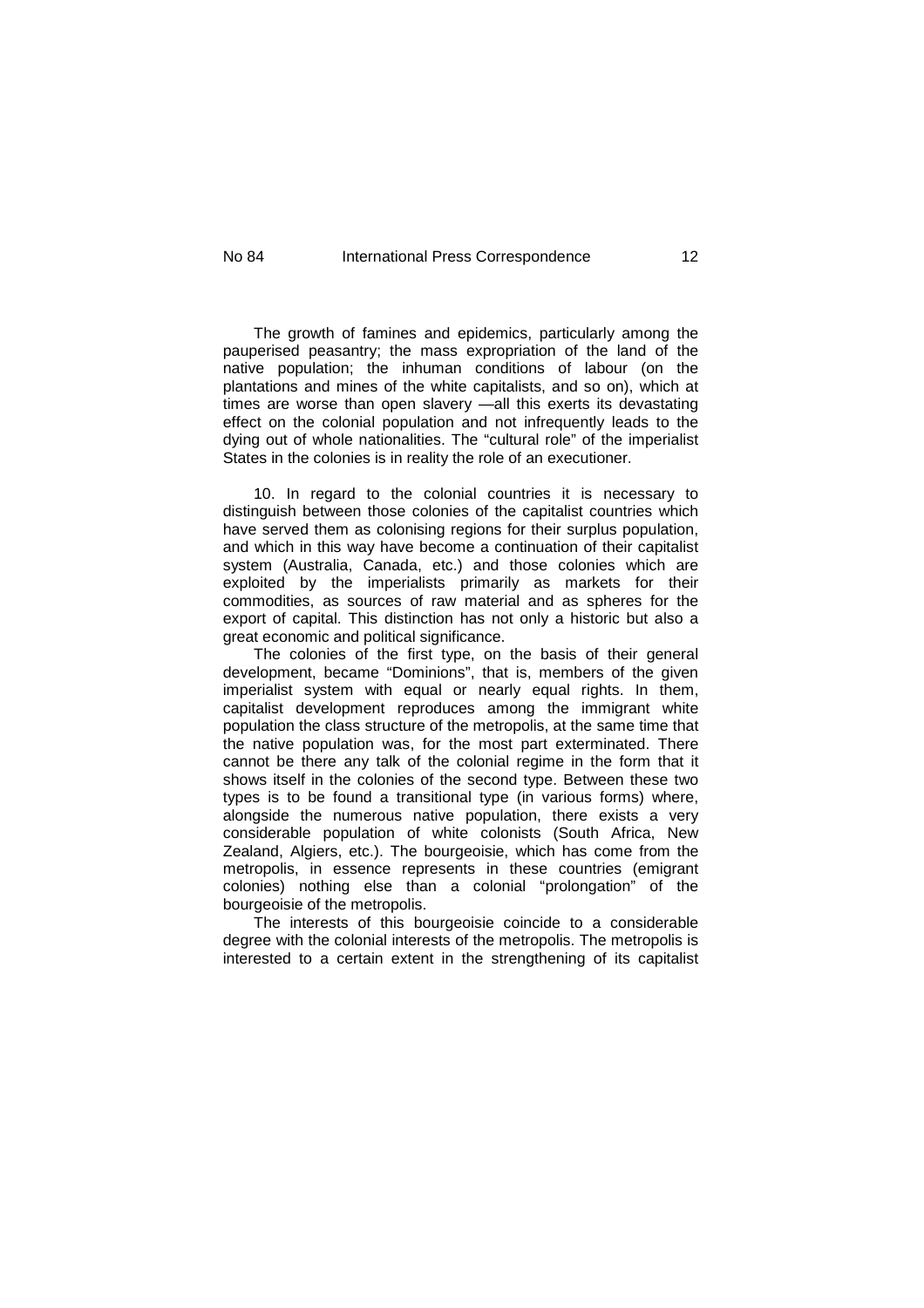"subsidiary" in the colonies, in particular when this subsidiary of imperialism is successful enslaving the original native population or even in completely destroying it. On the other hand, the competition between various imperialist systems for influence in these semiindependent countries can lead also to their breaking off from the metropolis and even to a union with the competitors of the latter. These reasons frequently compel imperialism to reconcile itself to a certain political and economic independence of its agencies in such colonies (Dominions), which then assume the position of all allied and kindred power towards the respective imperialism.

 11. The imperialist colonial regime is essentially based not only on economic pressure but also on the extra-economic compulsion of the monopoly of the bourgeoisie of the imperialist countries in the corresponding dependent countries. This monopoly, however, expresses itself in two basic functions: on the one hand it serves the purpose of merciless exploitation of the colony (various forms of immediate and indirect exaction of tribute, super-profits in connection with the sale of its own industrial goods, with the obtaining of cheap raw material for its own industry and with the utilisation of very cheap labour power, etc,); on the other hand, the imperialist monopoly serves for the preservation and development of the conditions of its 'awn existence, i. e., it fulfils the function for **enslaving** the colonial masses.

 In its function as colonial exploiter, the ruling imperialism in relation to the colonial country acts primarily, as a parasite sucking the blood from the economic organism of the latter. The fact that this parasite in relation to its victim represents a society with a highly developed culture makes it a so much more powerful and dangerous exploiter, but, from the point of view of the colonial country, this in no way alters the parasitic character of its function.

 Capitalist exploitation in every imperialist country has proceeded by way of the development of productive forces. The specific colonial forms of capitalist exploitation, put into operation by the same British, French or any other bourgeoisie, in the final analysis hinder the development of the productive forces of the colonies concerned, The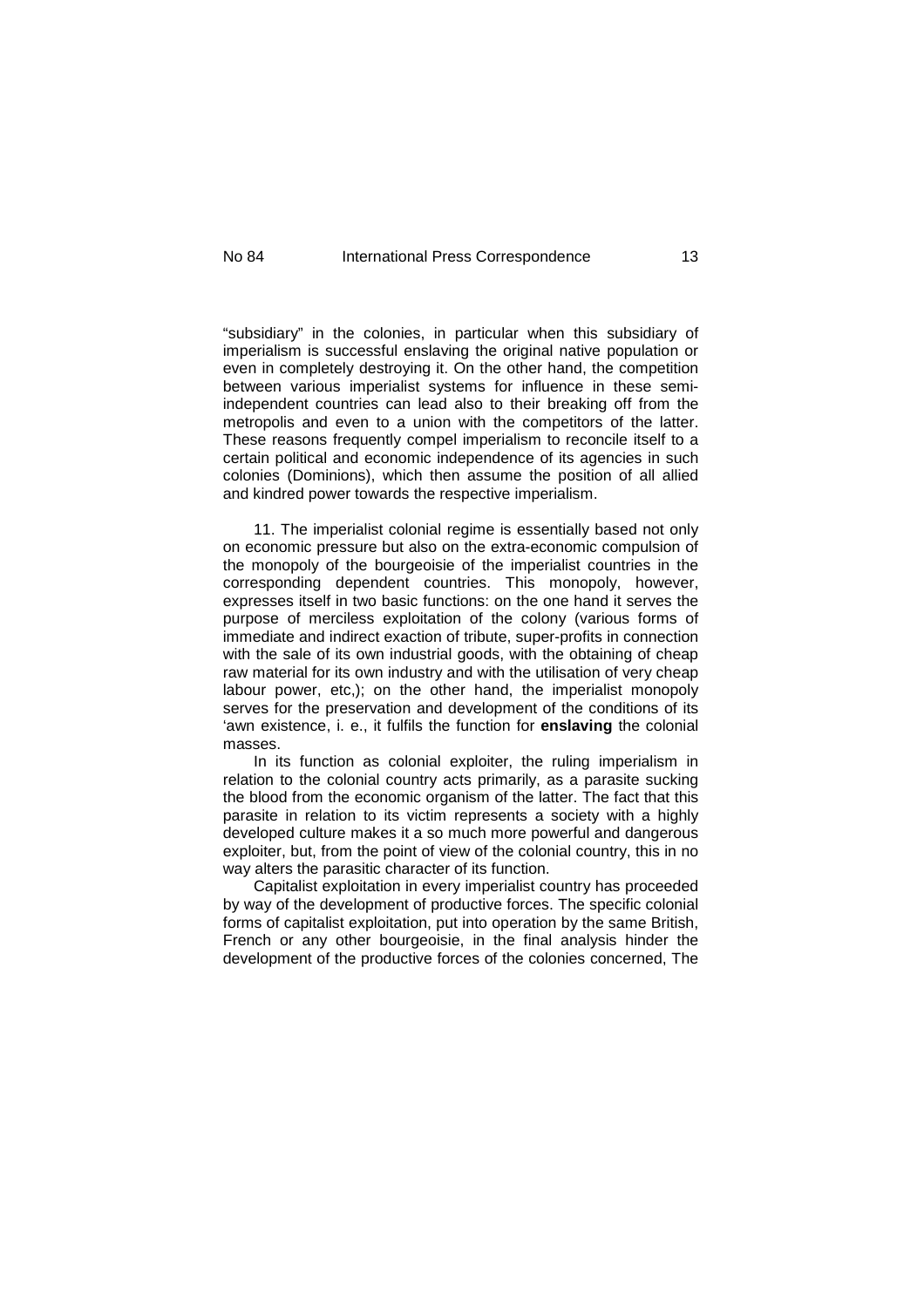carrying through of the minimum of constructive activity (railways, harbours, etc.) is indispensable both for military domination in the country and for guaranteeing the uninterrupted activity of the taxation machine, as well as for the trading needs of the imperialist countries.

 Agriculture in the colonies is compelled to a considerable degree to work for export, but peasant economy is thereby by no means liberated from the oppression of its pre-capitalist features. As a general rule, it is converted to a "free" commodity economy by means of the subordination of the pre-capitalist forms of production to the needs of finance-capital, the intensification of pre-capitalist methods of exploitation through subjection of peasant economy to the yoke of rapidly developing trade and usury capital, the increase of tax burdens, etc., etc. The exploitation of the peasantry is increased, but the productive methods of the latter are not improved.

 As a general rule, the industrial working up of the colonial raw material is not carried out in the colonies themselves, but in the capitalist countries, and primarily in the metropolis, The profits obtained in the colonies are, for the most part, not expended productively, but are squeezed out of the country and are invested either in the metropolis or in new spheres of expansion on the part of the imperialism concerned. Thus, the fundamental tendency of colonial exploitation acts in the direction of hindering the development of the productive forces in the colonies, of despoiling them of their natural riches and, above all, of exhausting the reserves of human productive forces in the colonial countries.

 12. In as much, however, as colonial exploitation presupposes a certain acceleration of the development, of production in the colonies, this development, thanks to the imperialist monopoly, is directed on such lines and accelerated only in such a degree as corresponds to the interests of the metropolis, and, in particular, to the interests of the preservation of its colonial monopoly. It may cause a part of the peasantry, for example, to pass over from grain cultivation to the production of cotton, sugar, or rubber (Sudan, Cuba, Java, Egypt), but this takes place in such a way and by such means that it not only in no way corresponds to the interests of the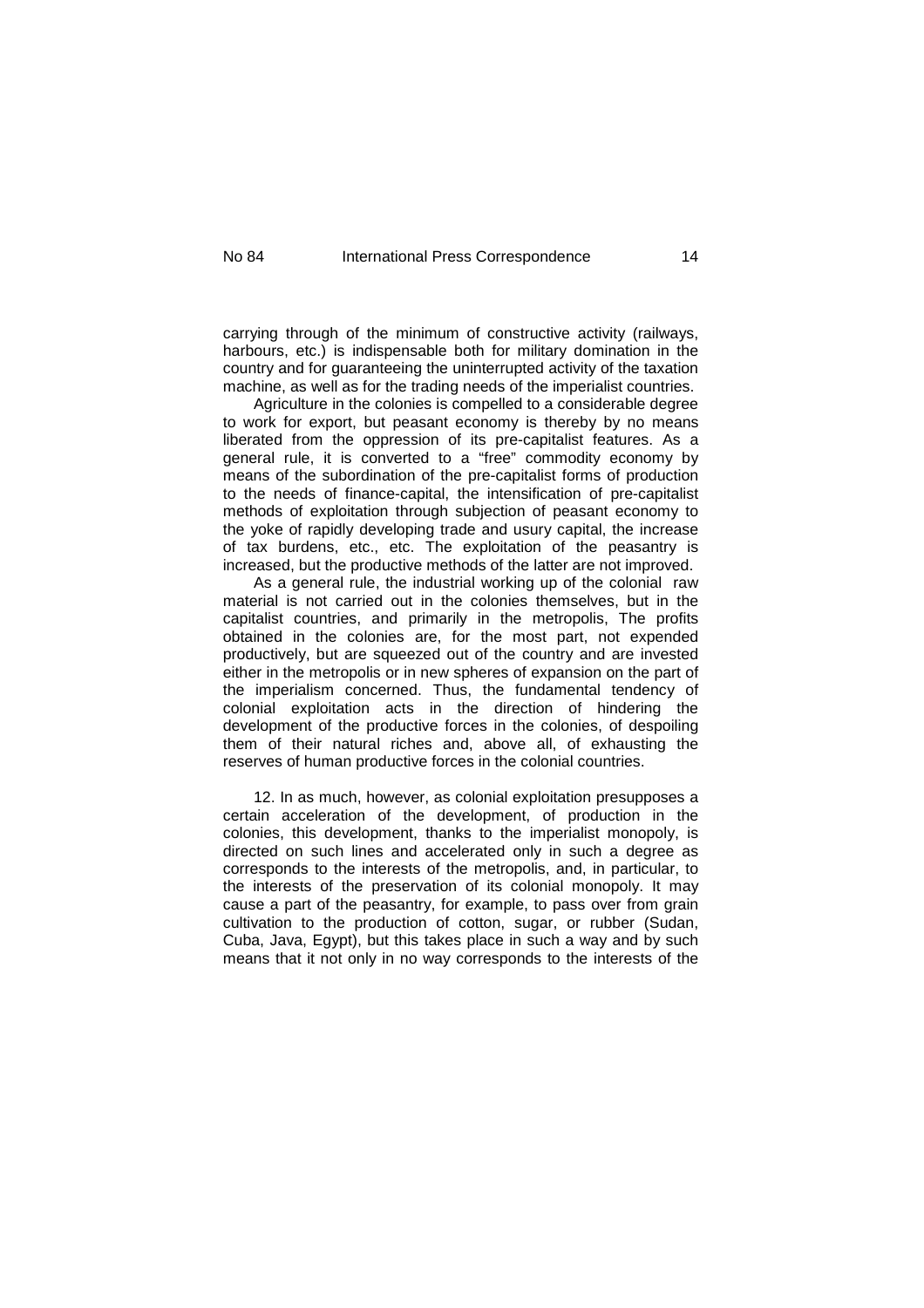independent economic development of the colonial country, but, on the contrary, still further strengthens the dependence of the latter on the imperialist metropolis.

 With the object of widening the raw material base for world imperialism, there are created new agricultural crops in the place of those destroyed by colonial policy. New systems of irrigation are constructed with the same object in view in the place of the old ones that have been destroyed, and become in the hands of the imperialists a weapon for increasing the exploitation of the peasantry. With a view to widening the internal market, attempts are undertaken to adapt to the capitalist mode of production the agrarian relationships which are partly created by colonial policy itself. Plantations of various kinds serve the interests of metropolitan finance capital. The exploitation of the mineral wealth of the colonies is conducted in accordance with the needs of the metropolitan industry, especially its need to put an end to dependence on sources of raw materials in other countries to which the monopoly of this imperialism does not extend.

 These are the main spheres of colonial production. Only where manufacture constitutes a very simple process, (tobacco industry, sugar refineries, etc, etc.) or where the expense of transporting raw material can be considerably decreased by the first stage of manufacture being performed on the spot, does the development of production in the colonies attain comparatively large dimensions, In any case, the capitalist enterprises created by the imperialists, in the colonies (with the exception of a few enterprises established in case of similar needs) are predominantly or exclusively of an agrariancapitalist character and are distinguished by a low organic composition of capital. Real industrialisation of the colonial country, in particular, the building up of a flourishing engineering industry, which might make possible the independent development of the productive forces of the country is not accelerated, but, on the contrary, is hindered by the metropolis. **This is the essence of its function of colonial enslavement**: the colonial country is compelled to sacrifice the interests of its independent development and to play the part of an economic (agrarian-raw material) appendage to foreign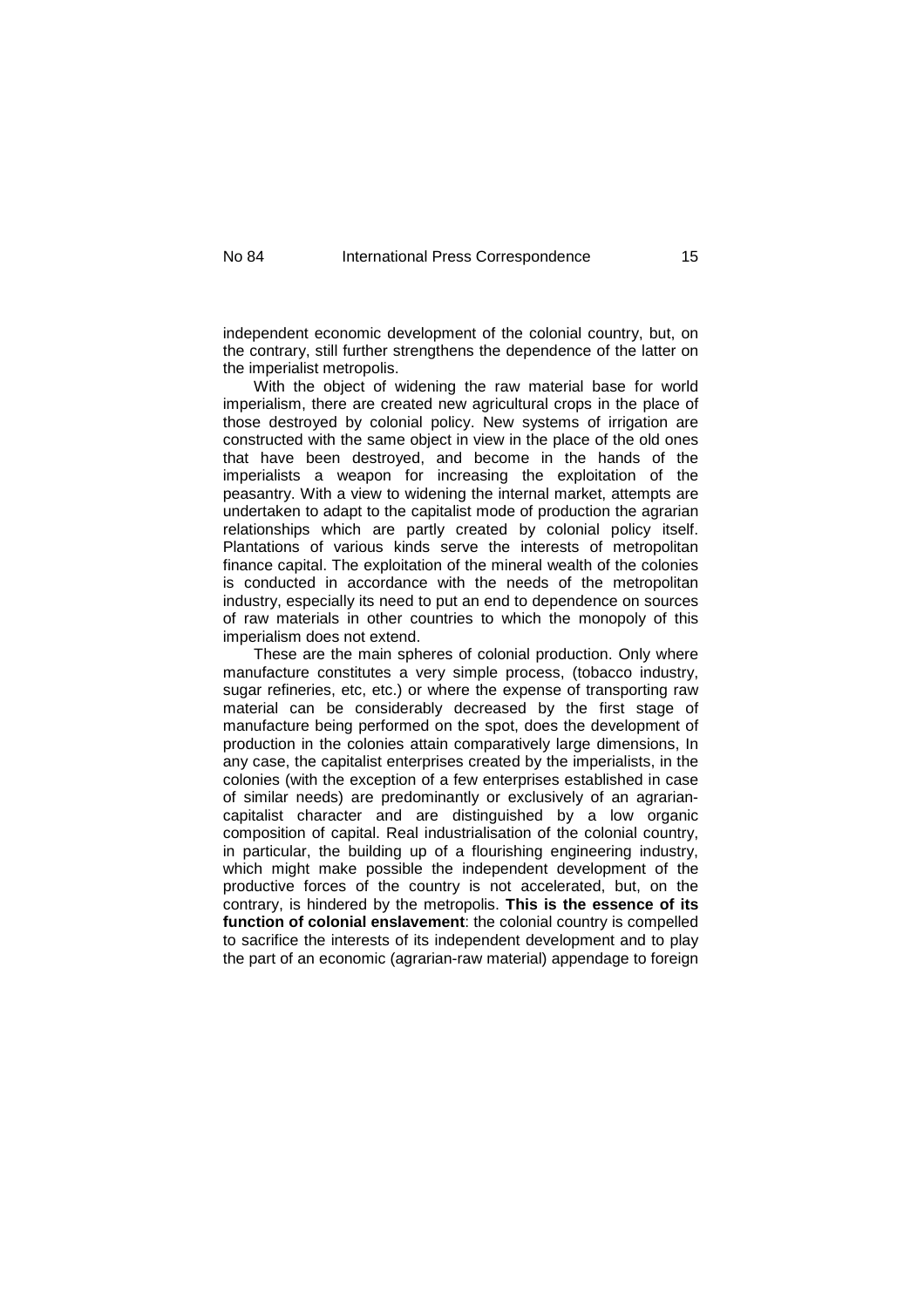capitalism, which, at the expense of the labouring classes of the colonial country, strengthens the economic and political power of the imperialist bourgeoisie in order to perpetuate the monopoly of the latter in the colonies and to increase its expansion as compared with the rest of the world.

 Just as the "classical capitalism" of the pre-imperialist epoch most clearly demonstrated its negative features of destruction of the old without an equivalent creation of the new precisely in its economy of plunder in the colonies, so also the most characteristic side of the decay of imperialism, its essential feature of usury and parasitism, is especially clearly revealed in its colonial economy. The endeavour of the great imperialist powers to adapt to an everincreasing degree the exclusive monopolisation of the colonies to the needs of the capitalist industry of the metropolis, not only leads to the destruction of the traditional economic structure of the indigenous colonial population, but, side by side with this, leads to the destruction of the equilibrium between separate branches of production; and, in the final analysis, leads, to an artificial retardation of the development of the productive farces in the colonies.

 A general tendency on the part of all the metropolitan centres is the endeavour to hold back the colony and to make it a subordinate constituent part of the imperialist system concerned in order to guarantee the latter's economic supremacy so, as to be able, on the one hand, to place themselves in opposition to other imperialist systems, and, on the other hand, to cut of the colony from immediate relations with world economy as a whole, and to keep to themselves the function of intermediary and supreme regulator in all its economic relations with the outer world. This tendency of the imperialists to strengthen the one-sided dependency of the colonies leads to a growth of competition between the different imperialist powers and international trusts, etc.

 As conditioned by these circumstances, the development of capitalist relationships and of the exploitation of the masses of the people in the colonies assumes very various forms.

13. In as much as the overwhelming mass of the colonial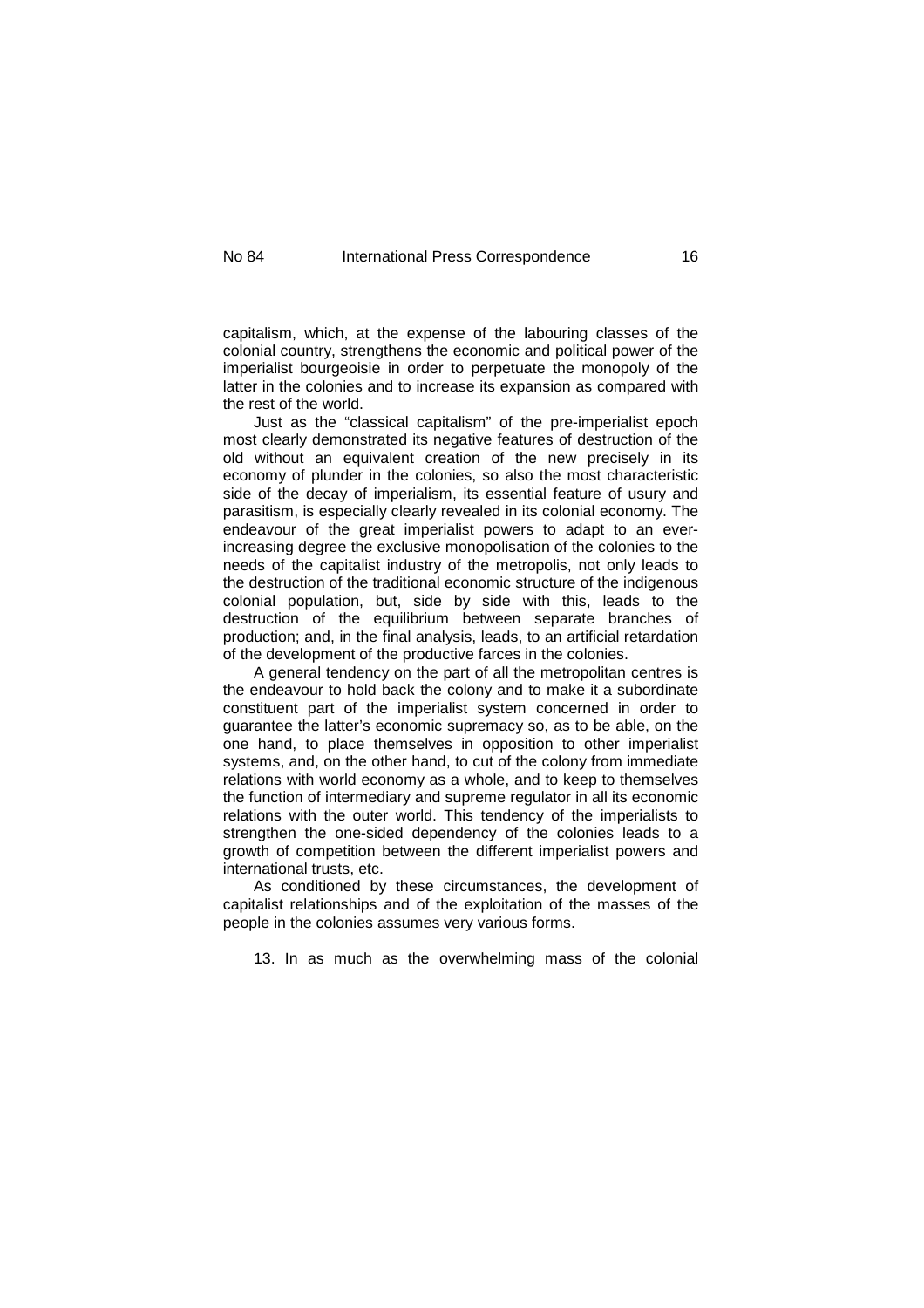population is connected with land and lives in the villages, the plundering character of the forms of exploitation of the peasantry made use of by imperialism and its allies (the class of landowners and trading-usury capital) acquires a special significance. Thanks to the interference of imperialism (imposition of taxes import of industrial products from the metropolis, etc.), the drawing of the village into the sphere of monetary and trading economy is accompanied here by a process of pauperisation of the peasantry, destruction of village handicroft industry, etc., and proceeds at a much more rapid rate than was the case when the same process took place in the leading capitalist countries. On the other hand, the retarded industrial development in the colonies has put narrow limits to the process of proletarianisation.

 This enormous disproportion between the rapid rate of destruction of the old forms of economy and the slow development of the new has given rise in China, India, Indonesia, Egypt etc. to an extraordinary "pressure on agriculture", and to agrarian overpopulation, rack-renting and extreme fragmentation of the land cultivated by the peasantry.

 At the same time, the whole burden of the previous feudal or semi-feudal conditions of exploitation and bondage, in somewhat "modernised", but in no way lighter, forms, lies as before on the shoulders of the peasantry. Capitalism, which has included the colonial village into its system of taxation and trade apparatus and which has overturned capitalist relations (for instance the destruction of the village Commune) does not thereby liberate the peasants from the yoke of pre-capitalist forms of bondage and exploitation, but only gives the latter a monetary expression (feudal services and rent in kind is replaced by money taxes, and so on), which still more increases the suffering of the peasantry. To the "assistance of the peasants in their miserable position comes the usurer, robbing them and under certain conditions (e.g., in some localities of India and China) even creating an hereditary slavery based on their indebtedness.

 Notwithstanding the great variety of agrarian relationships in different colonial countries, and even in different parts of one and the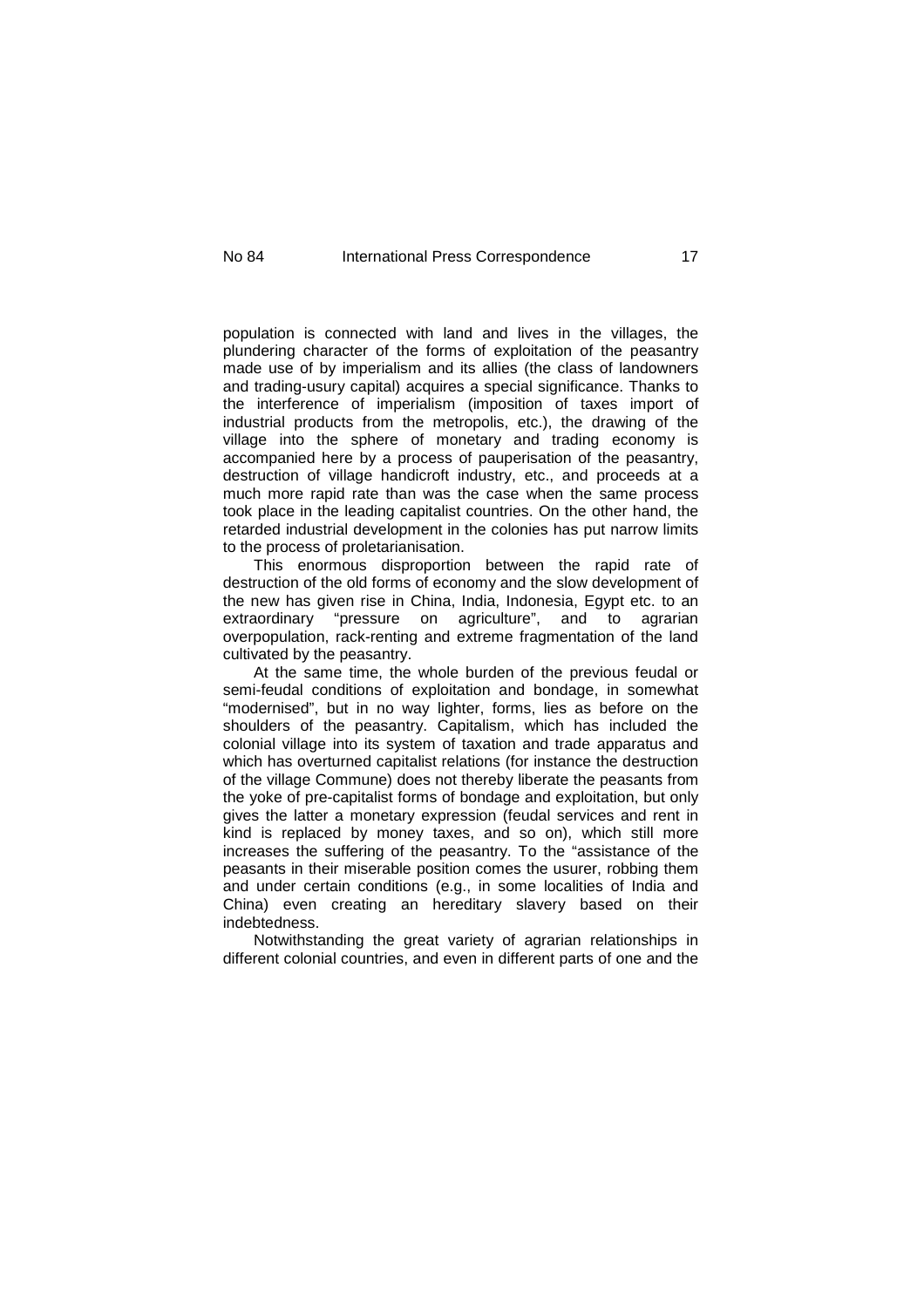same country, the poverty-stricken position of the peasant masses is almost everywhere the same. Partly owing to unequal exchange, and partly to direct exploitation, the peasants in these countries are not in a position to raise the technical or organisational level of their economy. The productivity of their labour, as also the demand for it, is falling.

 The pauperisation of the peasantry in these countries is a general phenomenon. In India, China, and Indonesia, the pauperisation of the peasantry has reached such a height that, at the present time, the most characteristic figure in the village is the poor peasant, almost or entirely deprived of land and not infrequently suffering from starvation. Big landownership is here hardly connected in any way with large-scale agriculture, but serves only as a means for extorting rents from the peasants. There is frequently to be found a hierarchy of many stages, consisting of landlords sublandlords, parasitic intermediate links between the labouring cultivator and the big landowner (amindar) or the State.

 The ancient systems of artificial irrigation, which in these countries is of great importance for agriculture, thanks to the interference of imperialism first of all fell into decay, and when later they were re-established on a capitalist basis, then they were found to be too dear for the peasants to make use of. Famines become a more and more frequent occurrences. The peasant finds himself completely helpless in the face of epidemics and various kinds of elemental misfortunes. Wide masses of the peasantry are thrown out of the process of production; they have no chances of finding work in the towns and rarely find work in the village, where they develop into miserable coolies.

 This unfortunate position of the peasantry denotes at the same time a crisis in the internal market for industry, which in its turn represents a powerful obstacle to the capitalist development of the country. Not only the national bourgeoisie of India, China, Egypt etc., but also imperialism itself is sensible of this peasant misery as an obstacle in the path of the expansion of their exploitation; but the economic and political interests of both of them are so closely bound up with large ownership, as also with trading and usury capital in the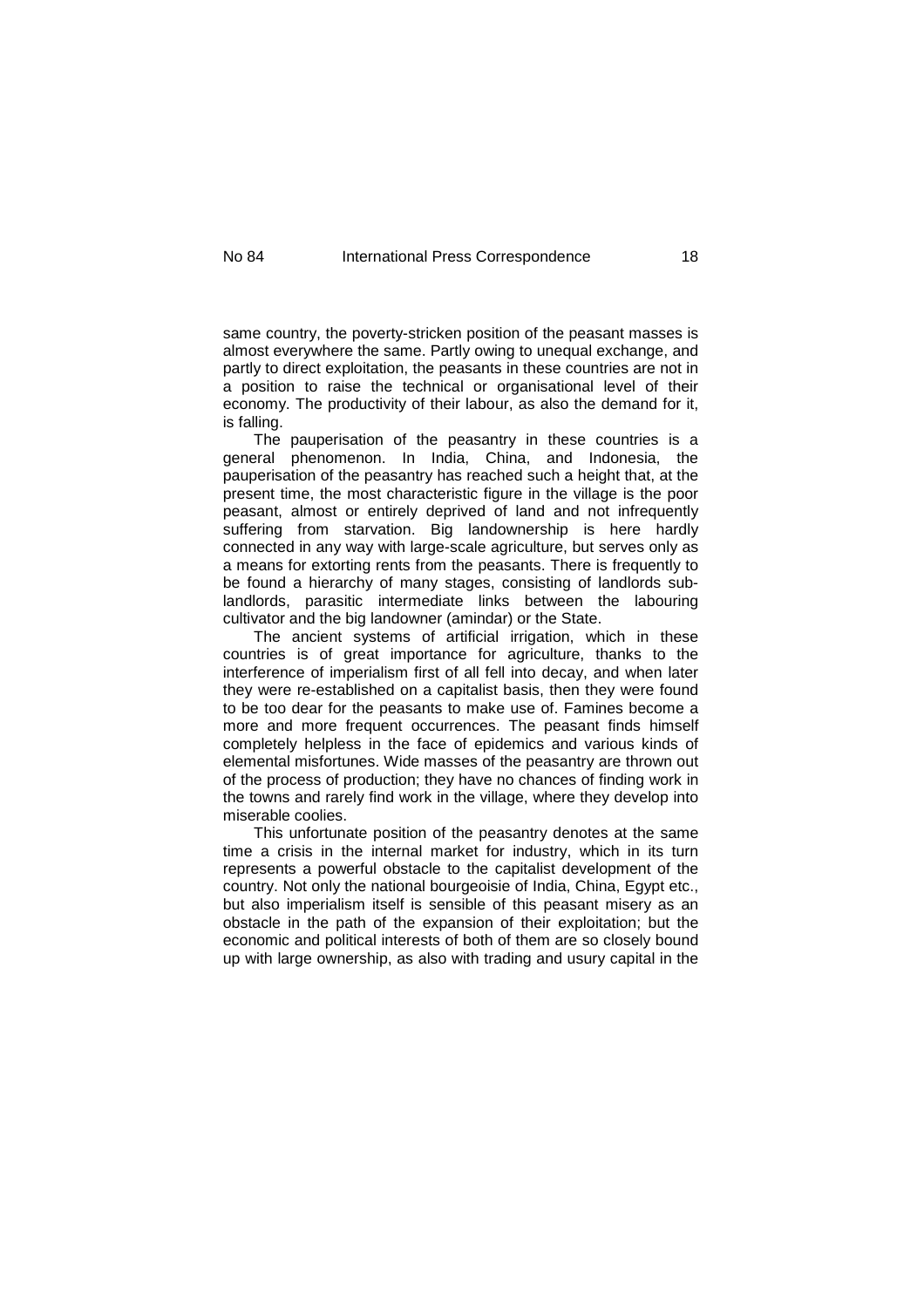village, that they are not in a position to carry through an agrarian reform of any wide significance.

 Peasant domestic production and artisan production are more and more declining. The development of trade creates an important stratum of native trading bourgeoisie, which fulfils also the functions of purchasing agent, usurer, etc. The predominance and hegemony of trading and usury capital, in the specific conditions of colonial economy, retards the growth of industrial capital. In the struggle for the internal market, national capital again and again encounters the completion of imported foreign capital in the colonial country itself and the retarding influence of pre-capitalist relations in the villages. In spite of these obstacles, there does arise in certain branches of production a native large-scale industry (chiefly light industry). National capital and national banks come into being and begin to develop.

 The pitiful attempts at carrying through agrarian reforms without damaging the colonial regime are intended to facilitate the gradual conversion of semi-feudal landownership into capitalist landlordism, and in certain cases to establish a thin stratum of kulak peasant. In practice, this only leads to an ever-increasing pauperisation of the overwhelming majority of the peasants, which again, in its turn, paralyses the development of the internal market. It is on the basis of these contradictory economic processes that the most important social forces of the colonial movements are developing.

 14. In the period of imperialism, there stands out with especial prominence the role of finance capital in the seizure of economic and political monopoly in the colonies. This especially finds expression in definite economic consequences resulting from the export of capital to the colonies. The exported capital, here flows predominantly into the sphere of trade, it functions mainly as usurious loan capital and it pursues the task of preserving and strengthening the oppressive apparatus of the imperialist State in the colonial country (by the aid of State loans, etc.), or of achieving full control over the so-called independent State organs of the native bourgeoisie in the colonial countries.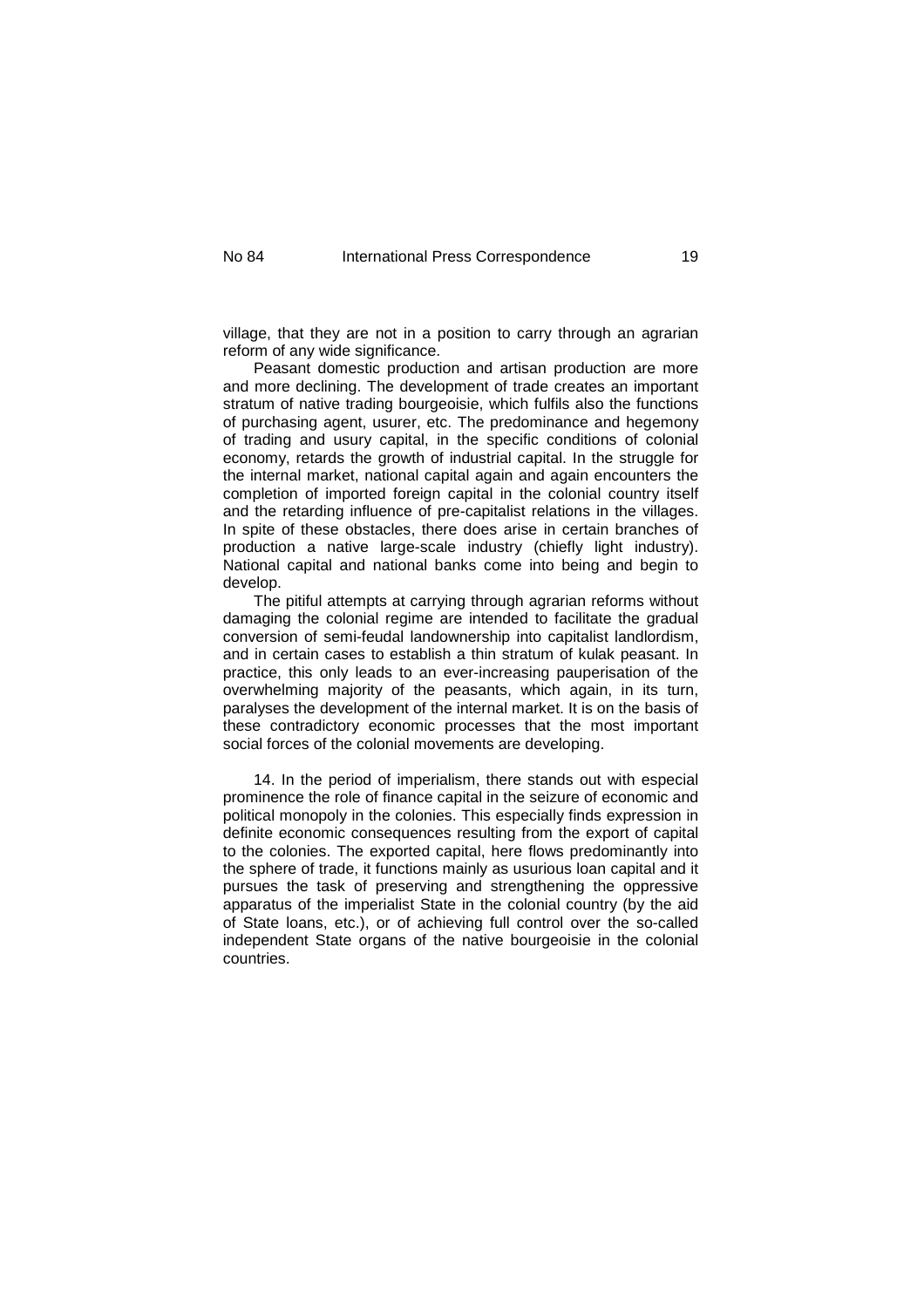The export of capital to the colonies accelerates the development of capitalist relations in them. A portion of the exported capital, despatched to the colony for productive purposes, does in part conduce to an acceleration of industrial development; by no means however, in the direction of independence, but rather in a direction which strengthens the dependence of colonial economy on the finance capital of the imperialist country. In general, imported capital is concentrated in the colonies almost exclusively for the extraction and supply of raw materials, or for the first stages of their utilisation. Exported capital is used also for extending the system of communications (railways, ship-building, harbour works, etc. etc.), thus, facilitating the transport of raw material and binding the colonies more closely to the metropolis. A favourite form of investment of capital in agriculture is in large plantations, with the object of cheap production of food products and the monopolisation of vast sources of raw material. The transference to the metropolis of the greater portion of the surplus value extorted from the cheap labour power of the colonial slaves retards to a correspondingly enormous degree the upward growth of the economy of the colonial countries and the development of their productive forces, and serves as an obstacle to the economic and political emancipation of the colonies.

 Another basic feature in the mutual relations between the capitalist States and the colonial countries is the endeavour of various monopolist groups of finance capital to monopolise the whole foreign trade of the separate colonial and semi-colonial countries, and in this way to subordinate to their control and regulation all the channels which connect the colonial economy with the world market. The direct influence of this monopolisation of foreign trade by a few monopolist exporting firms on the course of capitalist development in the colonies is expressed, not so much in the development of a national internal market, as in the adaptation of the scattered internal colonial trade to the needs of export, and in the "bleeding" of the natural wealth of the colonial countries by the imperialist parasites. This peculiar development of colonial trade finds its specific expression also in the form and character of the imperialist banks in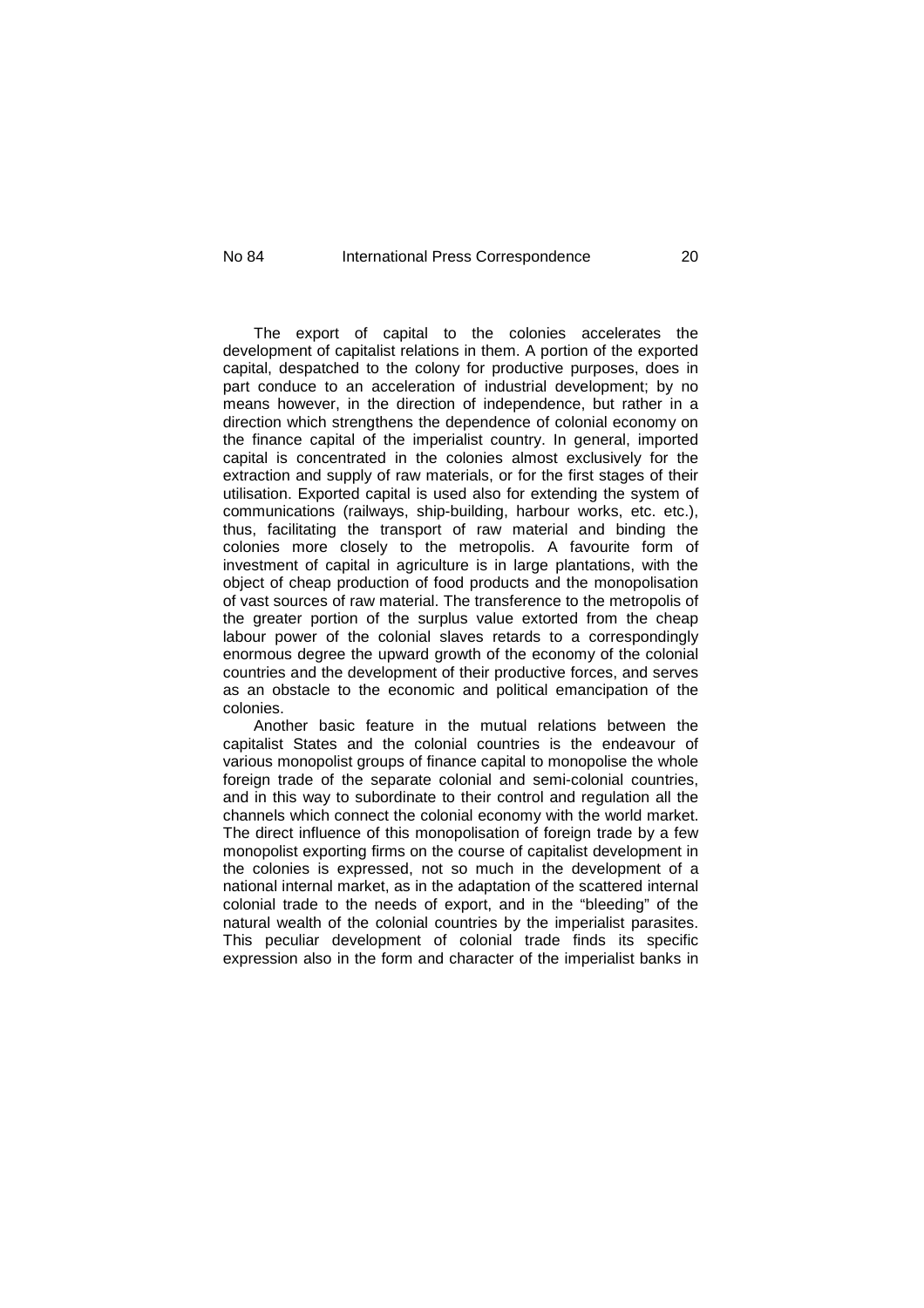the colonies, which mobilise the savings of the native bourgeoisie chiefly for financing the foreign trade of the colonies, etc.

 15. The entire economic policy of imperialism in relation to the colonies is determined by its endeavour to preserve and increase their dependence, to deepen their exploitation and, as far as possible, to impede their independent development. Only under the pressure of special circumstances may the bourgeoisie of the imperialist States find itself compelled to cooperate in the development of big industry in the colonies. Thus, for example, requirements for preparation or conduct of war may, to a limited extent, lead to the creation of various enterprises in engineering and chemical industry in certain of the most strategically important colonies, (e.g. India). Competition on the part of more powerful competitors may compel the metropolis to grant definite concessions in matters of tariff policy, in which case it safeguards itself by means of preferential duties.

 With the object of bribing definite strata of the bourgeoisie in the colonial and semi colonial countries, especially in periods of a rising revolutionary movement, the metropolis may, to a certain degree, weaken its economic pressure. But in the measure that these extraordinary and, for the most part, extra-economic circumstances lose their influence, the economic policy of the imperialist powers is immediately re-directed towards repressing and retarding the economic development of the colonies. Consequently, the development of the national economy of the colonies, and especially their industrialisation, the all-round independent development of their industry, can only be realised by the strongest opposition to the policy of imperialism. Thus the specific character of the development of the colonial countries is especially expressed in the fact that the growth of productive forces is realised with extreme difficulty, spasmodically, artificially, being limited to individual branches of industry.

 The inevitable result of this is that the pressure of imperialism on the colonial and semi-colonial countries is reproduced each time in a higher degree and evokes an ever-more powerful resistance on the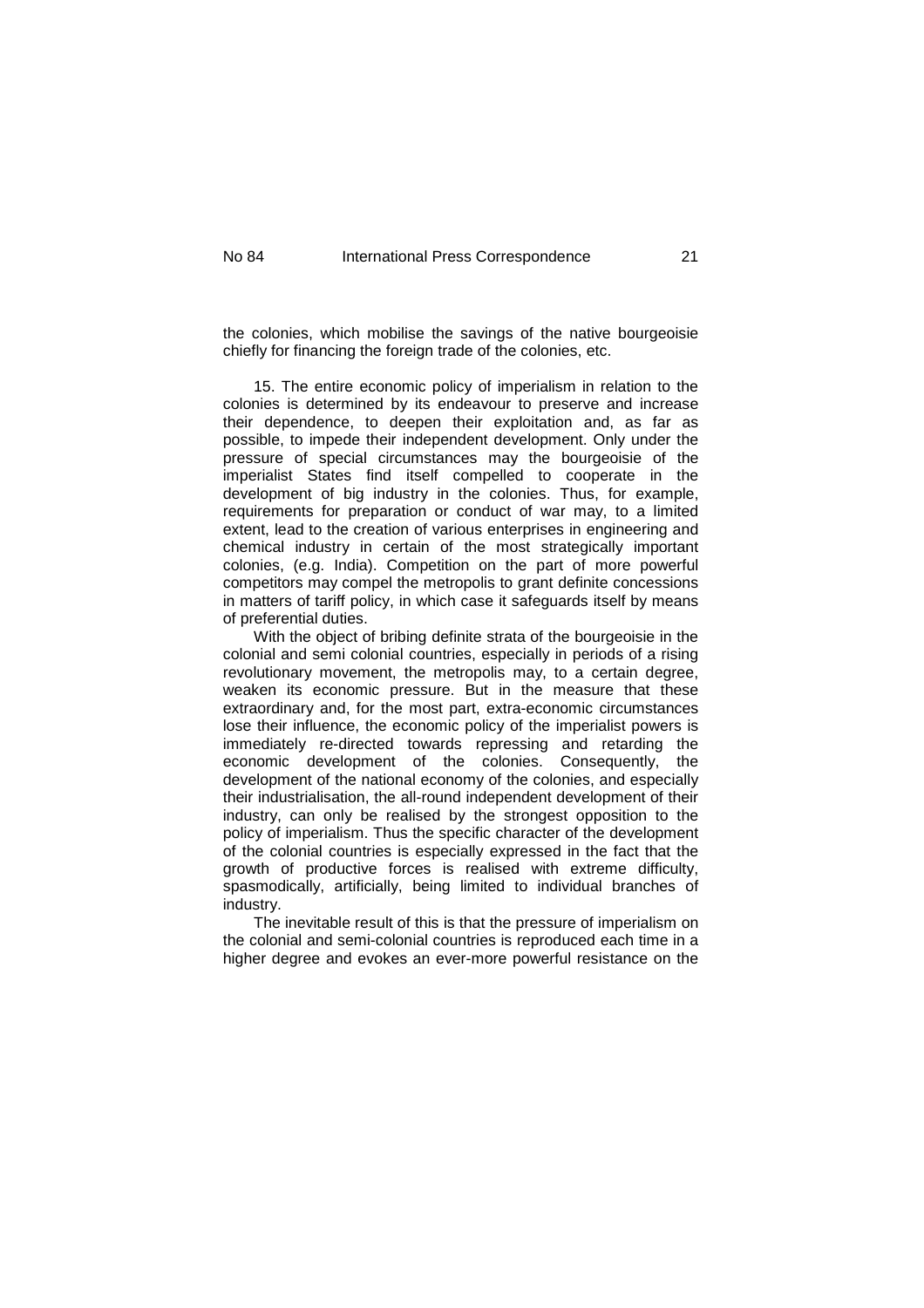part of the social-economic factors originating from imperialism itself. The continual hindrance to independent development more and more deepens the antagonism of the colonial peoples in relation to imperialism and leads to revolutionary crises, boycott movements, national-revolutionary insurrections, etc.

 On the one hand, the imminent objective contradictions in the capitalist development of the colonies become intensified, which itself deepens the contradictions between the independent development of the colonies and the interests of the bourgeoisie of the imperialist States; on the other hand, the new capitalist forms of exploitation bring into the arena a genuine revolutionary force —the proletariat, around which the many millions of the peasant masses rally more and more strongly in order to offer organised resistance to the yoke of finance capital.

 All the chatter of the imperialists and their lackeys about the policy of decolonisation being carried through by the imperialist powers, about promotion of the "free development of the colonies", reveals itself as nothing but an imperialist lie. It is of the utmost importance that Communists both in the imperialist and in the colonial countries should completely expose this lie.

#### **III. On Communist Strategy and Tactics in China, India and Similar Colonial Countries.**

 16. As in all colonies and semi-colonies, so also in China and India the development of productive forces and the socialisation of labour stands at a comparatively low level. This circumstance, together with the fact of foreign domination and also the presence of powerful relics of feudalism and pre-capitalist relations, determines the character of the immediate stage of the revolution in these countries. In the revolutionary movement of these countries we have to deal with the **bourgeois democratic revolution**, i.e. of the stage signifying the preparation of the prerequisites for proletarian dictatorship and socialist revolution. Corresponding to this, the following kinds of tasks can be pointed out, which may be considered as general basic tasks of the bourgeois democratic revolution in the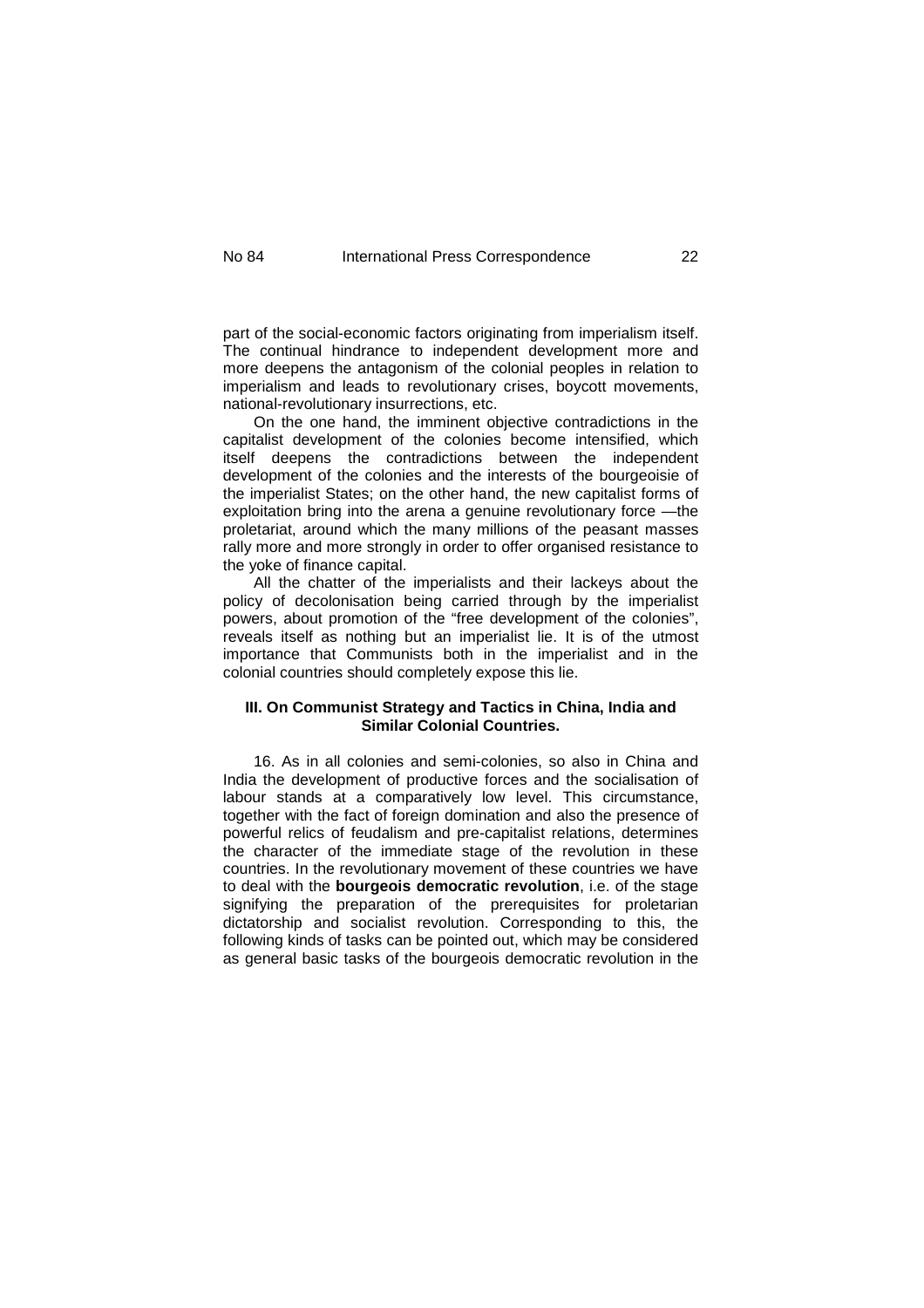colonies and semi-colonies:

 a) A shifting in the relationship of forces in favour of the proletariat: emancipation of the country from the yoke of imperialism (nationalisation of foreign concessions, railways, banks, etc) and the establishment of the national unity of the country where this has not yet been attained; overthrow of the power of the exploiting classes at the back of which imperialism stands; organisation of Soviets of workers and peasants and organisation of the Red Army; establishment of the dictatorship of the proletariat and peasantry; consolidation of the hegemony of the proletariat.

 b) The carrying through of the agrarian revolution; emancipation of the peasants from an pre-capitalist and colonial conditions of exploitation and bondage; nationalisation of the land; radical measures for alleviating the position of the peasantry with the object of establishing the closest possible economic and political union between the town and village.

 c) In correspondence with the further development of industry, transport, etc., and with the accompanying growth of the proletariat, the widespread development of trade union organisations of the working class, strengthening of the Communist Party and its conquest of a firm leading position among the toiling masses: the achievement of the 8-hour working day.

 d) Establishment of equal rights for nationalities and of sex equality (equal rights for women); separation of the church from the State and the abolition of caste distinctions; political education and raising of the general cultural level of the masses in town and country, etc.

 How far the bourgeois-democratic revolution will be able in practice to realise **all** its basic tasks, and how far it will be the case that part of these tasks will be carried into effect only by the socialist revolution, will depend on the course of the revolutionary movement of the workers and peasants and its successes or defeats in the struggle against the imperialists, feudal lords and the bourgeoisie. In particular, the emancipation of the colony from the imperialist yoke is facilitated by the development of the socialist revolution in the capitalist world and can only be completely guaranteed by the victory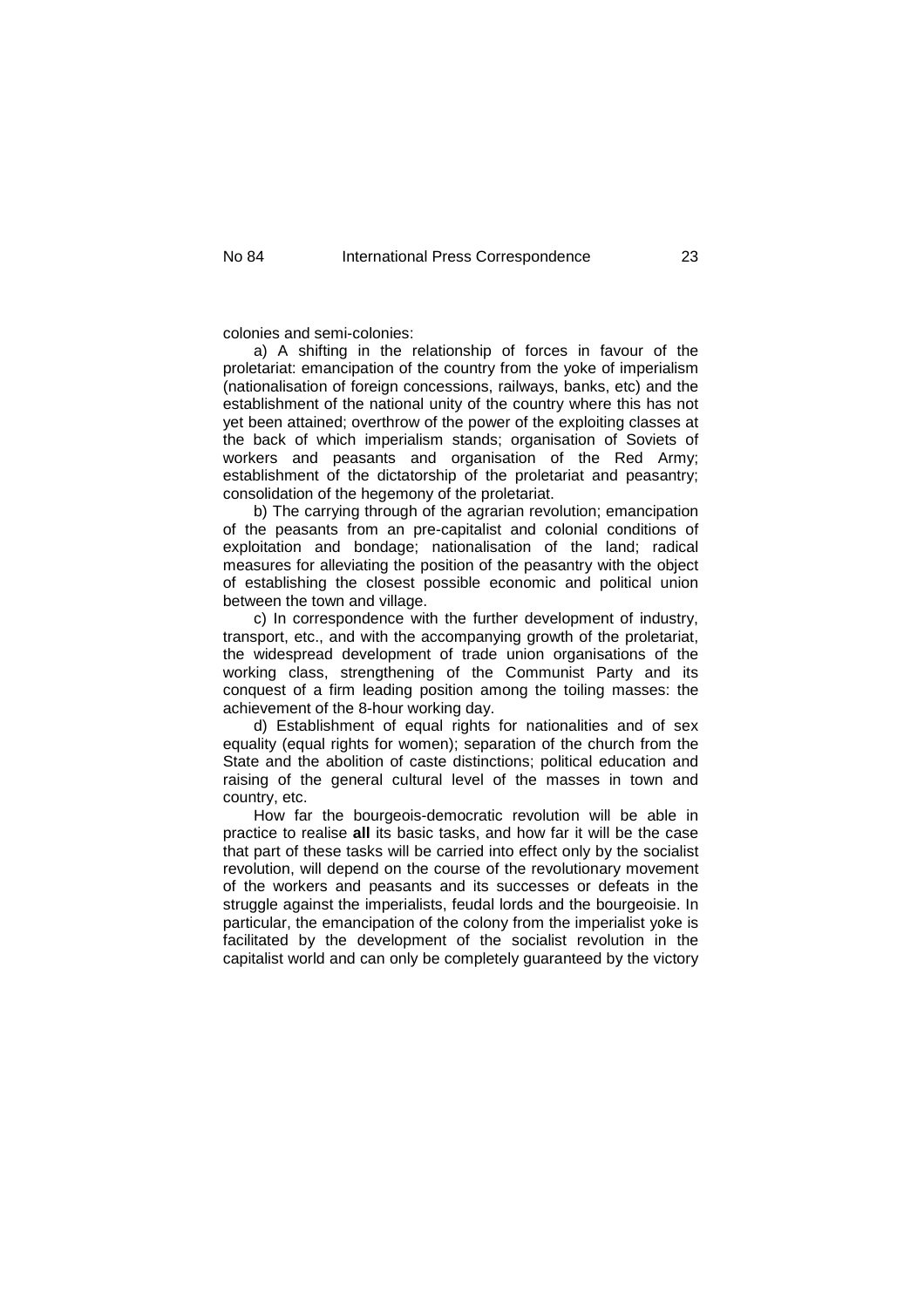of the proletariat in the leading capitalist countries.

 The transition of the revolution to the socialist phase demands the presence of certain minimum pre-requisites, as for example, a certain definite level of development in the country of industry, of trade-union organisations of the proletariat and a strong Communist Party. The most important is precisely the development of a strong Communist Party with a big mass influence, which would be in the highest degree a slow and difficult process were it not accelerated by the bourgeois-democratic revolution which already grows and develops as a result of the objective conditions in these countries.

 17. The bourgeois democratic revolution in the colonies is distinguished from the bourgeois democratic revolution in an independent country chiefly in that it is organically bound up with the national-emancipatory struggle against imperialist domination. The national factor exerts considerable influence on the revolutionary process in all colonies, as well as in those semi-colonies where imperialist enslavement already appears in its naked form, leading to the revolt of the mass of the people. On the one hand, national oppression hastens the ripening of the revolutionary crises, intensifies the dissatisfaction of the masses of workers and peasants, facilitates their mobilisation and endows the revolutionary mass revolts with the elemental force and character of a genuine popular revolution. On the other hand, the national factor is able to influence not only the movement of the working class and peasantry but also the attitude of all the remaining classes, modifying its form during the process of revolution. Above all, the poor urban petty bourgeoisie together with the petty bourgeois intelligentsia is during the first period to a very considerable extent brought under the influence of the active revolutionary forces; secondly, the position of the colonial bourgeoisie in the bourgeois-democratic revolution is still for the most part an ambiguous one and its vacillations in accordance with the course of the revolution are even more considerable than in the bourgeoisie of an independent country (e.g. the Russian bourgeoisie in 1905-17).

It is very important, in accordance with the concrete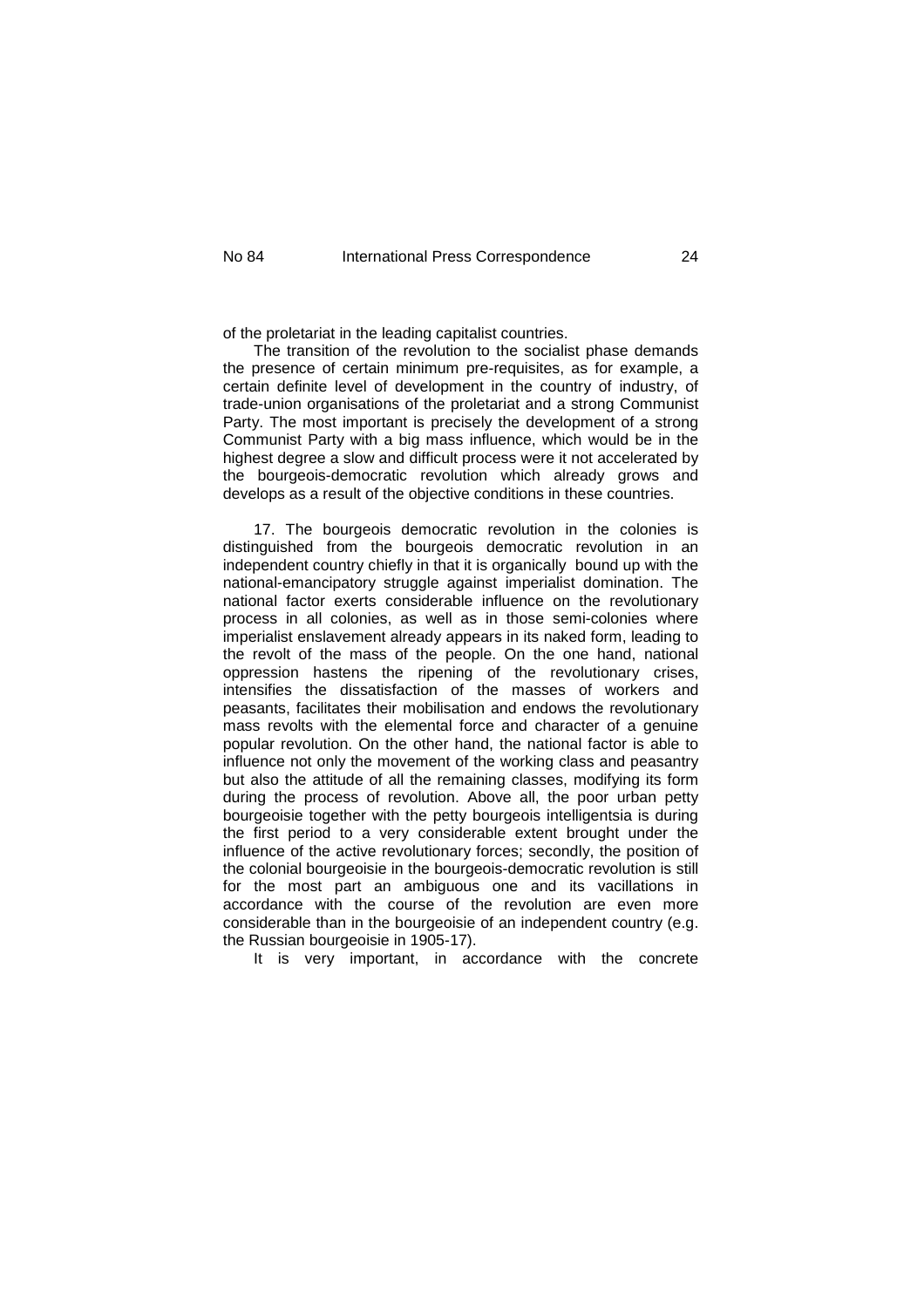circumstances, to investigate very carefully the special influence of the national factor, which to a considerable degree determines the special character of the colonial revolution, and to take it into account in the tactics of the Communist Party concerned.

 Along with the national-emancipatory struggle, the **agrarian Revolution**, constitutes the axis of the bourgeois-democratic revolution in the chief colonial countries. Consequently, communists must follow with the greatest attention the development of the agrarian crisis and the intensification of class contradictions in the village, they must from the very beginning give a consciouslyrevolutionary direction to the dissatisfaction of the workers and to the insipient peasant movement, directing it against imperialist exploitation and bondage as also against the yoke of the various precapitalist (feudal and semi-feudal) relationships as a resuit of which peasant economy is suffering, declining and perishing. The incredible backwardness of agriculture, the prevalence of oppressive rent relations and the oppression of trading-usury capital, represent the greatest hindrance to the development of productive forces in village economy in the colonies and stand in monstrous contradiction with the highly organised forms of exchange between the village, agricultural production of the colonies and the world market created by monopoly imperialism.

 18. The national bourgeoisie in these colonial countries does not adopt a uniform attitude in relation to imperialism. A part of this bourgeoisie, more especially the trading bourgeoisie, directly serves the interests of imperialist capital (the so-called compradore bourgeoisie). In general, it more or less consistently defends the antinational imperialist point of view directed against the whole nationalist movement, in common with the feudal allies of imperialism, and the more highly paid native officials. The remaining portions of the native bourgeoisie, especially the portion reflecting the interests of native industry, support the national movement and represent a special vacillating compromising tendency which may be designated as **national reformism** (or, in the terminology of the theses of the Second Congress of the Communist International, a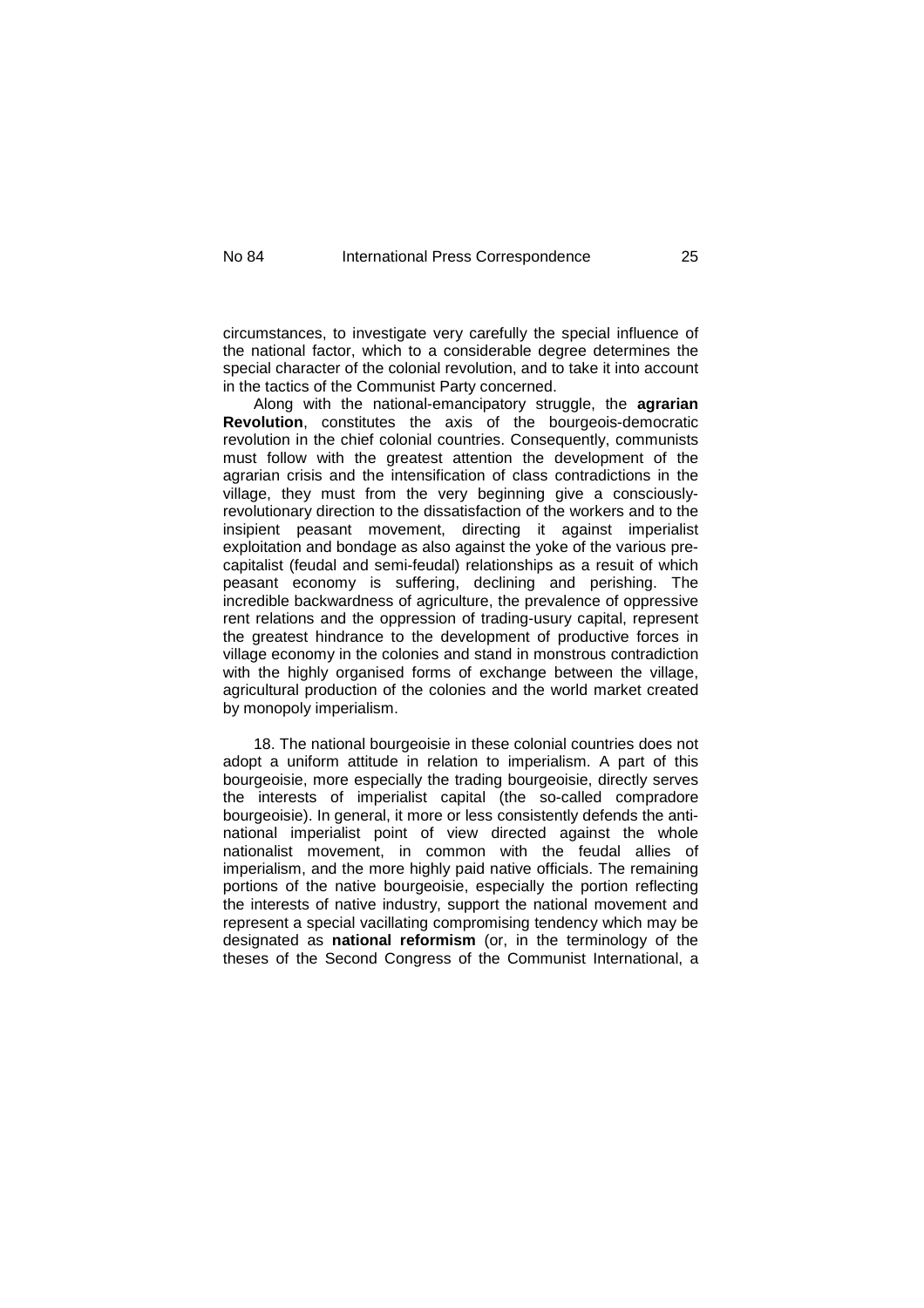"bourgeois-democratic" tendency).

 This intermediate position of the national bourgeoisie between the revolutionary and imperialist camps is no longer to be observed, it is true, in China after 1925; there the greater part of the national bourgeoisie from the beginning, owing to the special situation, took the leadership in the national-emancipatory war; later on it passed over finally into the camp of counter-revolution. In India and Egypt, we still observe, for the time being the typical bourgeois-nationalist movement —an opportunistic movement, subject to great vacillations, balancing between imperialism and revolution.

 The independence of the country in relation to imperialism, being to the advantage of the whole colonial people, corresponds also to the interests of the national bourgeoisie, but is in irreconcilable contradiction to the whole nature of the imperialist system. Various native capitalists, it is true, are by their immediate interests to a great extent bound by numerous threads to imperialist capital. Imperialism is able directly to bribe a considerable portion of them (it may be even a greater portion than heretofore) and to create a definite Compradore position, a of position of intermediary trader, sub-exploiter, or overseer over the enslaved population. But the position of slave owner, of monopolist supreme exploiter, imperialism reserves for itself alone. Independent rule, a future of "free" independent capitalist development, hegemony over an "independent" people —this imperialism will never voluntarily yield to the national bourgeoisie. In this respect, the contradiction of interests between the national bourgeoisie of the colonial country and imperialism is objectively of a radical character. In this respect, imperialism demands **capitulation** on the part of the national bourgeoisie.

 The native bourgeoisie, as the weaker side, again and again capitulates to imperialism. Its capitulation, however, is not final as long as the danger or class revolution on the part of the masses has not become immediate, acute and menacing. In order, on the one hand, to avoid this danger, and, on the other hand, to strengthen its position in relation to imperialism, bourgeois nationalism in these colonies strives to obtain the support of the petty bourgeoisie, of the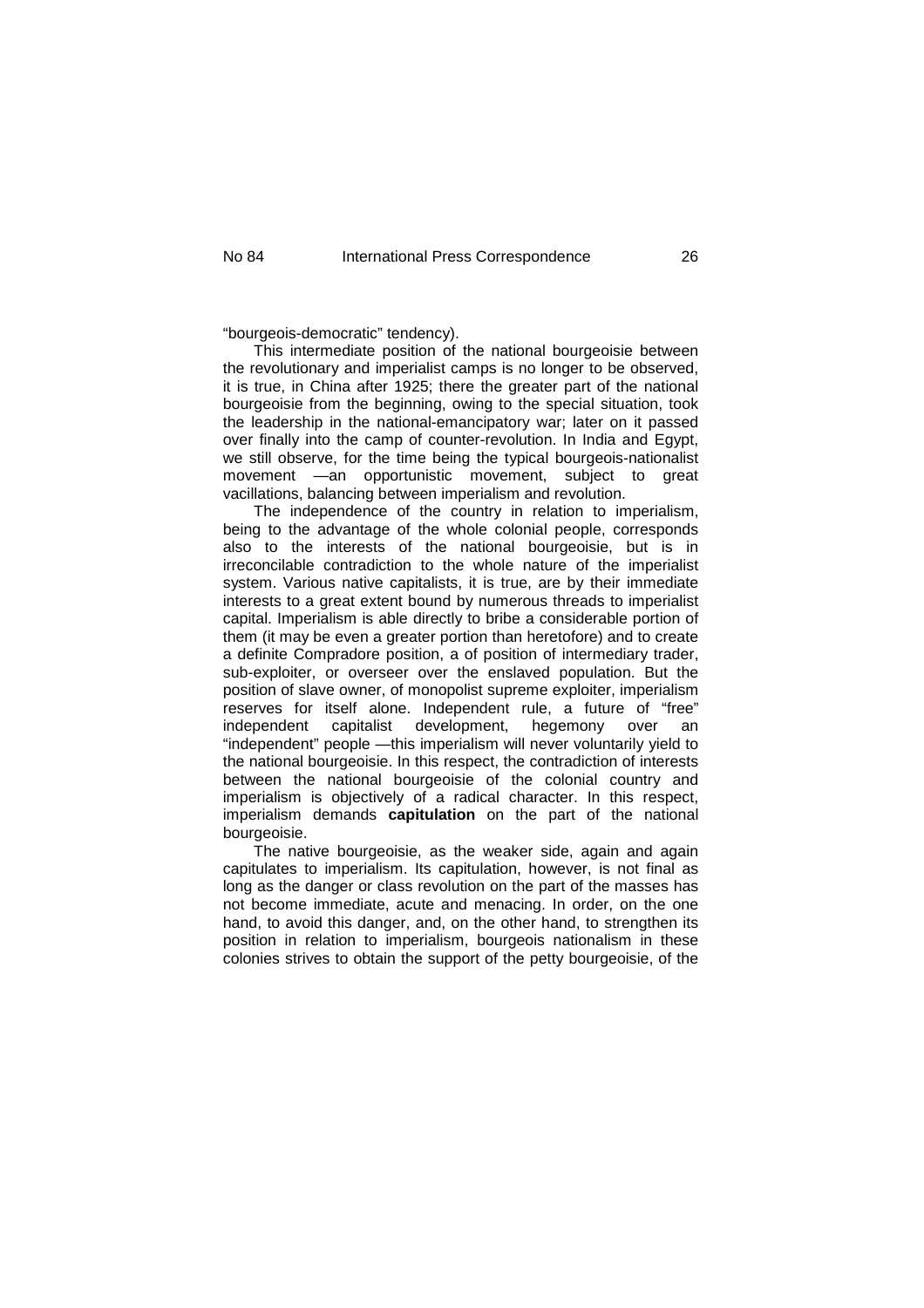peasantry and in part also of the working class. Since, in relation to the working class it has little prospect of success (as soon as the working class in these countries has at all begun to awake politically), it becomes the more important for it to obtain support from the peasantry.

 But just here is the weakest point of the colonial bourgeoisie. The unbearable exploitation of the colonial peasantry can only be put an end to by the way of the agrarian revolution. The bourgeoisie of China, India and Egypt is by its immediate interests so closely bound up with landlordism, with usury capital and with the exploitation of the peasant masses in general, that it takes its stand not only against the agrarian revolution but also against every decisive agrarian reform. It is afraid, and not without foundation, that even the more open formulation of the agrarian question will stimulate and accelerate the growth of the process of revolutionary fermentation in the peasant masses. Thus, the reformist bourgeoisie hardly dare to decide to approach practically this basis urgent question.

 Instead, it attempts by means of empty nationalist phrases and gestures to keep the petty bourgeois masses under its influence and to compel imperialism to grant certain concessions. But the imperialists draw the reins over tighter, for the national bourgeoisie is incapable of offering any serious resistance, Accordingly, the national bourgeoisie in every conflict with imperialism attempt, on the one hand, to make a great show of their nationalist "firmness" of principle, and, on the other hand, they sow illusions as to the possibility of a peaceful compromise with imperialism. Through both the one and the other, the masses inevitably become disillusioned and in this way they gradually outlive their reformist illusions.

 19. An incorrect estimation of the basic national-reformist tendency of the national bourgeoisie in these colonial countries gives rise to the possibility of serious errors in the strategy and tactics of the Communist Parties concerned. In particular, two kinds of mistakes are possible:

 a) A non-understanding of the difference between the national reformist and national-revolutionary tendency can lead to a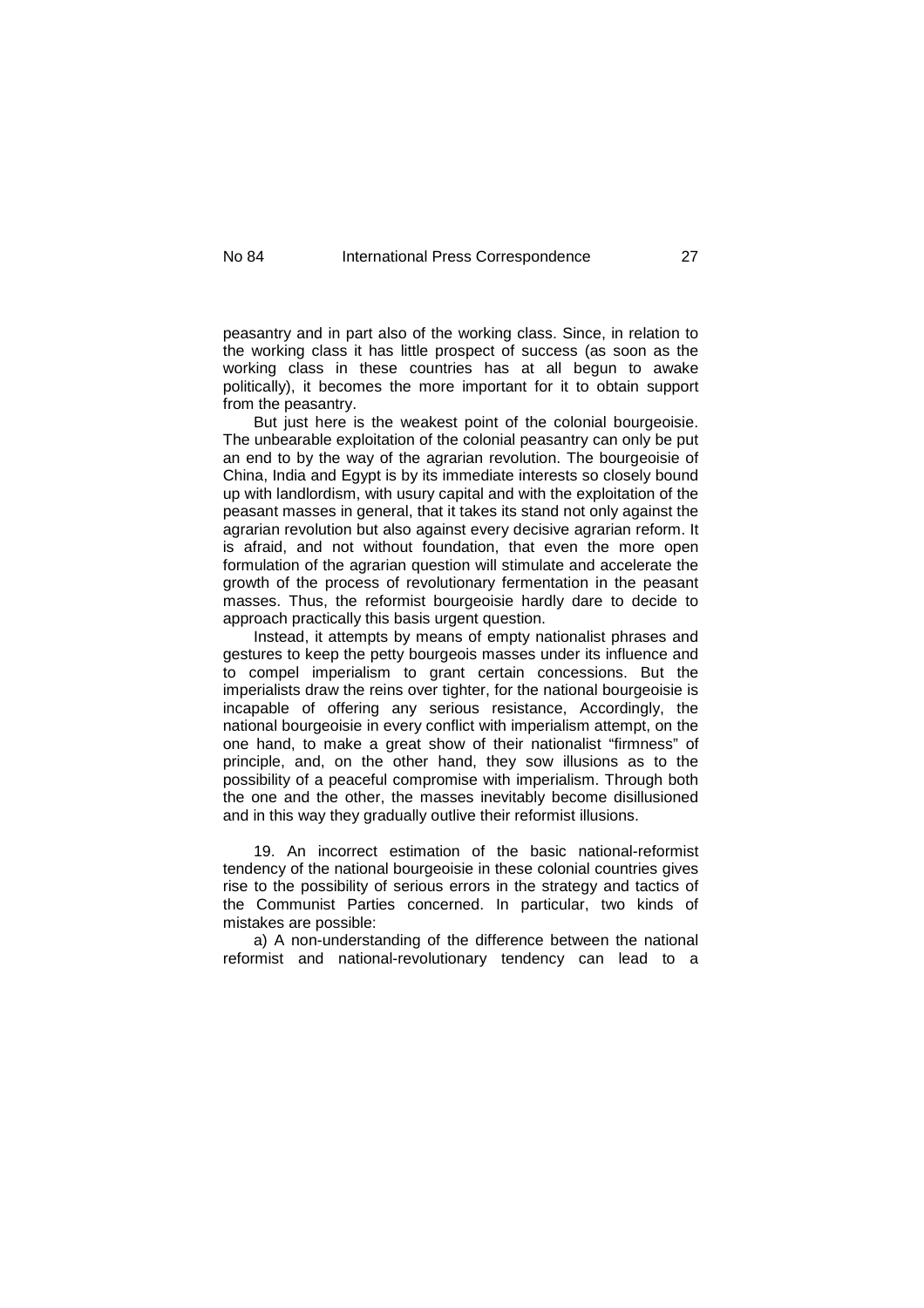"khvostist" policy in relation to the bourgeoisie, to an insufficiently accurate political and organisational delimitation of the proletariat from the bourgeoisie, and to the blurring of the chief revolutionary slogans (especially the slogans of the agrarian revolution), etc. This was the fundamental mistake into which the Communist Party of China fell in 1925-27.

 b) An under-estimation of the special significance which the bourgeois national-reformist, as distinct from the feudal-imperialist camp, possess owing to its mass influence on the ranks of the petty bourgeoisie, peasantry and even a portion of the working class, may lead, at least in the first stages of the movement, to a sectarian policy and to the isolation of the Communists from the toiling masses.

 In both these cases, insufficient attention is given to the realisation of precisely those tasks which the Second Congress of the Communist International had already characterised as the basic tasks of the Communist Parties in the colonial countries, i.e. the tasks of struggle against the bourgeois-democratic movement inside the notion itself. Without this struggle, without the liberation of the toiling masses from the influence of the bourgeoisie and of nationalreformism, the basic strategical aim of the Communist movement in the bourgeois-democratic revolution —**the hegemony of the proletariat**— cannot be achieved. Without the hegemony of the proletariat, an organic part of which is the leading role of the Communist Party, the bourgeois-democratic revolution cannot be carried through to an end, not to speak of the socialist revolution.

 20. The **petty bourgeoisie** in the colonial and semi-colonial countries plays a very important role. It consists of various strata, which in different periods of the national-revolutionary movement play very diverse roles.

 The artisan, who is hit by the competition of foreign imported goods, is hostilely disposed towards imperialism. At the same time, he is interested in the unlimited exploitation of his journeymen and apprentices, and accordingly, he is hostilely disposed towards the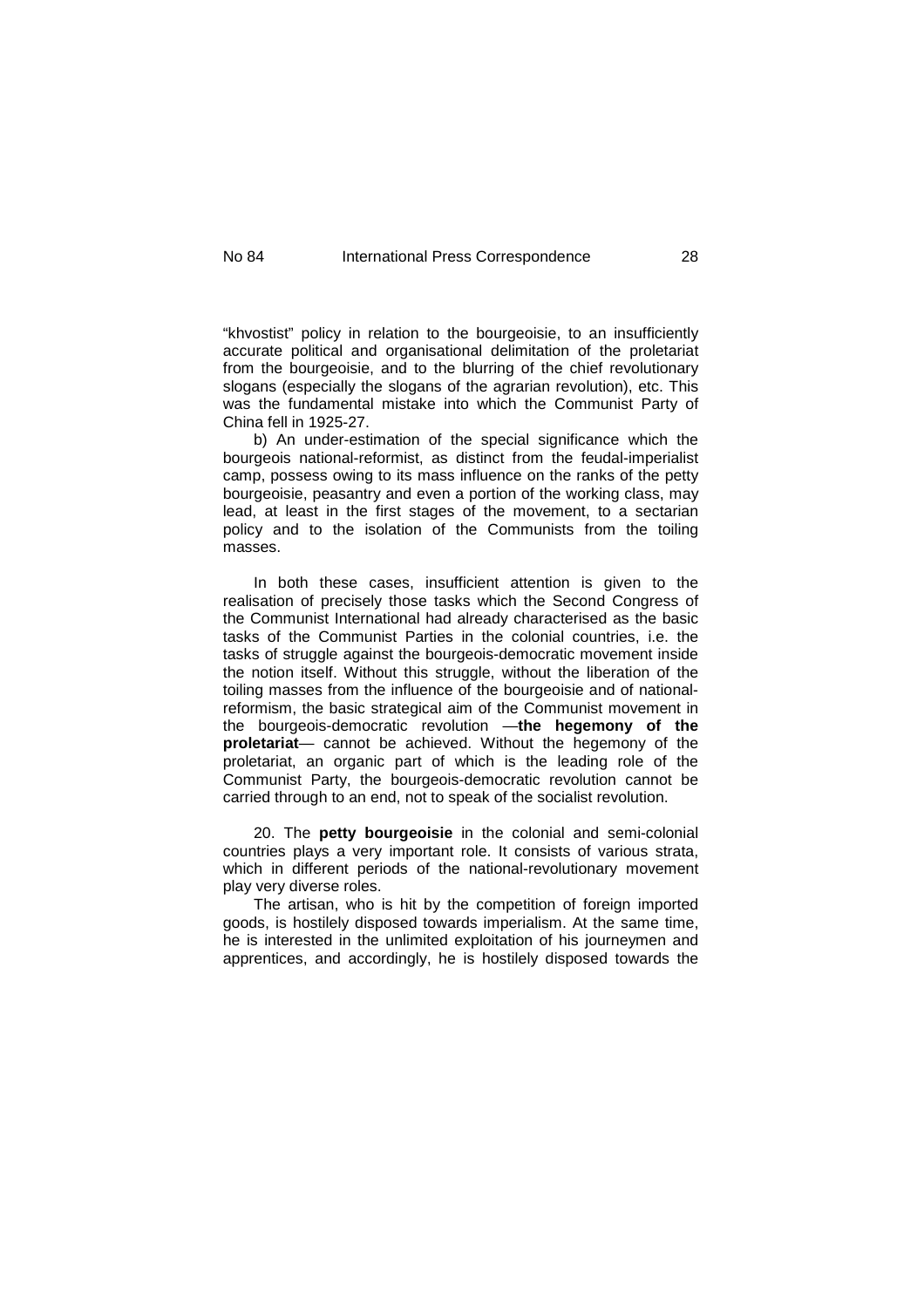class-conscious labour movement. At the same time, also, he usually suffers himself from the exploitation of trading and usury capital. The exceedingly ambiguous and hopeless position of this stratum of the petty bourgeoisie determines its vacillations, and it frequently falls under the influence of utopian reactionaries.

 The small trader —both in town and village— is connected with village exploitation through usury and trade, and he clings to the old forms of exploitation in preference to the prospects of an expansion of the internal market. These strata, however, are not homogeneous. These sections of the trading bourgeoisie which in one form or another are connected with the Compradores occupy a different position from those sections the activity of which is limited mainly to the internal market.

**The petty bourgeois intelligentsia**, the students, and such like, are very frequently the most determined representatives, not only of the specific interests of the petty bourgeoisie, but also of the general objective interests of the entire national bourgeoisie, and, in the first period of the national movement, they often come out as the spokesmen of the nationalist struggle. Their role at the head of the movement is comparatively important. In general, they cannot act as representatives of peasant interests, for the very social strata from which they come are connected with landlordism, The upsurge of the revolutionary wave may drive them into the labour movement, bringing with them their petty bourgeois ideology of vacillation and indecision. Only a few of them in the course of the struggle are able to break with their own class and rise to an understanding of the tasks of the class struggle of the proletariat, and to become active defenders of the interests of the latter. It frequently happens that the petty bourgeois intellectuals give to their ideology a socialist or even Communist colour. In the struggle against imperialism they have played, and in such countries as India and Egypt they even now, still partially play a revolutionary role. The mass movement may draw them after it, but it may also push them into the camp of extreme reaction or, at least, cause the spread of utopian reactionary tendencies in their ranks.

Alongside of these strata, there are to be found in the colonial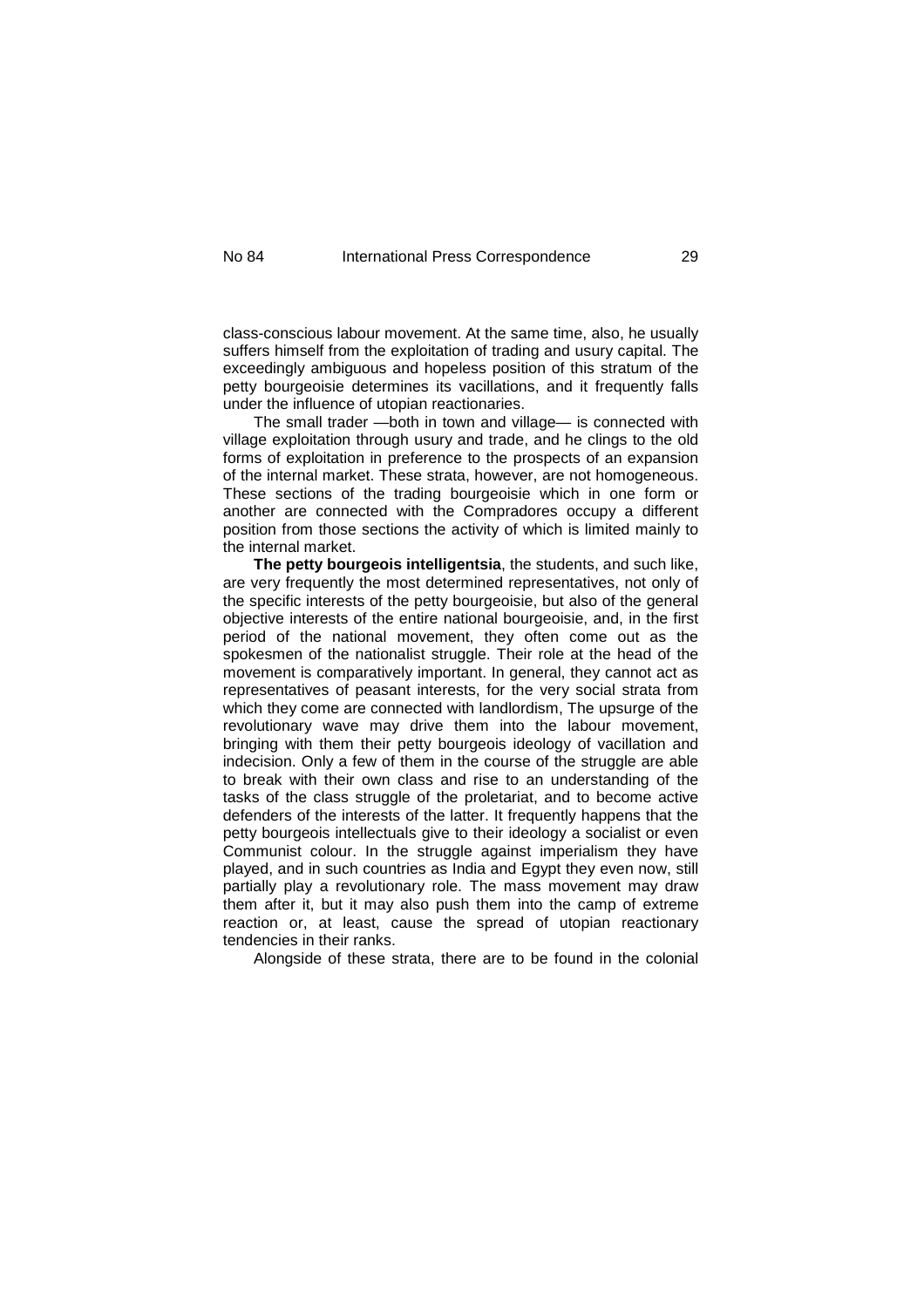towns considerable sections of **urban poor**, the position of which objectively drives them to the support of revolution, —artisans who do not exploit the labour of others, street traders, unemployed intellectuals, ruined peasants seeking work. etc, Further, the colonial town, as also the village, has a populous section of "coolies'', semiproletarians who have not passed through the school of factory production and who live by casual labour.

 The **peasantry**, along with the proletariat and in the character of its ally, represents a driving force of the revolution. The immense many-millioned peasant mass constitutes the overwhelming majority of the population even in the most developed colonies (in some colonies it is 90% of the population). The many millions of starving tenant-cultivators, petty peasants oppressed by want and groaning under all kinds of pre-capitalist and capitalist forms of exploitation, a considerable portion of them deprived of the possibility of cultivation even on the lands they rent, thrown out from the process of production and slowly dying from famine and disease, village agricultural labourers, —all these are the allies of the proletariat in the village. The peasantry can only achieve its emancipation under the leadership of the proletariat, but the proletariat can only lead the bourgeois-democratic revolution to victory in union with the peasantry.

 The process of class differentiation of the peasantry in the colonies and semi-colonies which possess important relics of feudalism and of pre-capitalist relationships, proceeds at a comparatively slow rate. Nevertheless, market relationships in these countries have developed to such a degree that the peasantry already no longer represent a homogeneous mass, as far as their class relations are concerned. In the villages of China and India, in particular in certain parts of these countries, it is already possible to find exploiting elements derived from the peasantry, who exploit the peasants and village labourers through usury, trade, employment of hired labour, the sale or letting out of land on rent, the loaning of cattle or agricultural implements, etc. etc.

 In general, it is possible that, in the first period of the struggle of the peasantry against the landlords, the proletariat may be able to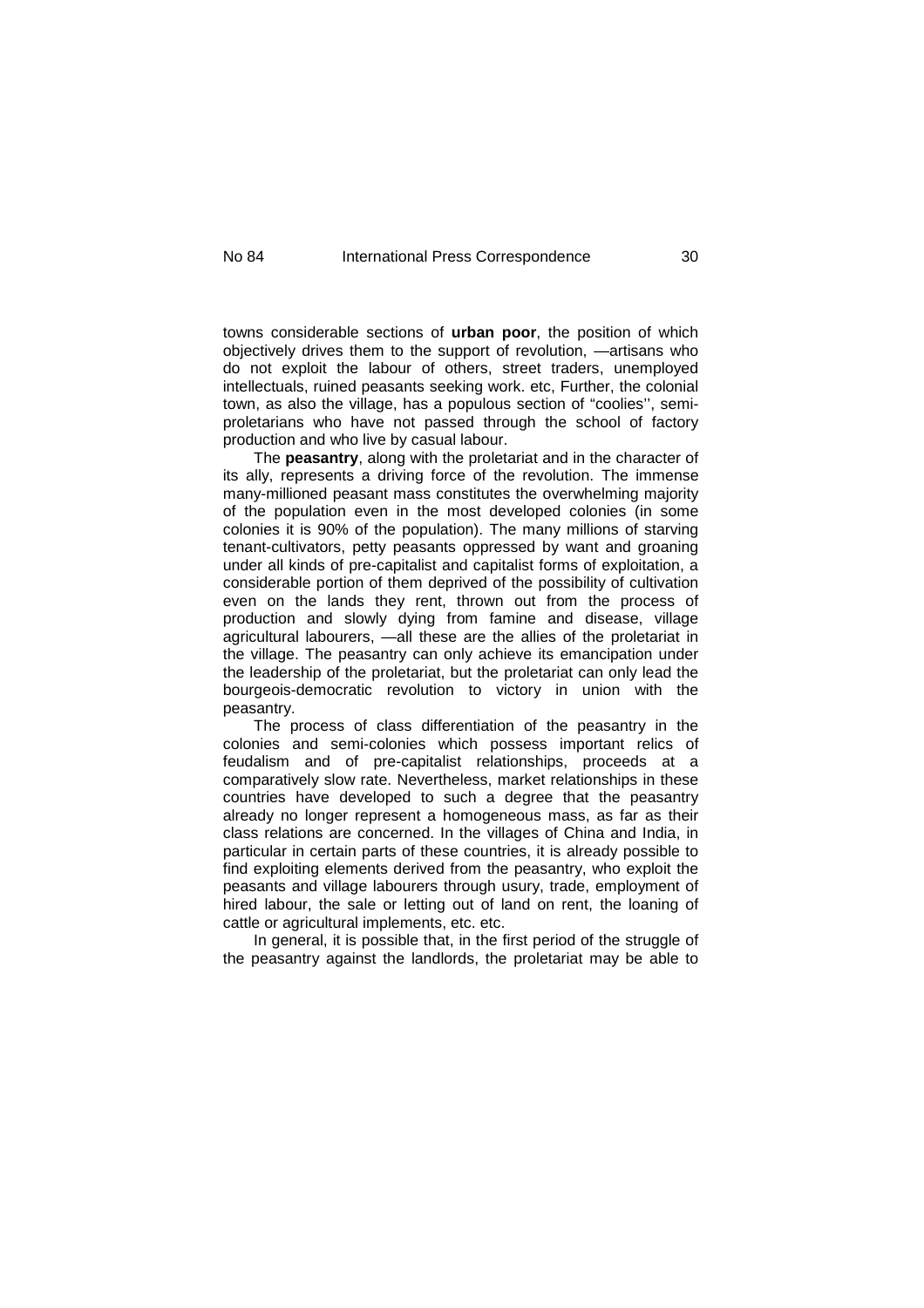carry with it the entire peasantry. But in the further development of the struggle some of the upper strata of the peasantry may pass into the camp of counter-revolution. The proletariat can achieve its leading role in relation to the peasantry only under the conditions of unflinching struggle for its partial demands, for complete carrying through of the agrarian revolution, and only if it will lead the struggle of the wide masses of the peasantry for a revolutionary solution of the agrarian question.

 21. The **working class** in the colonies and semi-colonies has characteristic features which play an important role in the building up of an independent working class movement and proletarian class ideology in these countries. The predominant part of the colonial proletariat is derived from the pauperised village, with which the worker, remains in connection even when engaged in production. In the majority of colonies (with the exception of some large factory towns such as Shanghai, Bombay, Calcutta, etc.), we find, as a general rule, only a first generation of proletariat engaged in largescale production. Another portion is made up of the ruined artisans who are being driven out of the decaying handicrafts, which are widely spread even in the most advanced colonies. The ruined artisan, a petty owner, carries with him into the working class a guild tendency and ideology which serves as a basis for the penetration of national-reformist influence into the labour movement of the colonies.

 The great fluctuation in the composition of the proletariat (frequent renewal of the labour force in the factories owing to workers returning to the villages and the inflow of new masses of poverty-stricken peasants into production); the considerable percentage of women and children; the numerous different languages; illiteracy; the wide distribution of religious and caste prejudices —all make difficult the work of systematic agitation and propaganda and retard the growth of class consciousness among the workers. Nevertheless, the merciless exploitation, practised in the most oppressive forms by native and foreign capital, and the entire absence of political rights for the workers, create the objective pre-conditions on the basis of which the labour movement in the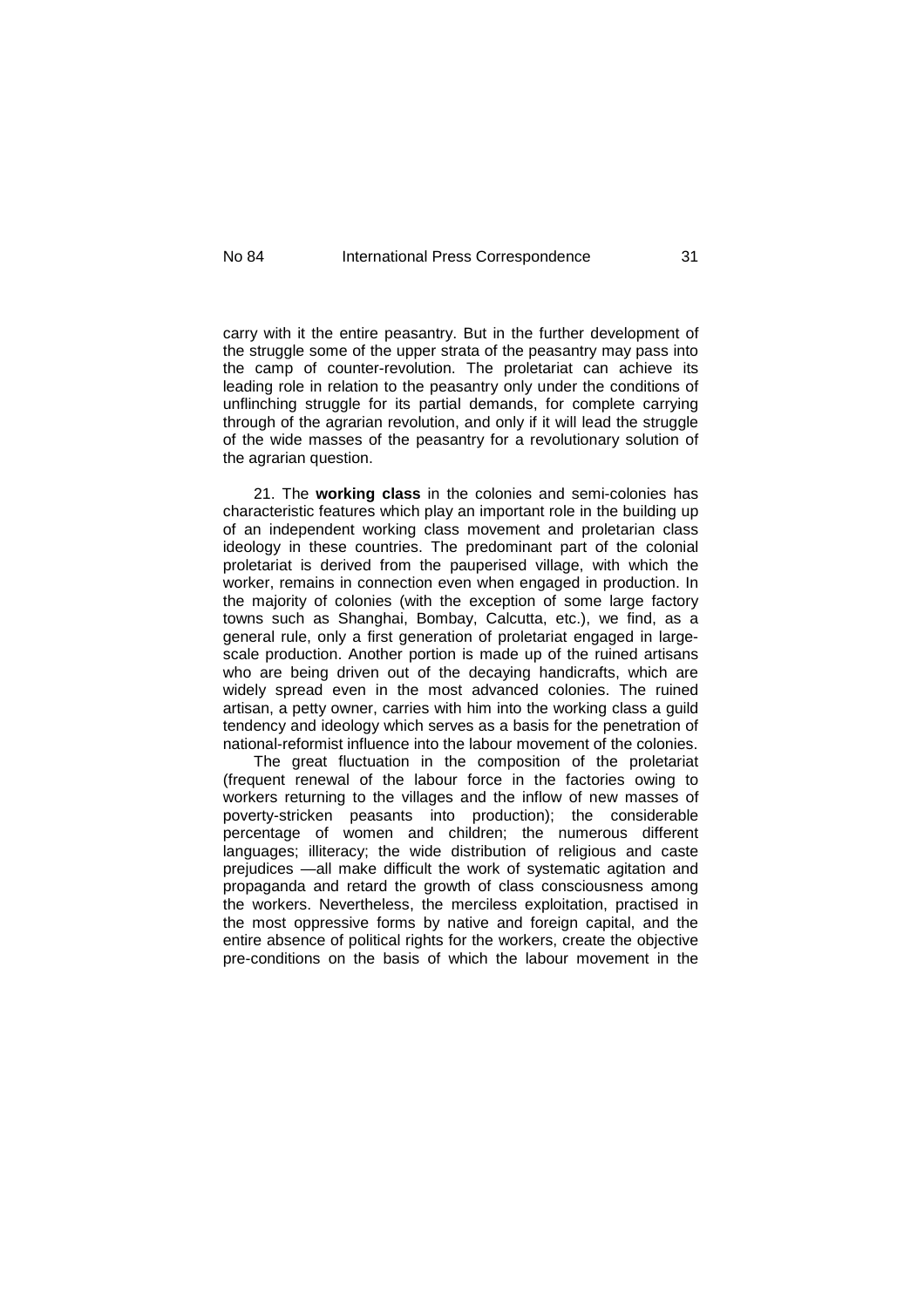colonies is rapidly overcoming all obstacles and every year draws greater and greater masses of the working class into the struggle against the native exploiters and the imperialists.

 The first period of the growth of the labour movement in the colonial and semi-colonial countries (approximately 1919-1923) is organically bound up with the general growth of the nationalrevolutionary movement which followed the world war, and which was characterised by the subordination of the class interests of the working class to the interests of the anti-imperialist struggle headed by the native bourgeoisie. In so far as the labour strikes and other demonstrations bore an organisational character, they were usually organised by petty bourgeois intellectuals who restricted the demands of the workers to questions of the national struggle. The most important characteristic of the second period of rapid growth of the labour movement in the colonies. On the other hand, the period which began after the V. Congress of the Communist International, was the emergence of the working class of the colonies into the political arena as an independent class force directly opposing itself to the national bourgeoisie, and entering upon a struggle with the latter in defence of its own immediate class interests and for hegemony in the national revolution as a whole. The history of the last few years has clearly confirmed this characteristic of the new stage of the colonial revolution, first of all in the example of the great Chinese revolution, and subsequently in the insurrection in Indonesia. There is every ground to believe that in India the working class is liberating itself from the influence of the nationalist and social-reformist leaders and is being converted into an independent political factor in the struggle against the British imperialists and the native bourgeoisie.

 22. In order correctly to determine the immediate tasks of the revolutionary movement, it is important as a starting point to take into consideration the **degree of maturity** attained by the movement in the separate colonial countries. The revolutionary movement in China is distinguished from the present movement in India by a series of essential features, characterising the different degrees of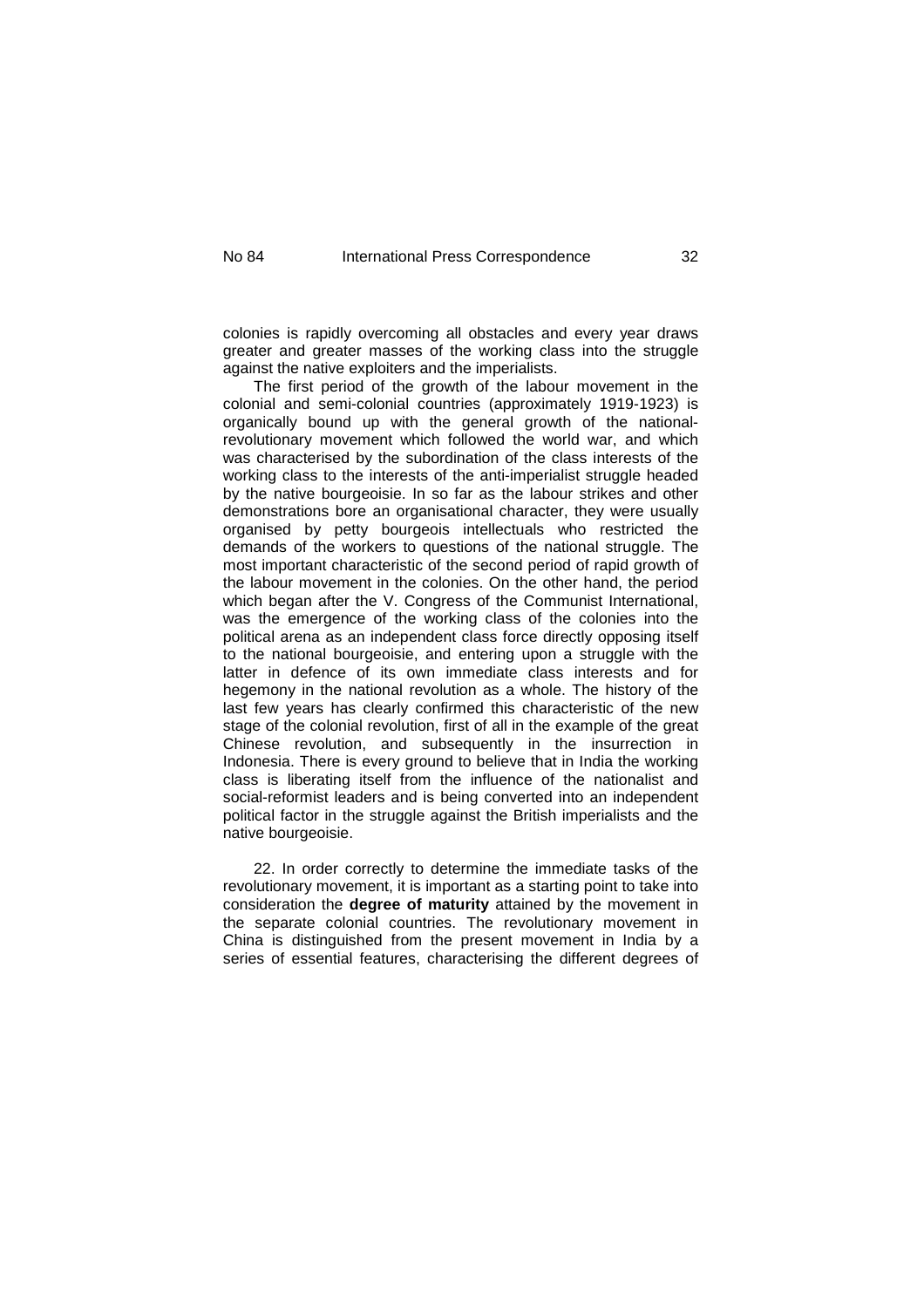maturity of the movement in the two countries. The previous experience of the Chinese revolution must undoubtedly, be utilised in the revolutionary movement in India and other analogous colonial countries. But it would be a completely mistaken application of the Chinese experience if, at the present time in India, Egypt. etc., we were to formulate the immediate tasks, slogans and tactical methods in exactly the same form as took place in China, for example in the Wuhan period, or in the form in which it is necessary to formulate them there at the present time.

 The tendency to skip over the inevitable difficulties and special tasks of the present stage of the revolutionary movement in India, Egypt, etc., can only be harmful. It is necessary to carry through much work in the building up and consolidation of the Communist Party and trade union organisations of the proletariat, in the revolutionisation of the trade unions, in the development of economic and political mass demonstrations and in the winning over of the masses and their liberation from the influence of the nationalreformist bourgeoisie, before it is possible to advance in these countries with definite prospects of success to the realisation of such tasks as those which were fully carried out in China during the Wuhan period as the immediate tasks of the struggle of the working class and peasantry.

 The interests of the struggle for the class rule of the national bourgeoisie compel the most important bourgeois parties in India and Egypt (Swarajists, Wofdists) still to demonstrate their opposition to the ruling imperialist-feudal bloc. Although this opposition has not a revolutionary but a reformist and class collaborationist character, this by no means signifies that it has not a special significance. The national bourgeoisie has not the significance of a force in the struggle against imperialism. Nevertheless, this bourgeois-reformist opposition has its real special significance for the development of the revolutionary movement —and this both in a negative as well as in a positive sense— in so far as it possesses any mass influence at all.

 Its chief feature is that it exerts a braking retarding influence on the development of the revolutionary movement, in so far it is successful in drawing the toiling masses in its wake and holding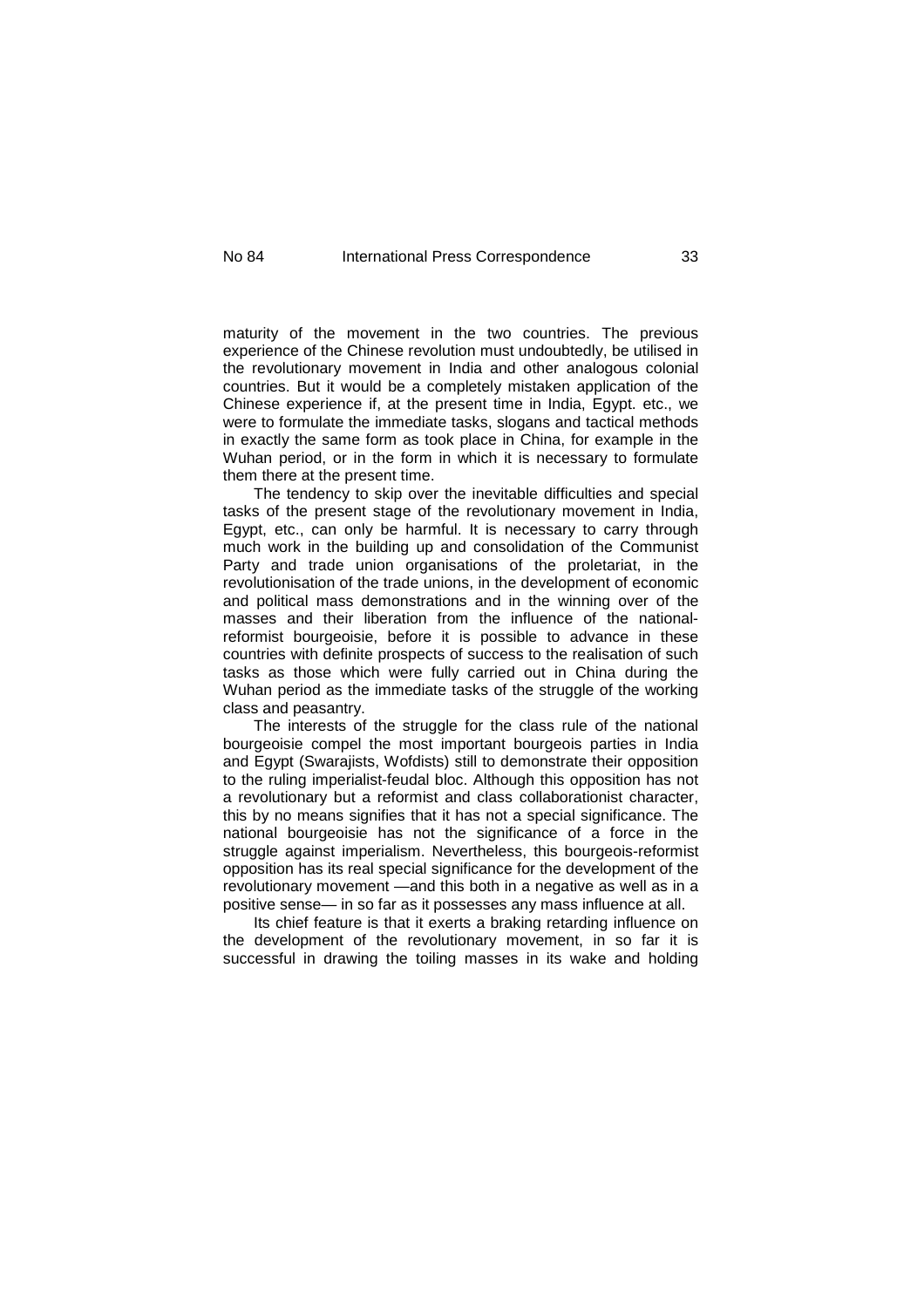them back from the revolutionary struggle. On the other hand, however, the demonstrations of the bourgeois opposition against the ruling imperialist-feudal bloc, even if they do not have any deep foundation, can exert a certain **accelerating** influence on the process of the political awakening of the wide masses of toilers; the concrete open conflicts of the national-reformist bourgeoisie with imperialism, although of little significance in themselves, may, under certain conditions, indirectly serve as the cause of the unleashing of even greater revolutionary mass actions.

 It is true the reformist bourgeoisie itself endeavours not to allow of any such effect of its oppositional activities, and in one way or another seeks to prevent it in advance. But wherever the objective conditions exist for a far-reaching political crisis, there the activities of the national-reformist opposition, even their insignificant conflicts with imperialism which are least of all connected with the real hearth of the revolution, can became of serious importance.

 The Communists must learn how to utilise each and every conflict, to develop such conflicts and to broaden their significance, to connect them with the agitation for revolutionary slogans, to spread the news of these conflicts among the wide masses, to arouse these masses to independent, open manifestations in support of their own demands, etc.

23. The correct tactics in the struggle against such parties as the Swarajists and Wafdists during this stage consist in the successful exposure of their real national-reformist character. These parties have already more than once betrayed the national-emancipatory struggle, but they have not yet finally passed over to the counterrevolutionary camp in the manner of the Kuomintang. There is no doubt that they will do this later on, but at the present time they are so particularly dangerous precisely because their real physiognomy has not yet been exposed in the eyes of the wide masses of toilers. For this exposure there is still needed a very large amount of Communist educational work and a very great deal of new political experience on the part of the masses themselves. If the Communists do not already succeed in this stage in shaking the faith of the toiling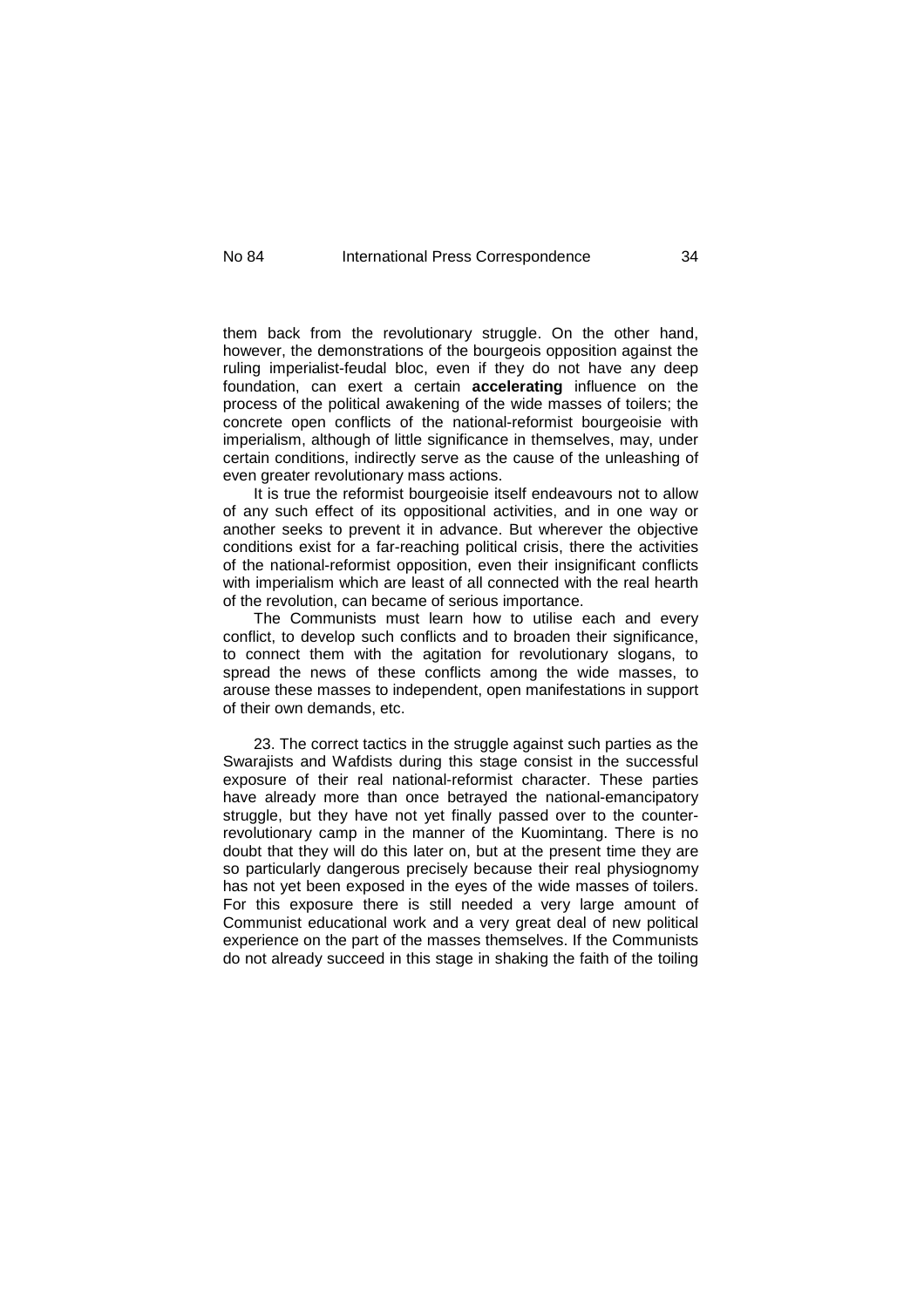masses in the bourgeois national-reformist leadership of the national movement, then this leadership in the coming upsurge of the revolutionary wave will represent an enormous danger for the revolution.

 Consequently, it is necessary, by means of correct Communist tactics, adapted to the conditions of the present stage, to help the toiling masses in India, Egypt, Indonesia and such colonies to emancipate themselves from the influence of the bourgeois parties. This is not to be achieved by any noisy phrases, however radical they may sound superficially, about the absence of any distinction between the oppositional national-reformists (Swarajists, Wafdists, etc.) and the British imperialists or their feudal counter-revolutionary allies. The national reformist leaders would easily be able to make use of such an exaggeration in order to incite the masses against the Communists. The masses see the chief immediate enemy of national emancipation in the form of the imperialist feudal bloc, which in itself is correct at this stage of the movement in India, Egypt, and Indonesia (as for of one side of the matter is concerned.)

 In the struggle against this ruling counter-revolutionary force, the Indian, Egyptian and Indonesian Communists must proceed in advance at all, they must fight more determinedly, more consistently and more resolutely than any petty bourgeois section or nationalrevolutionary group. Of course, this fight must not be waged for the organising of any kind of putsch or premature attempt at a rising on the part of the small revolutionary minority, but for the purpose of organising the widest possible strata of the masses of toilers in demonstrations and other manifestations so that in this way the active participation of these masses can be guaranteed for a victorious uprising at a further stage of the revolutionary struggle.

 At the same time, it is not less important mercilessly to expose before the toiling masses the national-reformist character of the Swarajist, Wafdist and other nationalist parties, and in particular of their leaders. It is necessary to expose their half-heartedness and vacillation in the national struggle, their bargaining and attempts to reach a compromise with British imperialism, their previous capitulations and counter-revolutionary advances, their reactionary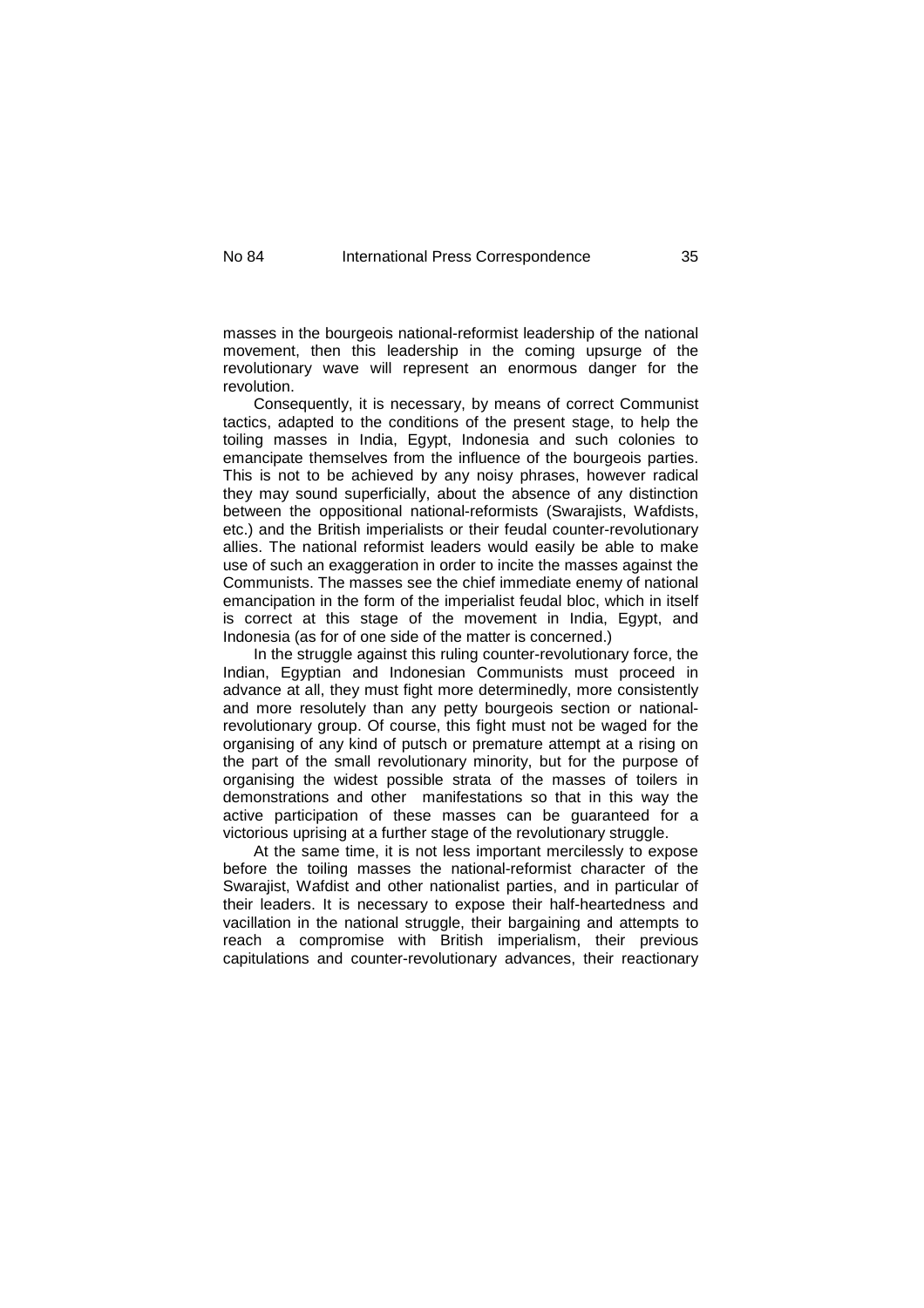resistance to the class demands of the proletariat and peasantry, their empty nationalist-phraseology, their dissemination of harmful illusions about the peaceful decolonisation of the country and their sabotage in relation to the application of revolutionary methods in the national-emancipatory struggle.

 It is necessary to reject the formation of any kind of bloc between the Communist Party and the national-reformist opposition; this does not exclude the formation of temporary agreements and the coordinating of separate activities in connection with definite antiimperialist demonstrations, provided that the demonstrations of the bourgeois opposition can be utilised for the development of the mass movement, and provided that these agreements do not in any way limit the freedom of the Communist Parties in the matter of agitation among the masses and among the organisations of the latter. Of course in this work the Communists must know how at the same time to carry on the most relentless ideological and political struggle against bourgeois nationalism and against the slightest signs of its influence inside the labour movement. In such cases, the Communist Party must take particular care not only to maintain its complete political independence and to make quite clear its own character, but also, on the basis of facts, to open the eyes of the masses of toilers who are under the influence of the bourgeois opposition, so that they will perceive all the hopelessness of this opposition and the danger of the bourgeois democratic illusions that it disseminates.

 24. An incorrect estimation of the chief tendency of the parties of the big national bourgeoisie gives rise to the danger of an incorrect estimation of the character and role of the **petty bourgeois parties**. The development of these parties, as a general rule, follows a course from the national-revolutionary to the national-reformist position. Even such movements as Sun Yat-senism in China, Gandhism in India, Sarekat Islam in Indonesia, were originally radical petty bourgeois ideological movements which, however, as a result of their service to the big bourgeoisie became converted into a bourgeois nationalist-reformist movement. After this, in India, Egypt, and Indonesia, there war again founded a radical wing from among the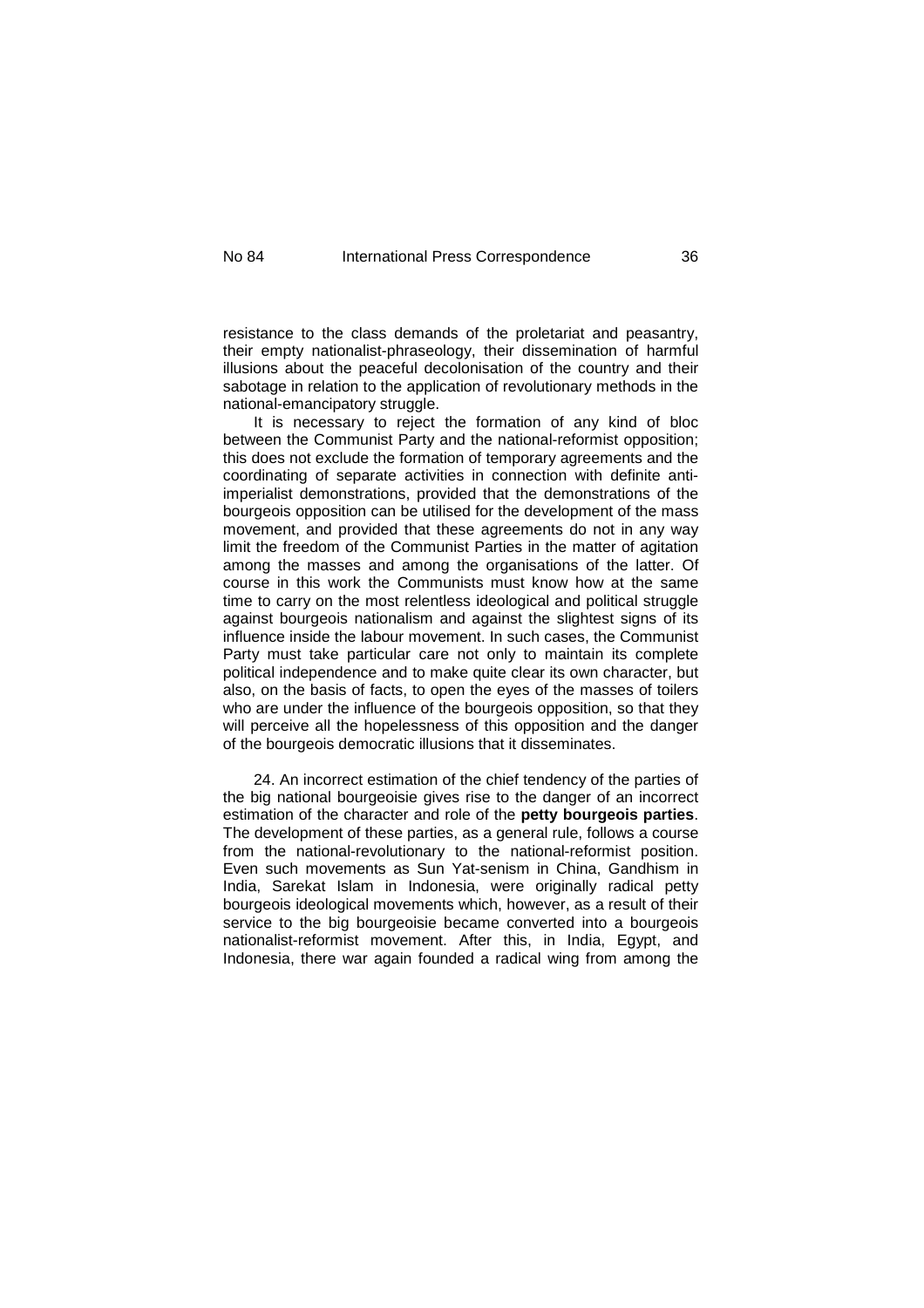different petty bourgeois groups (e.g. the Republican Party, Watanists, Sarekat Rayat), which stand for a more or less consistent national-revolutionary point of view. In such a country as India, the rise is possible of some new analogous radical petty bourgeois parties and groups.

 But the fact must not be lost sight of that these parties, essentially considered, are connected with the national bourgeoisie. The petty bourgeois intelligentsia at the head of the parties puts forward national-revolutionary demands but at the same time appears more or less conscious as the representative of the **capitalist development** of their country. Some of these elements can became the followers of various kinds of reactionary utopias, but when confronted with feudalism and imperialism, they, in distinction from the parties of the big national bourgeoisie, appear at the outset not as reformists but as more or less revolutionary representatives of the anti-imperialist interests of the colonial bourgeoisie. This is the case, at least, so long as the development of the revolutionary process in the country does not put on the order of the day in a definite and sharp form the fundamental internal questions of the bourgeois-democratic revolution, particularly the question of the realisation of the agrarian revolution; and the dictatorship of the proletariat and peasantry. When this happens then it usually denotes the end of the revolutionary character of the petty bourgeois parties. As soon as the revolution has placed the class interests of the proletariat and the peasantry in critical contradiction not only to the rule of the feudal-imperialist bloc, but. also to the class rule of the bourgeoisie, the petty bourgeois groups usually go back to the position of the national-reformist parties.

 It is absolutely essential that the Communist Parties in these countries should from the very beginning **demarcate themselves in the most clear-cut fashion**, both politically and organisationally, from all the petty bourgeois groups and parties. In so far as the needs of the revolutionary struggle demand it, a temporary cooperation is permissible, and in certain circumstances even a temporary union between the Communist Party and the national revolutionary movement, provided that the latter is a genuine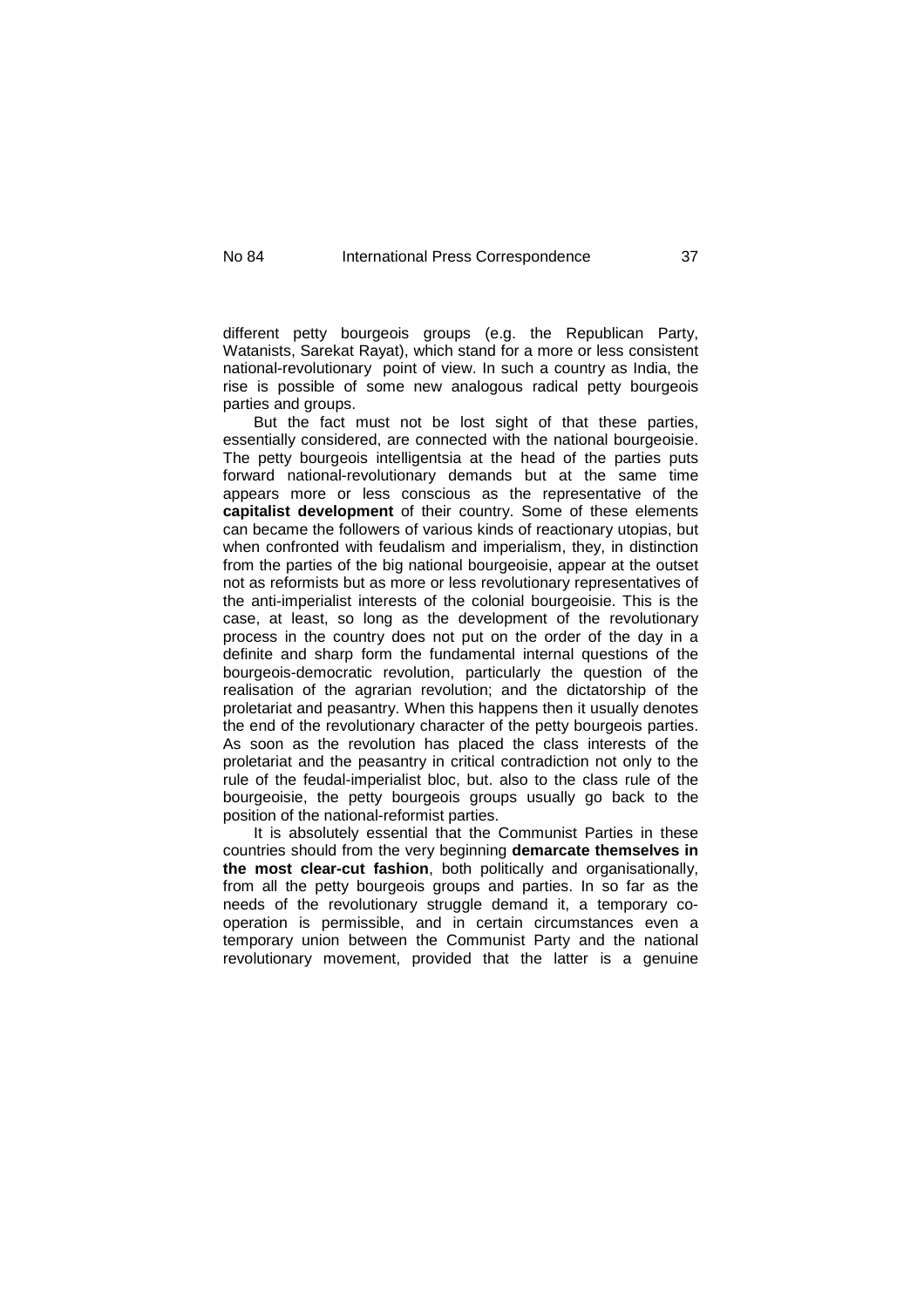revolutionary movement, that it generally struggles against the ruling power and that its representatives do not put obstacles in the way of the Communists educating and organising in a revolutionary sense the peasants and broad masses of the exploited. In every such cooperation, however, it is essential to take the most careful precautions in order that this co-operation does not degenerate into a fusion of the Communist movement with the bourgeoisrevolutionary movement.

 The Communist movement in all circumstances, most unconditionally preserve the independence of the proletarian movement and its own independence in agitation, in organisation and in demonstrations. To criticise the half-heartedness and vacillation of the petty bourgeois groups, to anticipate their vacillations, to be prepared for them and at the same time to utilise to the full all the revolutionary possibilities of these strata, to carry on a consistent struggle against petty bourgeois influence over the proletariat, employ all means to liberate the wide masses of the peasantry from the influence of the petty bourgeois parties and to win from them the hegemony over the peasantry —these are the tasks of the Communist Parties.

 25. Haw rapidly the revolutionary movement in India, Egypt, etc., will reach such a high degree of maturity as it has already reached in China, depends to an essential extent on how quickly there arises there a big revolutionary wave. In the event of its postponement for a considerable time, the political and organisational ripening of the driving forces of the revolution can only proceed by way of a gradual and relatively slow process of development. If, however, the coming powerful revolutionary wave rises earlier, then the movement may quickly be able to attain a much higher stage of maturity.

 Under exceptionally favourable circumstances, it is not even excluded that the revolution there may be able in one single mighty wave to achieve the conquest of power by the proletariat and peasantry. It is also possible that the process of the development of the revolution from one stage to another more mature stage will be interrupted for a more or less prolonged period of time, in particular if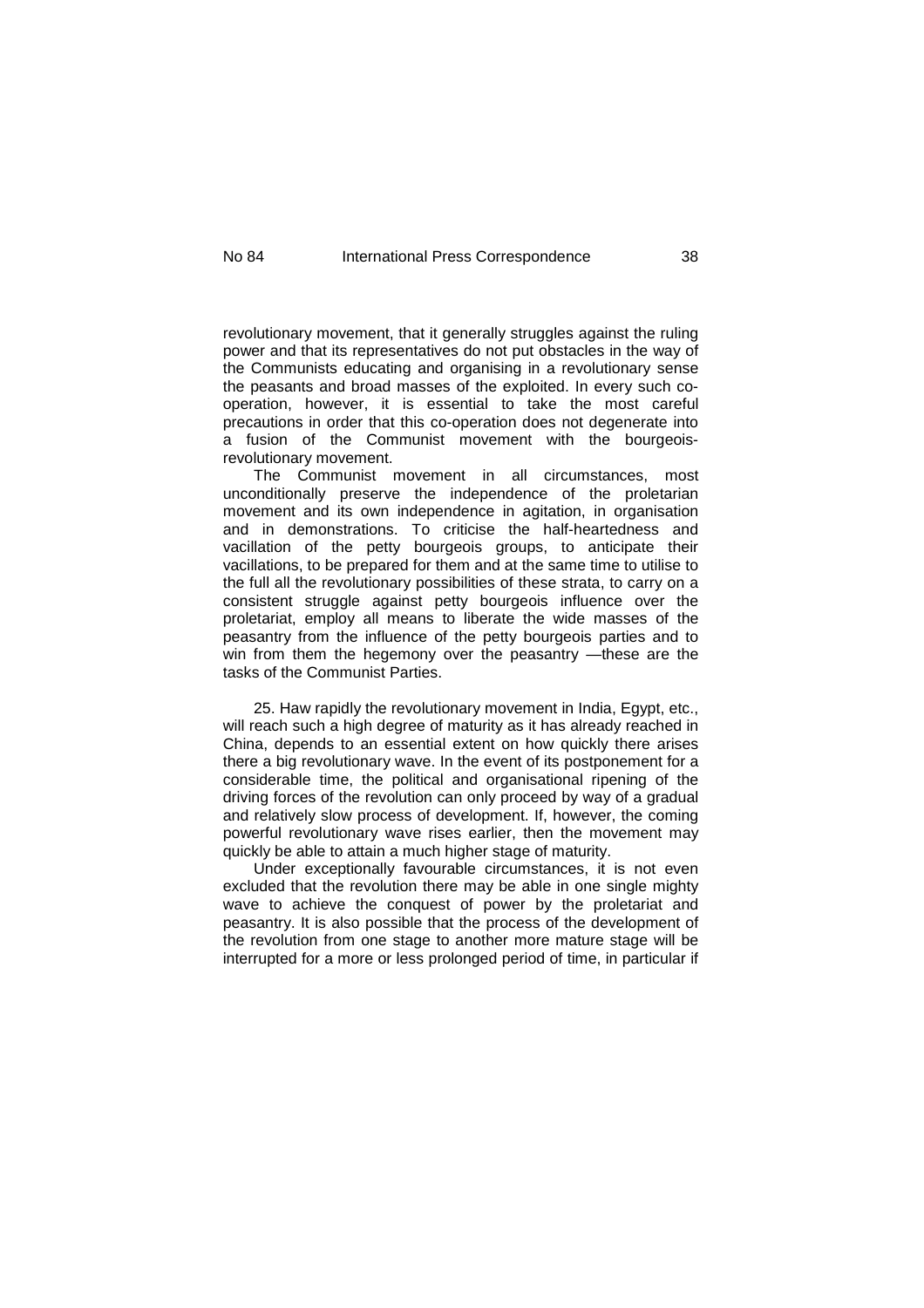the coming wave of revolutionary upheaval reaches a relatively small height and is not of great duration. Consequently, it is necessary in every case to subject the concrete situation to the most detailed analysis.

 The following factors are of decisive significance for the immediate growing over of the revolution from one stage to another higher stage: 1. the degree of development of the revolutionary proletarian leadership of the movement, i.e. of the Communist Party of the given country (the numerical strength of the Party, its independent character, consciousness and fighting readiness, as well as its authority and connection with the masses and its influence on the trade union and peasant movement); 2. the degree of organisation and the revolutionary experience of the working class, as well as, to a certain extent, of the peasantry. The revolutionary experience of the masses signifies experience of struggle; in the first place, liberation from the influence over them of the bourgeois and petty bourgeois parties.

 Since these pre-requisites for the first big mass outburst of the revolution, even in the best circumstances, are present only to an insufficient degree, an unusually deep revolutionary crisis and an unusually high and persistent revolutionary wave are required for it to be possible for the bourgeois-democratic revolution with the aid of this one wave of upheaval to lead to the complete victory of the proletariat and peasantry. Such a possibility is most easily presented, for example, when the ruling imperialism is temporarily distracted by a long continued war outside the frontiers of the colonial country concerned.

 26. Living, concrete, historical dialectics, such as were demonstrated by the now completed first period of the bourgeoisdemocratic revolution in China, will give to the Communists, especially those working in the colonial countries, a valuable experience which it is necessary to study carefully in order to draw the correct conclusions, especially form the mistakes committed in the course of Communist work in the colonies.

The rise of the revolutionary wave in China was unusually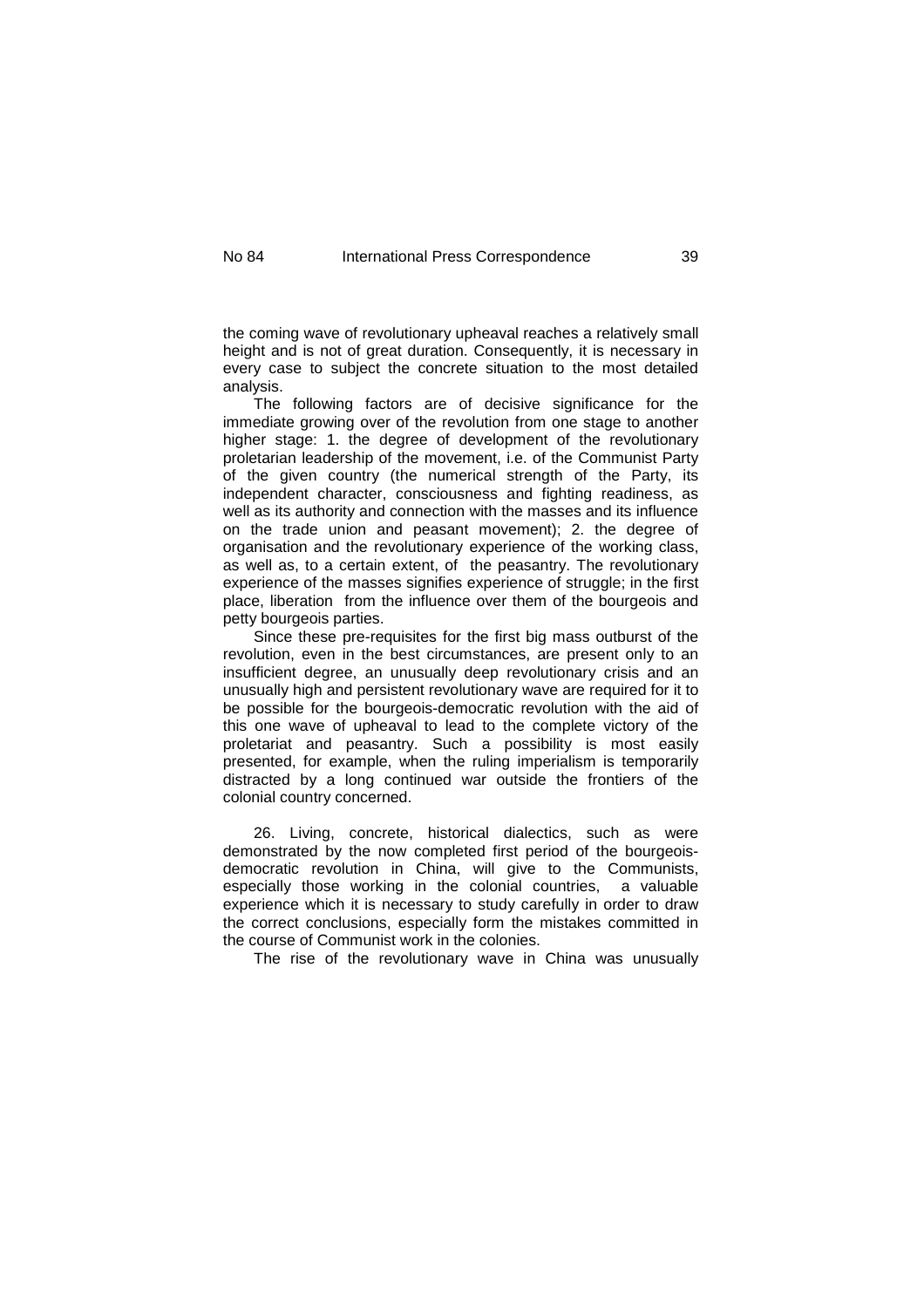prolonged (over two years), since it was connected with a protracted internal war. In as much as the Northern Expedition was not conducted directly against the great imperialist powers and in as much as the latter, owing to competition between them, were partially passive during the first period, while the bourgeois leadership of the national movement had already for some years held Canton in its hands —a definite, though limited territory— as well as a centralised power backed up by the army, etc., it is understandable that in this exceptional case a great part of the bourgeoisie in the beginning looked upon the national-emancipatory, war as its own particular affair. The Kuomintang, in which it practically played a leading role, in the course of a short time came to be at the head of the national-revolutionary movement, a circumstance which in the course of further events represented an extremely great danger for the revolution.

 On the other hand, among the peculiarities of the situation in China must be numbered the fact that the proletariat there was stronger in relation to its bourgeoisie than the proletariat of other countries. It is true that it was weakly organised, but during the upsurge of the revolutionary wave the growth of labour organisation proceeded at a very rapid rate.

 The Communist Party also rose in a short time from a small group to a Party with 60,000 members (and presently even more) and possessing a wide influence among the workers. Naturally, in these conditions many petty bourgeois elements also entered the Party. The Party was lacking in revolutionary experience and, even more, in traditions of Bolshevism. In the beginning, the upper hand in its leadership was taken by wavering elements, which were still only to a very small degree liberated from petty bourgeois opportunist tendencies which inadequately understood the independent tasks and role of the Communist Party and which came out against any decisive development of the agrarian revolution.

 The entry of the Communists for a certain period into the leading party of the national revolution, the Kuomintang, in itself corresponded to the requirements of the struggle and of the situation, and was also in the interests or the indispensable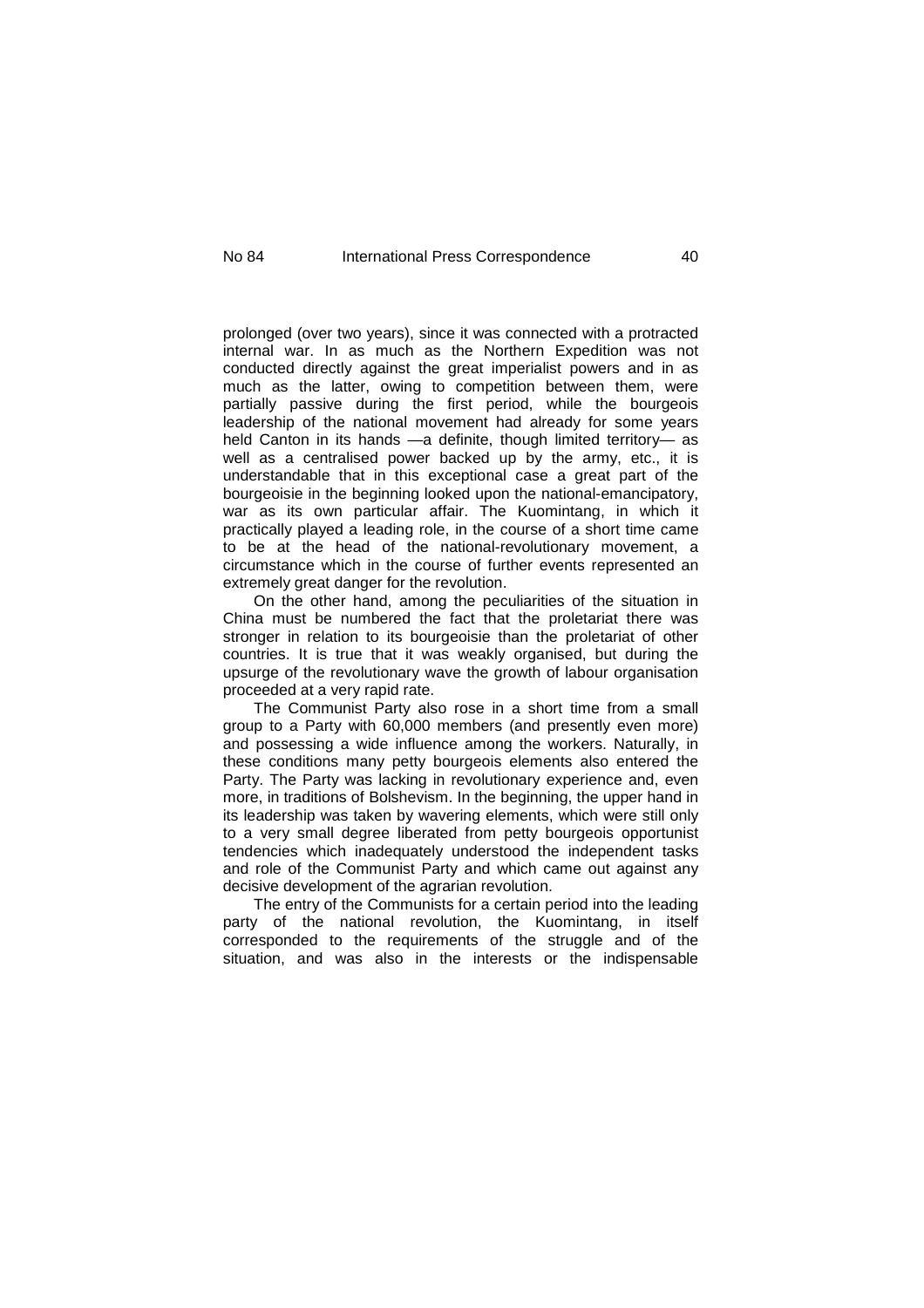Communist work among the fairly wide masses of toilers who followed this party. In addition, at the beginning, the Communist Party of China received in the territory under the rule of the Kuomintang Government the possibility of independent agitation among the masses of workers and peasants and among the soldiers of the national army and their organisations. At that time the Party possessed greater possibilities than it actually made use of.

 At that time the Party did not sufficiently clearly explain to the masses its proletarian class position in distinction from Sun Yatsenism and other petty bourgeois tendencies. In the ranks of the Kuomintang, the Communists did not conduct any independent policy, leaving out of account that in any such inevitable bloc the Communists must adopt an unconditionally critical attitude towards the bourgeois elements and always come out as an independent force. The Communists failed to expose the vacillations of the national-bourgeoisie and of bourgeois-democratic nationalism, just at the time when this exposure ought to have constituted one of the most important tasks of the Communist Party. The inevitable disruption of the Kuomintang drew nearer and nearer as the national army advanced, but the leadership of the Chinese Communist Party undertook nothing or almost nothing in order to prepare the Party in case of a breach, and in order to guarantee its independent position and to unite the revolutionary workers and peasants in an independent fighting bloc which would oppose itself to the leadership of the Kuomintang.

 Thus, the bourgeois-counter-revolutionary coup of Chang Kaishek found the revolutionary proletariat completely unprepared and threw its ranks into confusion. Further, the leadership of the Communist Party even at that time badly understood the process of the development of the revolution from one stage to another and did not carry through the correct changes in the line of the Party made necessary by this coup. In as much as the Left Wing of the petty bourgeois leaders of the Kuomintang during the course of a certain time still went together with the Communist Party, there took place a territorial separation; there arose the separate governments Nanking and Wuhan. But the Communist Party did not occupy a leading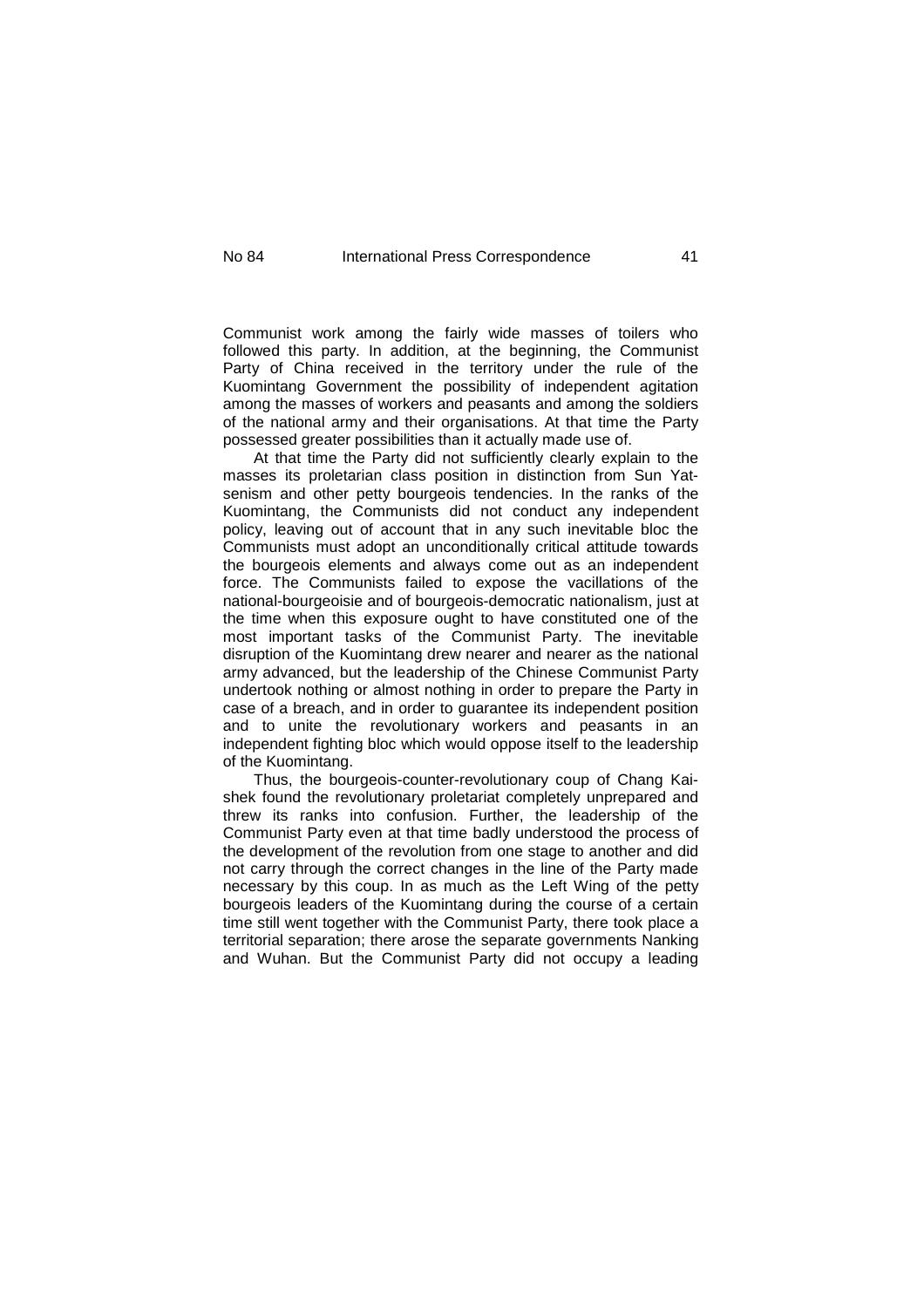position even in Wuhan.

 Very quickly, in the Wuhan territory there commenced a second period, characterised, among other things, on the one hand, by the presence of elements of an incipient, still indefinite dual power (the seizure by peasant unions of a number of ruling functions in the villages, and the extension of the functions of the trade unions, determined by the endeavour of the masses to reach a "plebeian" independent solution of the questions of power), and on the other hand, by the absence of sufficiently mature conditions for the organisation of Soviets as organs of revolt against the Wuhan government in so far as the latter still carried on a revolutionary struggle against the Nanking government which represented the treachery of the bourgeoisie to the revolution.

 The Communist Party at that time directly hindered the independent actions of the revolutionary masses, it did not facilitate their task of gathering and organising forces, it did assist in breaking down the influence of the leaders of the Left Kuomintang and their position in the country and in the army. Instead of utilising its participation in the Government for these purposes, it, on the contrary, screened the whole activity of this Government (individual petty bourgeois leading members of the Party went so far that they even participated in the disarming of the workers' pickets in Wuhan and in sanctioning the punitive expedition to Changsha!).

 At the bottom of this opportunist policy lay the hope of avoiding a rupture with the petty bourgeois leaders of the Wuhan government. But, as a matter of fact, this rupture could only be put off for a short space of time. When the mass risings acquired a threatening character, the leaders of the Wuhan Kuomintang also began to reach out towards unity with their allies on the other side of the barricades. The revolutionary movement of the workers and peasants still continued to exert all its forces in order to achieve victory.

 The Communist Party of China now also corrected its line, elected a new leadership and took its place at the head of the revolution. But the revolutionary wave had already ebbed. The heroic mass struggles under the slogan of Soviets could only achieve a few temporary successes. Only in individual localities did the uprising of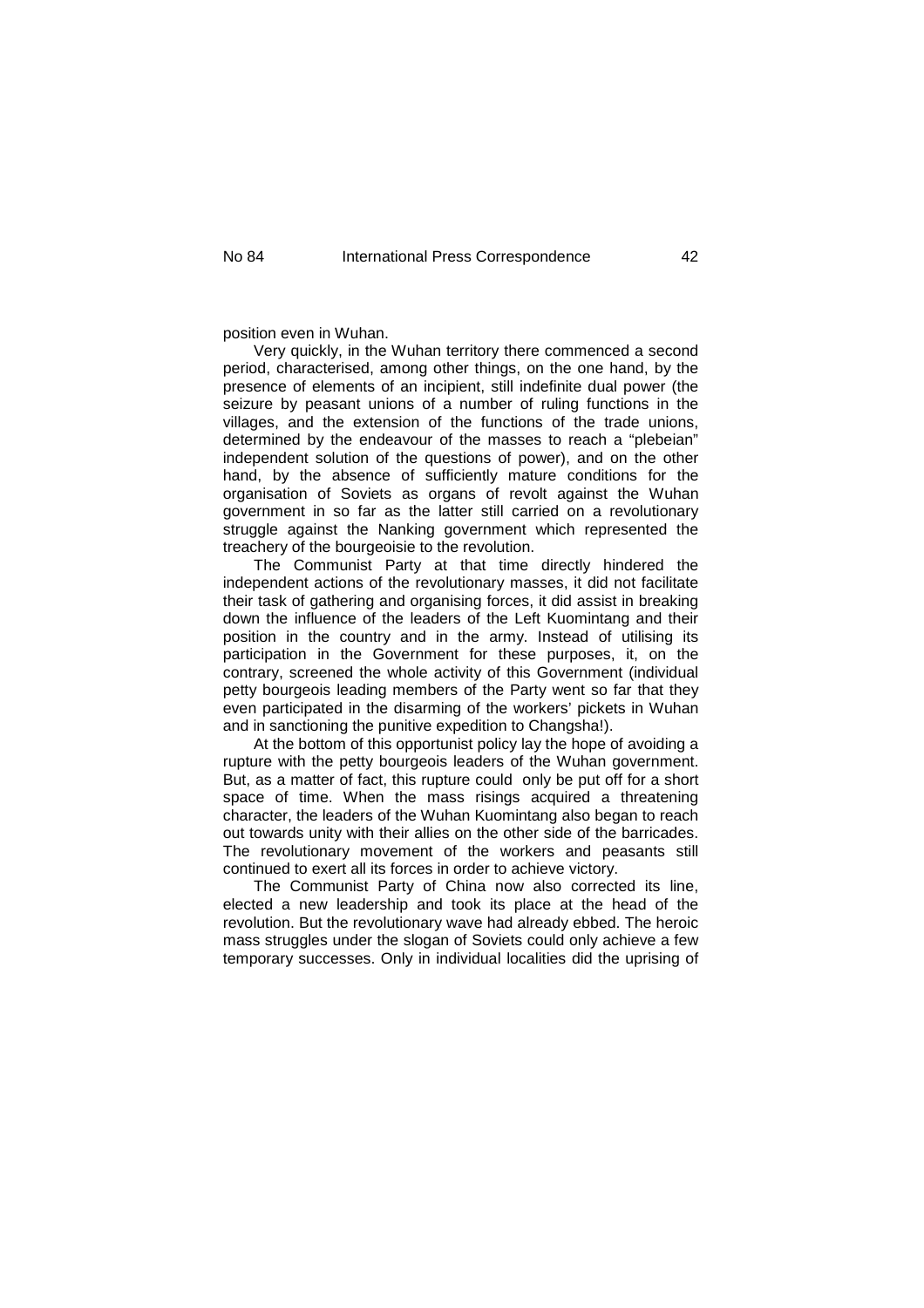the agrarian revolution begin sufficiently early in the remainder the many millions of the peasant rearguard were delayed in their advance. Instead of the former gross errors of opportunist leadership, there were now revealed, on the contrary, in various places extremely harmful putschist mistakes. The preparations for risings also did not take place without great defects on the part of the Communists. The heavy defeats once more threw back the revolution which in the South had already entered into the second stage of development, to the starting point of this stage.

 27. Thanks to the fact that the Chinese national bourgeoisie obtained power, the composition of the former bloc of the imperialists and militarists was partly altered red and the new ruling bloc now represents the immediate chief enemy of the revolution. In order to overthrow it, it is necessary to win over the decisive masses of the proletariat and peasantry to the side of the revolution. This constitutes the most important task of the Chinese Communist Party for the immediate future. The Chinese workers have already acquired an enormous experience. The further strengthening and revolutionisation of the trade union movement and the further strengthening of the Communist Party is essential. A certain portion of the Chinese peasantry has already outlived bourgeois democratic illusions and shown considerable activity in the revolutionary struggle, but this is only an insignificant minority of the huge peasant population of China.

 It is very probable that some petty bourgeois groups will take up the position of national reformism (inside or outside the Kuomintang), in order by a certain display of bourgeois-democratic opposition to conquer influence over the toiling masses (to these petty bourgeois reformists belong also Tang Ping-san and the Social Democratic. trade union leaders). Under no circumstances must the significance of these attempts be under-estimated. The isolation of these groups and their exposure before the masses by means of correct Communist tactics constitutes an absolutely essential pre-condition for the Communist Party to be able to take a really leading position in the moment of the coming new rise of the revolutionary wave in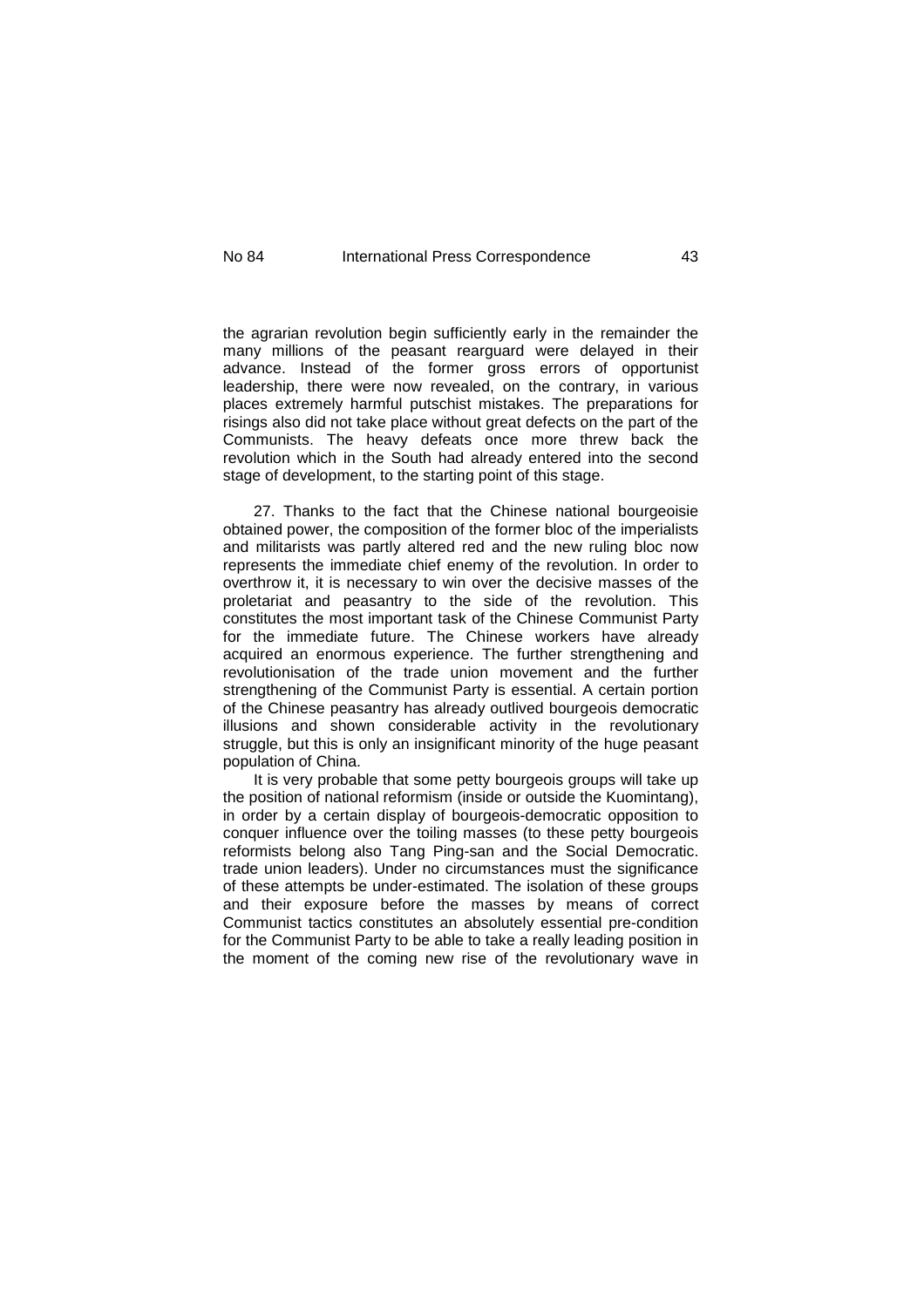#### China.

 Already at the present time, the Party must everywhere propagate among the masses the idea of Soviets, the idea of the dictatorship of the proletariat and peasantry, and the inevitability of the coming revolutionary mass armed uprising. It must already now emphasise in its agitation the necessity of overthrow of the ruling bloc, and the mobilisation of the masses for revolutionary demonstrations. Carefully studying the objective conditions of the revolution as they continue to mature, utilising every possibility for the mobilisation of the masses, it must consistently and undeviatingly follow the line of seizure of State power, organisation of Soviets as organs of the insurrection, expropriation of the landlords and big property-owners, expulsion of the foreign imperialists and the confiscation of their property.

## **IV. The Immediate Tasks of' the Communists.**

 28. The building up and development of the Communist Parties in the colonies and semi-colonies, the removal of the excessively marked disproportion between the objective revolutionary situation and the weakness of the subjective factor, represents one of the most important and primary tasks of the Communist International. This task comes up against a whole host of objective difficulties, determined by the historical development and social structure of these countries.

 Corresponding with the weak development of industry, the working class in these countries is still young and, for their population, relatively small in numbers. The colonial regime of terror, as also the existence of illiteracy, numerous different languages, etc., renders difficult the organisation and development of the working class in general and the rapid development of the Communist Party in particular. The fluctuation of composition and the large percentage of women and children are characteristic features of the colonial proletariat. In many places, seasonal workers predominate and even the basic ranks of the proletariat still have one foot in the village. This facilitates the connection between the working class and the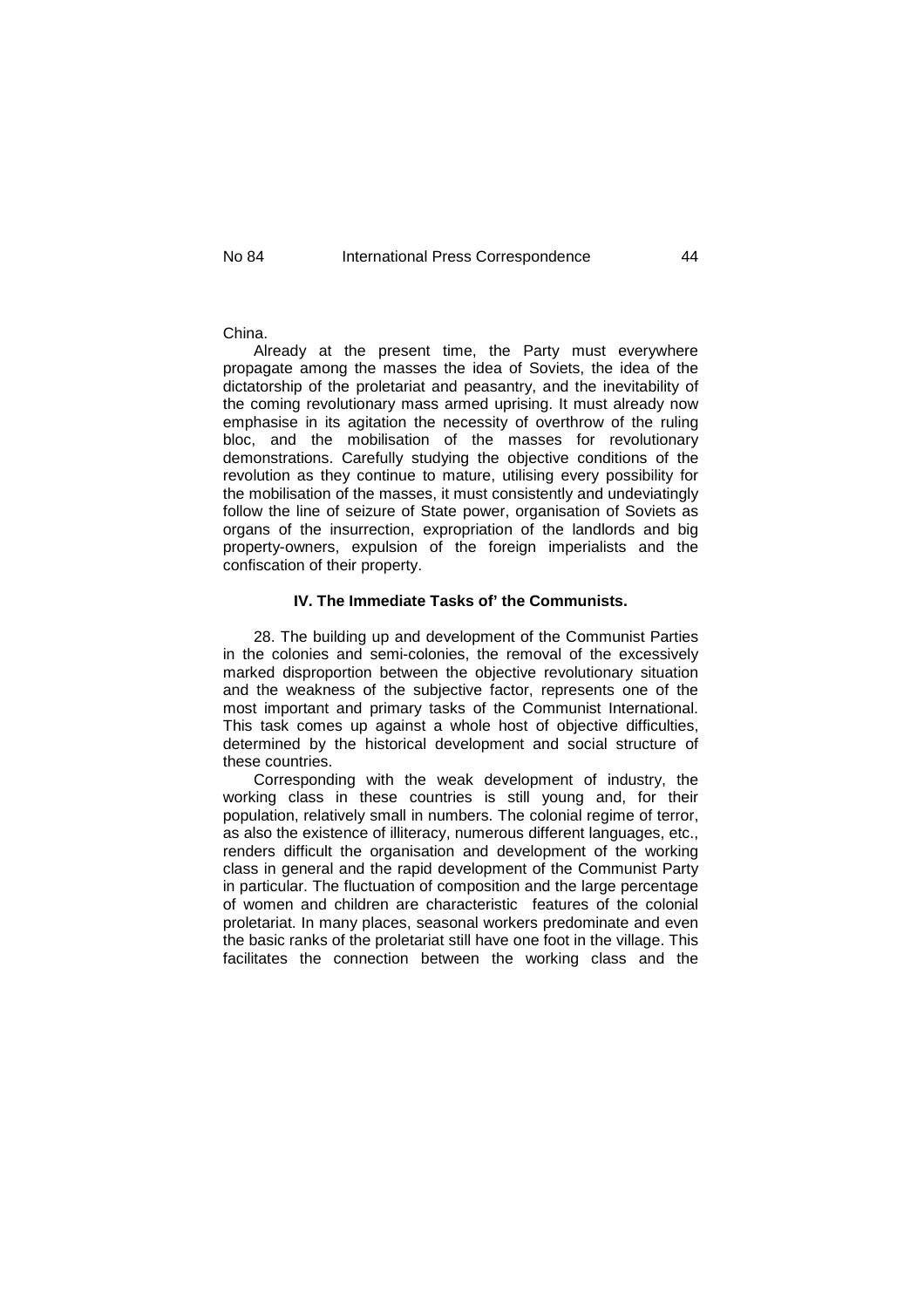peasantry but makes more difficult the development of the class consciousness of the proletariat.

 Experience has shown that, in the majority of colonial and semicolonial countries, an important if not a predominant part of the Party ranks in the first stage of the movement is recruited from the petty bourgeoisie and, in particular, from the revolutionarily inclined intelligentsia, very frequently students. It frequently happens that these elements enter the Party because they see in it the most decisive enemy of imperialism, at the same time not always sufficiently understanding that the Communist Party is not only the Party of struggle against imperialist exploitation and oppression, but is the Party which, as the Party of the proletariat, leads a decisive struggle against all kinds of exploitation and suppression.

 Many of these adherents of the Party in the course of the revolutionary struggle will reach a proletarian class point of view, another part will find it more difficult to free themselves to the end from the moods, waverings and half-hearted ideology of the petty bourgeoisie. It is precisely these elements of the Party that find it especially difficult at the critical moment to estimate correctly the role of the national bourgeoisie and to act consistently and without any kind of vacillation in the questions of the agrarian revolution, etc. The colonial countries do not possess Social Democratic traditions, but neither do they possess Marxist traditions. Our young Parties in the process of struggle, in the process of building up the Party, will have to overcome the relics of national petty bourgeois ideology in order to find the road to Bolshevism.

 These objective difficulties make it all the more obligatory for the Communist International to give an absolutely special attention to the tasks of building the Party in the colonial and semi-colonial countries. An especially great responsibility in this connection lies with the Communist Parties of the imperialist countries. This demands not only assistance in the matter of working out the correct political line, accurate analysis of experiences in the sphere of organisation and agitation, but also systematic education of the Party ranks, the publication of a certain minimum of Marxist-Leninist literature and its translation into 'the languages of the different colonial countries,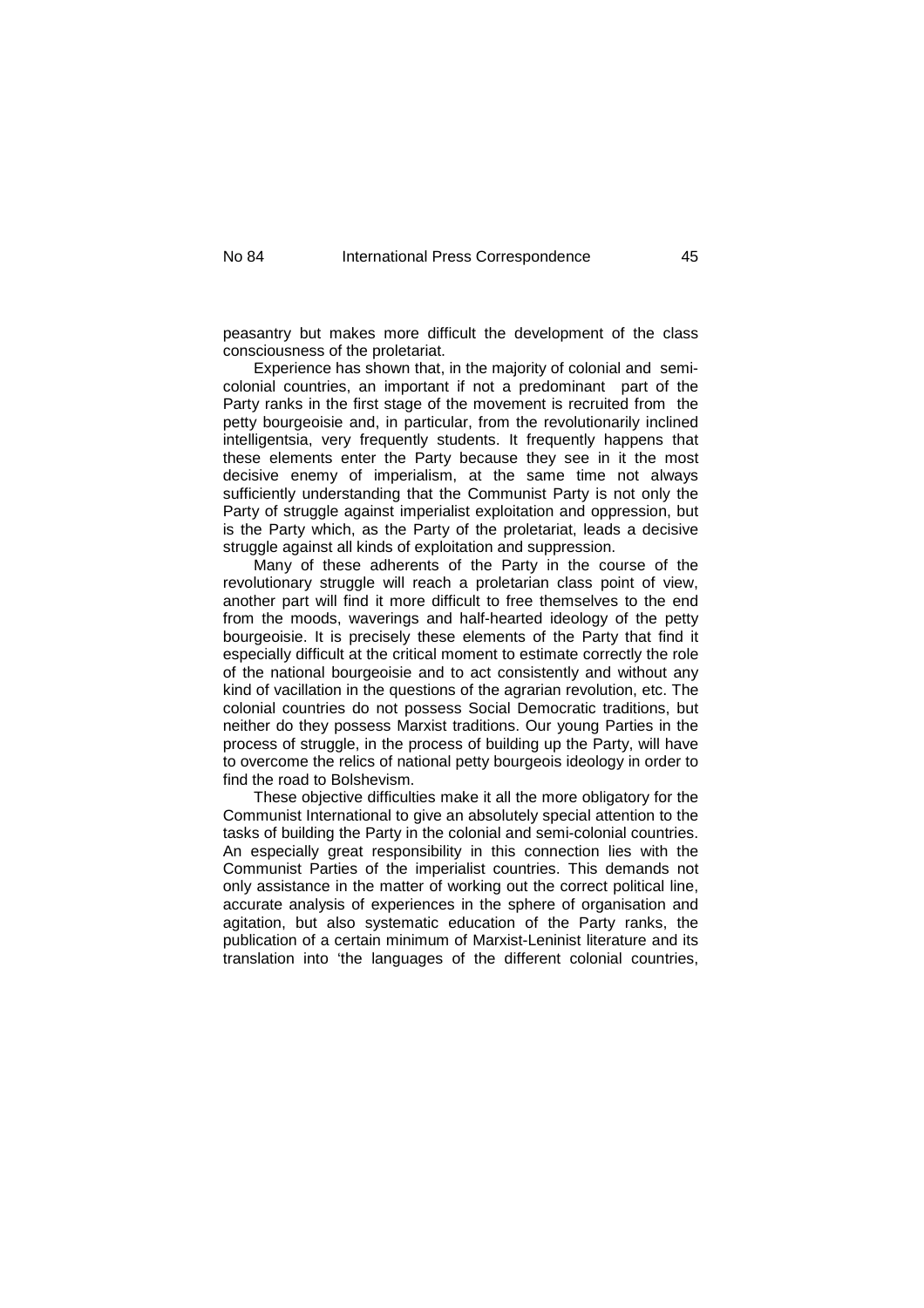most active assistance in the matter of study and Marxist analysis of the economic and social problems of the colonies and semi-colonies, and in the creation of a Party press, etc.

 The Communist Parties in the colonial and semi-colonial countries are bound to exert all their efforts for the creation of a cadre of Party functionaries from the ranks of the working class itself utilising members of the Party —intellectuals— in the role of leaders and lecturers for propagandist circles and legal and illegal Party schools, so as to educate from the advanced workers the necessary agitators, propagandists, organisers and leaders permeated by the spirit of Leninism. The Communist Parties in the colonial countries must become genuinely proletarian parties also in their social composition. Including in their ranks the best elements of the revolutionary intelligentsia, becoming steeled in the process of the daily struggle and of big revolutionary fights, the Communist Parties must give their chief attention to the task of strengthening the Party organisation in the factories and mines, among the transport workers and among the semi-slaves in the plantations.

 Everywhere where capitalism concentrates the proletariat, the Communist Party must establish its nuclei, including the working class tenements, the big working class barracks of the factories, and the barrack-like plantations so strictly guarded from working class agitation. Nor should work be neglected among the journeymen, apprentices and coolies employed in small handicraft workshops. The native workers and the workers who have come from the metropolis must unite together in one and the same Party organisation. The experience of the older Parties in the matter of a correct combination of legal and illegal work must be utilised in accordance with the situation in the different colonial countries, in order as far as possible to avoid that which took place, for example, in China, where the vast mass organisations were broken up comparatively easily and without any great internal resistance under the blows of the reaction, thus greatly weakening the connection between the Communist Party and the masses.

29. Alongside the development of the Communist Party, the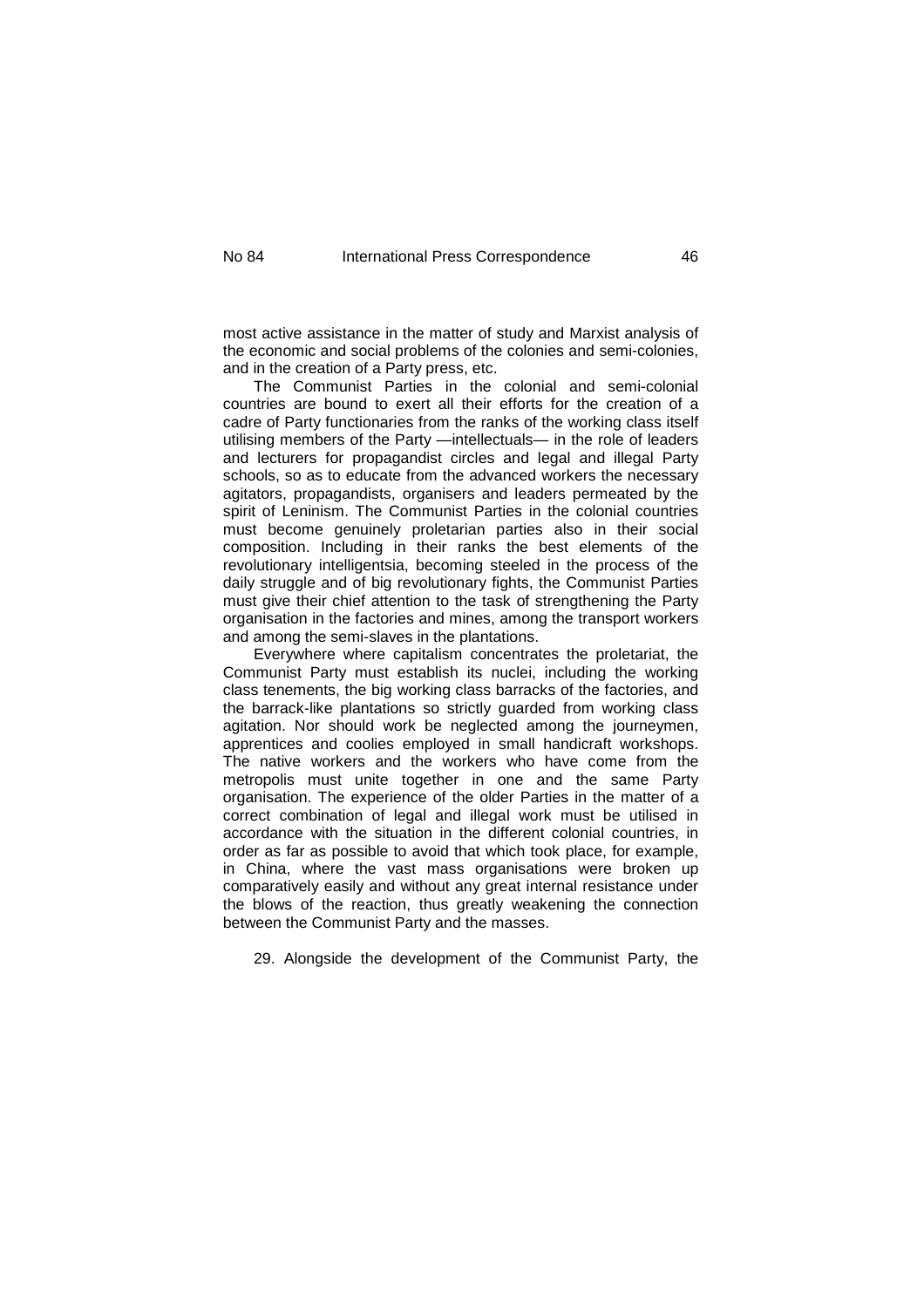most important of the immediate general tasks of the Communist in the colonies and semi-colonies is that of work in the **trade unions**. The organisation of the unorganised workers, above all in the largest branches of industry (engineering, mining, transport, textiles, etc.), the conversion of the existing organisations into real class trade unions, the fight with the national-reformists and reactionary trade union leaders for the leadership in these organisations —all these things must be included in the tasks of trade union work. Another category of tasks consists in support of the economic interests and immediate demands of the workers in the struggle with the employers and, in particular, in resolute and correct leadership of strikes.

 It is obligatory for Communists to carry on revolutionary propagandist work in the reactionary trade unions which contain masses of workers. In those countries where circumstances dictate the necessity for creating special revolutionary trade unions (because the reactionary trade union leadership hinders the organisation of the unorganised workers, destroys the most elementary demands of trade union democracy and converts the trade unions into strike-breaking organisations, etc.), it is necessary to consult on this question with the leadership of the R.I.L.U. Special attention needs to be given to the intrigues of the Amsterdam International in the colonial countries (China, India. North Africa) and to the exposure of its reactionary character before the masses. It is obligatory for the Communist Party in the metropolis concerned to afford active help to the revolutionary trade union movement of the colony by its advice and by sending payment instructors. Up to now too little has been done in this connection.

 30. Wherever peasant organisations exist —entirely irrespective of their character, as long as they are real mass organisations— the Communist Party must adopt measures in order to penetrate into these organisations. One of the immediate tasks of the Party is the correct formulation of the agrarian question in the ranks of the working class explaining to the latter the importance and decisive role of the agrarian revolution and acquainting members of the Party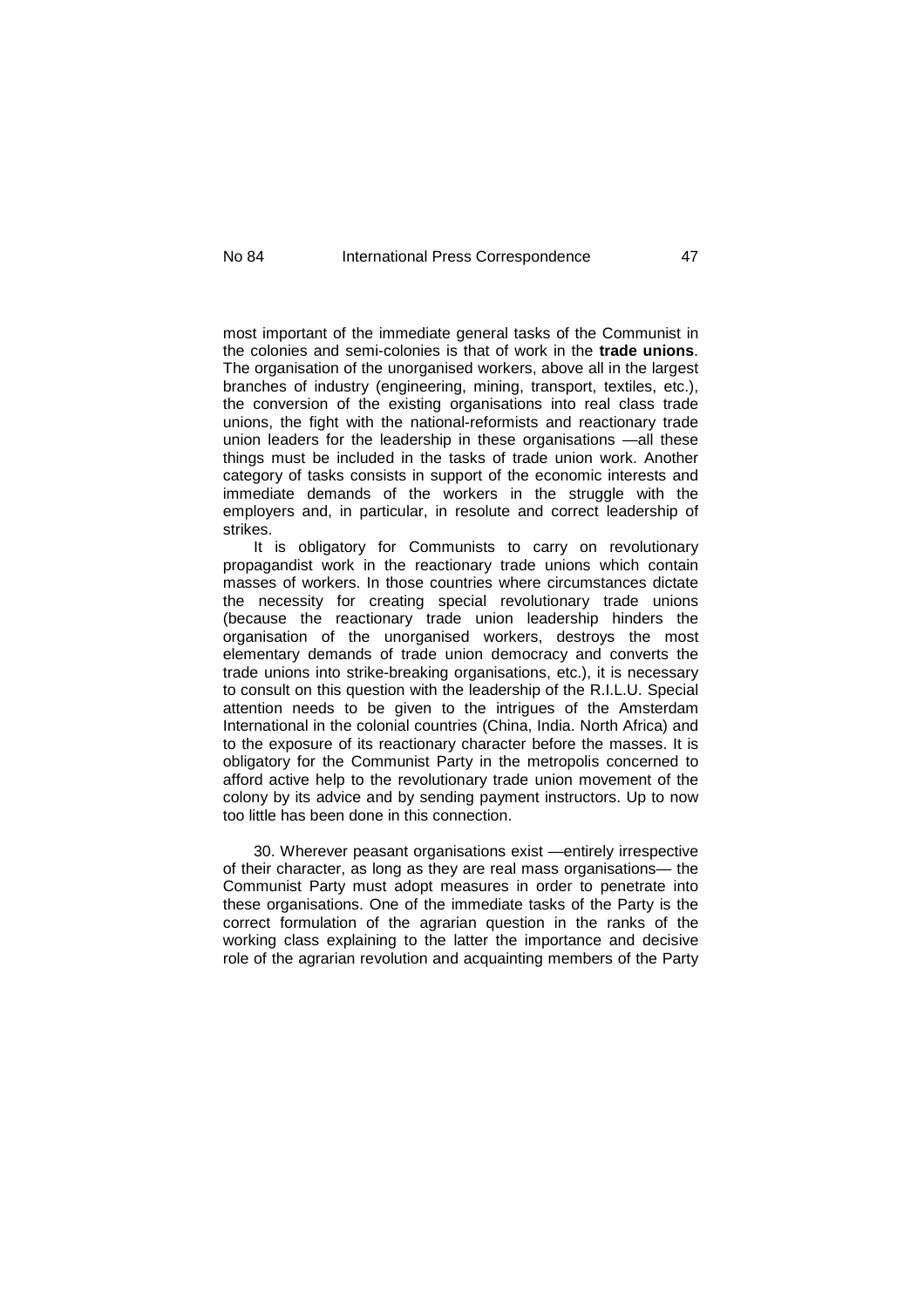with methods of agitation, propaganda and organisational work among the peasantry. Every Party organisation has the duty of studying the specific agrarian situation in the region of its activity and of formulating the corresponding current demands of the peasants. The Communists must everywhere attempt to give a revolutionary character to the existing peasant movement. They must organise both new revolutionary peasant unions and peasant committees, between which and the Communist Party it is necessary to establish regular connections. Both in the peasant masses and in the ranks of the proletariat it is essential to carry on energetic propaganda in favour of a fighting bloc of the proletariat and peasantry.

 Special "Workers' and Peasants' Parties" whatever revolutionary character they may possess, can too easily, at particular periods, be converted into ordinary petty bourgeois parties, and, accordingly, Communists are not recommended to organise such parties. The Communist Party can never build its organisation on the basis of a fusion of two classes, and in the same way also it cannot make it its task other parties on this basis, which is characteristic of petty bourgeois groups.

 The fighting bloc of the masses of workers and peasants can find expression in carefully prepared and periodically convened joint conferences and congresses of representatives of revolutionary peasant unions (or their committees) and of trade unions; in certain circumstances it may be found expedient to create revolutionary committees of action, co-ordinating the activity of organisations of the workers and peasants, conducting various mass activities, etc, Finally, during the period of insurrection one of the fundamental tasks of the Communist Party is to promote the creation of **elected soviets** of workers' and peasants' deputies. Under any and all circumstances, the Communist Party is bound to exert a decisive influence on the peasant movement, to find out and apply those organisational forms of bloc between the workers and peasants which will most of all facilitate the task of leadership in the peasant movement and to create the pre-requisites for the further transformation of these forms into Soviets as organs of insurrection and power.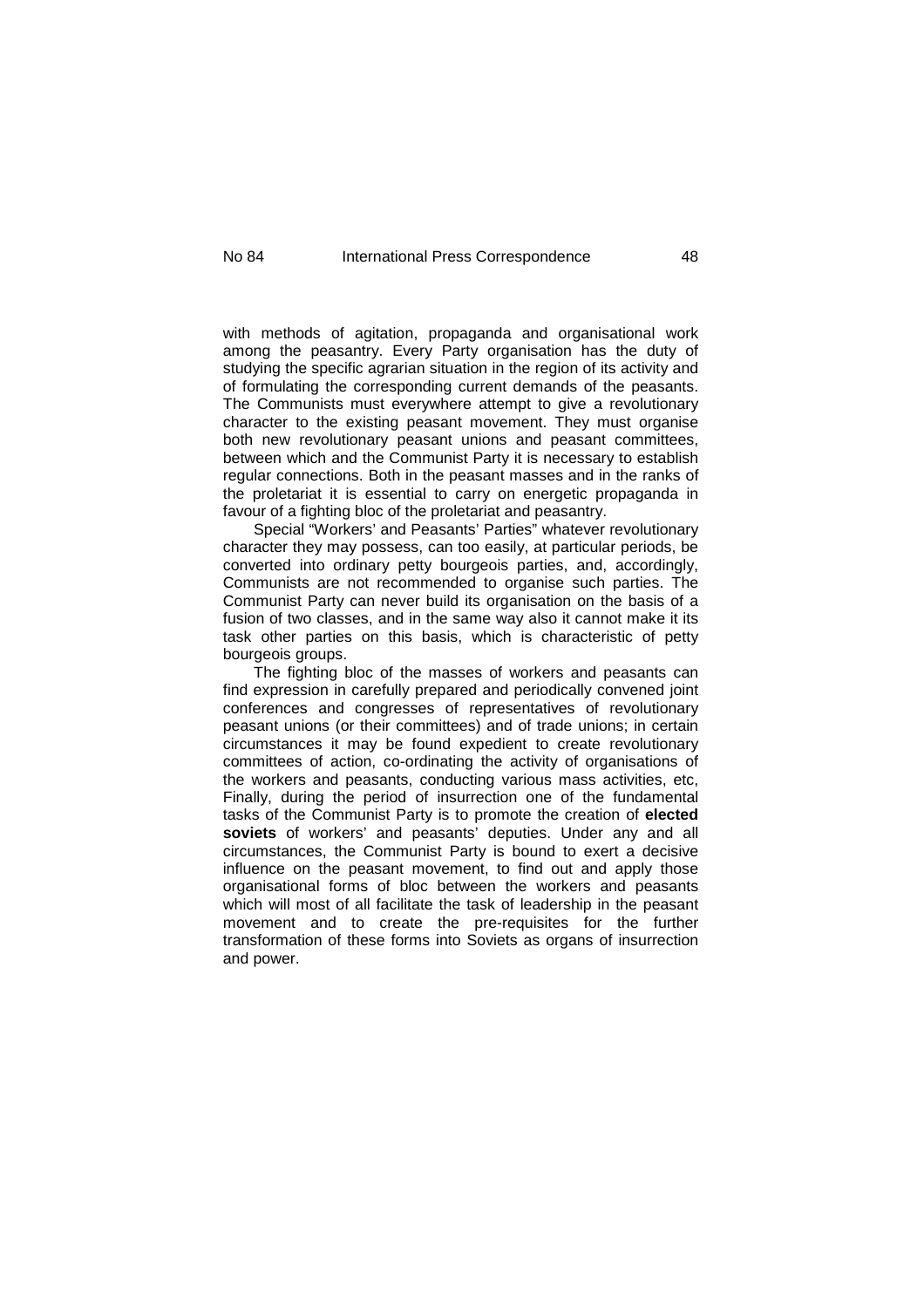31. In the colonial countries the proletarian youth is exposed to especially grievous suffering, and the relative part played by the youth in the composition of the working class is considerably higher in the colonial countries than in the old capitalist countries. The exploitation of the working youth is subject to no legal limitations; there is no legal restriction of the working day, the conditions of labour are unbearably burden-some and are accompanied by inhuman treatment on the part of the employers and overseers. Matters are no better with the peasant youth. It is not surprising therefore that the worker-peasant youth is taking an active part in all the revolutionary movements of the colonial countries. From this youth was derived a great part of the revolutionary organisations and peasant armies in China, the partisan troops of Korea, which have carried on the struggle against Japanese colonisers, as well as the participants in the heroic risings in Indonesia, etc.

 An immediate fundamental task of the Young Communist International in the colonies is the creation of revolutionary mass organisations of the proletarian youth under Communist leadership, i.e. mass Young Communist Leagues. In this connection the training of genuinely Communist leading cadres of the youth movement is just as important as securing a mass character and basic proletariat composition for the Communist youth organisations. Together with the working youth, it is desirable to attract the best and most devoted revolutionary elements taking part in the peasant youth movement in order to strengthen the proletarian elements in the leading organs of the Young Communist League. A mass recruitment of the youth from non-proletarian strata into the Young Communist Leagues is only permissible to the degree that there is guaranteed in the latter an overwhelming proletarian composition and firm Communist leadership.

 While taking part in all struggles of the Communist Party, the Communist youth organisation must avoid both efforts to place itself in the place of the Party as regards leadership of the working class (the so-called "vanguard" tendency) as also the peculiar liquidatory tendencies expressed in the denial of the necessity for a wrong Communist movement and in the reduction of the significance of the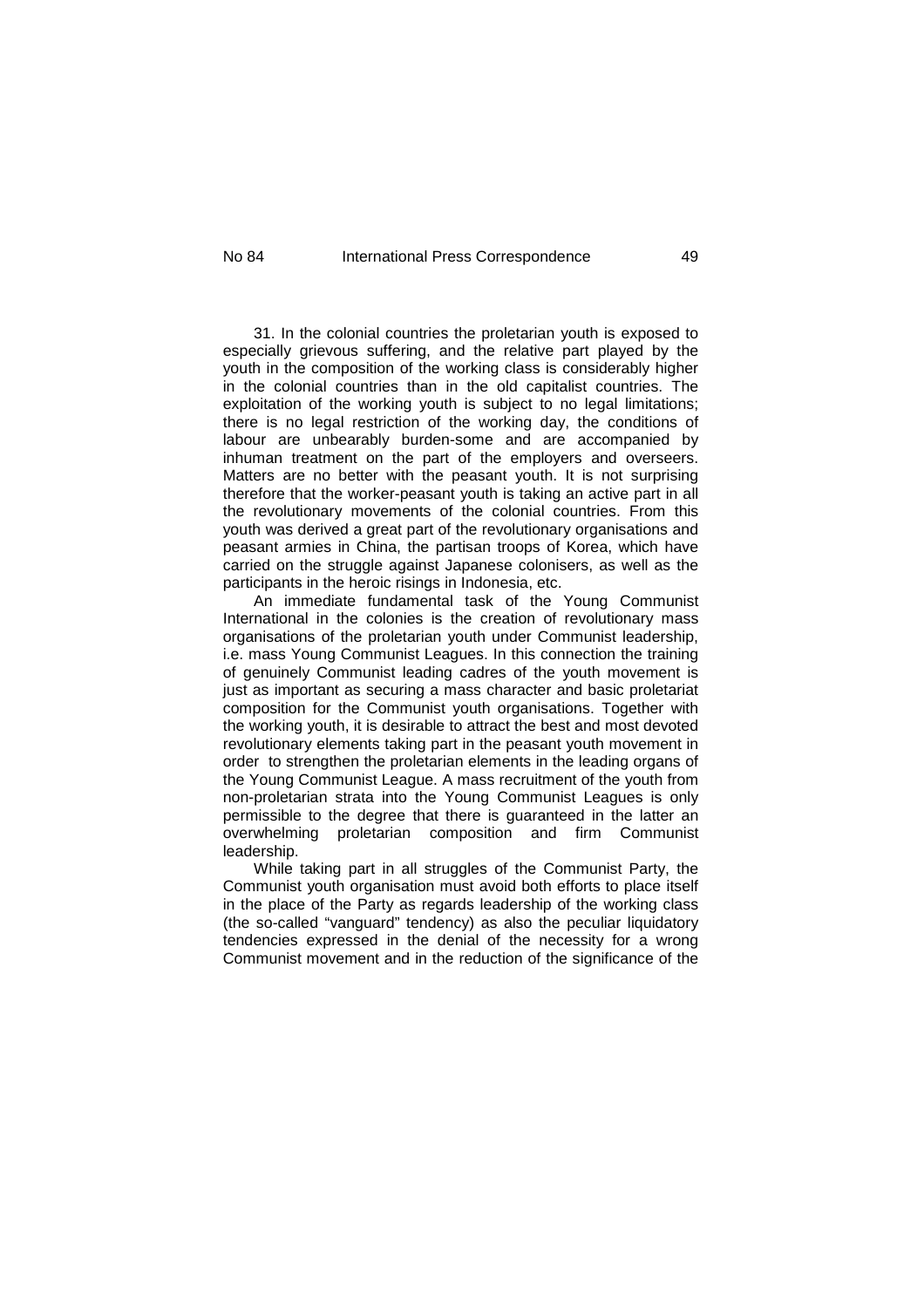Communist youth organisation to the role of student or other general indefinite youth organisations.

 The Y.C.L.'s of the colonies, with the object of winning over the wide masses of the youth taking part in the workers', peasants' and revolutionary movements, and of liberating them from the influence of national-reformism and pseudo-revolutionary tendencies, must also make use of a system of auxiliary, in relation to the Y.C.L., legal organisations, building them on the basis of a revolutionary programme and securing the leadership for the Communist Party and Y.C.L.

 The Y.C.L. must work in the already existing organisations in such a fashion as to draw them into revolutionary activity and to win influence and leadership within them. While utilising all these organisations and drawing the working masses of the young workers into the revolutionary struggle, the Y.C.L. organisations must not lose their independence or diminish their immediate work. The loss of their Communist youth character and the consequent possible loss of their leadership over the revolutionary youth movement represents a great danger to be faced. Consequently, while utilising, developing and working in auxiliary organisations, the Y.C.L. must strengthen its own immediate work, coming out openly before the masses of working youth and attracting the best elements of the mass organisations into the ranks of the Y.C.L.

 These organisations include the youth sections of the trade unions and peasant unions, associations of working youth, antimilitarist unions, sport associations, local unions of students, etc.

 The VI. Congress of the Communist International makes it obligatory for all Communist Parties in the colonies to render all possible assistance in the creation and development of the Communist youth movement, and to struggle against any deviations or backward views in the working class and trade unions which express themselves in ignoring the interests of the working youth and in disinclination to participate in the struggle for the demand for improvement of the conditions of the exploited young workers.

32. The exploitation of the labour of women and children in the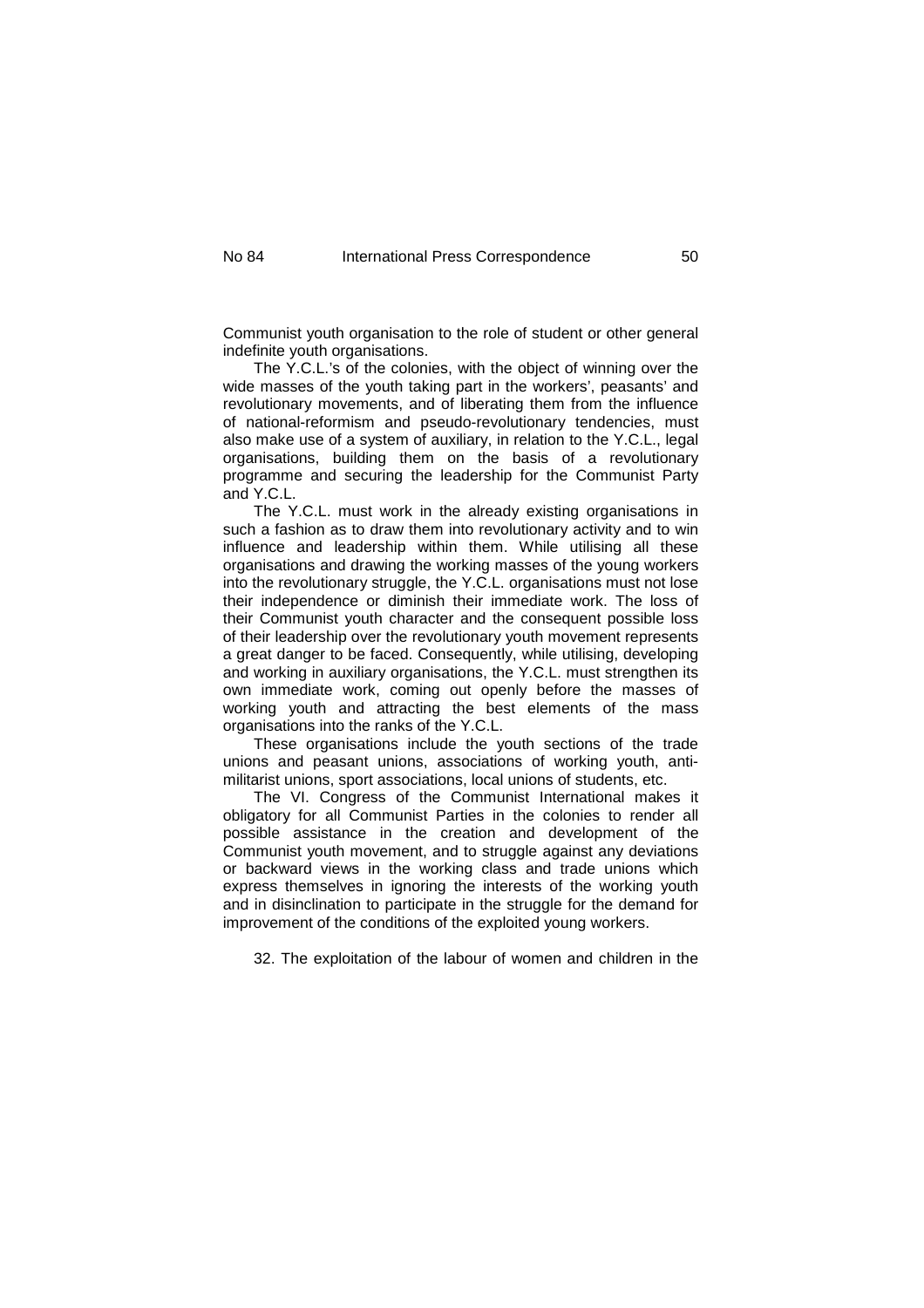colonial countries takes on especially wide dimensions and barbarous forms. The most miserable starvation wages, on unbearably long working day, the purchasing in some regions of women and children for work under slave conditions in plantations, etc., prison-like life in working class dwellings, barbarous and inconsiderate treatment —such are the conditions of labour or these sections. At the same time, there is carried on a widespread reactionary work among the proletarian women on the part of the bourgeoisie, missionaries, etc. who have at their disposal considerable monetary resources. But the women workers of the colonies, driven to desperation, are gradually awakening to class consciousness, are entering upon the revolutionary path and decisively and boldly joining the ranks of the struggling colonial proletariat. This was evident, above all, in the self-sacrificing participation of the Chinese working women in the events of the revolution (mass strikes of women workers, individual acts of heroism of women workers, the entrance of peasant women into the ranks of guerrilla fighters).

 The Communist Parties of the colonies and semi-colonies must pay great attention to work among these strata, particularly in enterprises where women's labour predominates, systematically attracting the women into trade union organisations and winning over the best of them for the Communist Party. In struggling against the influence of hostile organisations, the Party must use all the resources of oral, written, legal and illegal agitation and propaganda at its disposal in order to win over the working women.

 Alongside of these general tasks, the Communists Parties in the various colonies have a series of special tasks, resulting from the particular social-economic structure and political situation in each country. In proposing to the particular Communist Parties concerned the working out of the whole complex of these tasks in their concrete plans of action, the Congress indicates below some of the most important of these immediate tasks.

 33. In China, the future growth of the revolution will place before the Party as an immediate practical task the preparation for and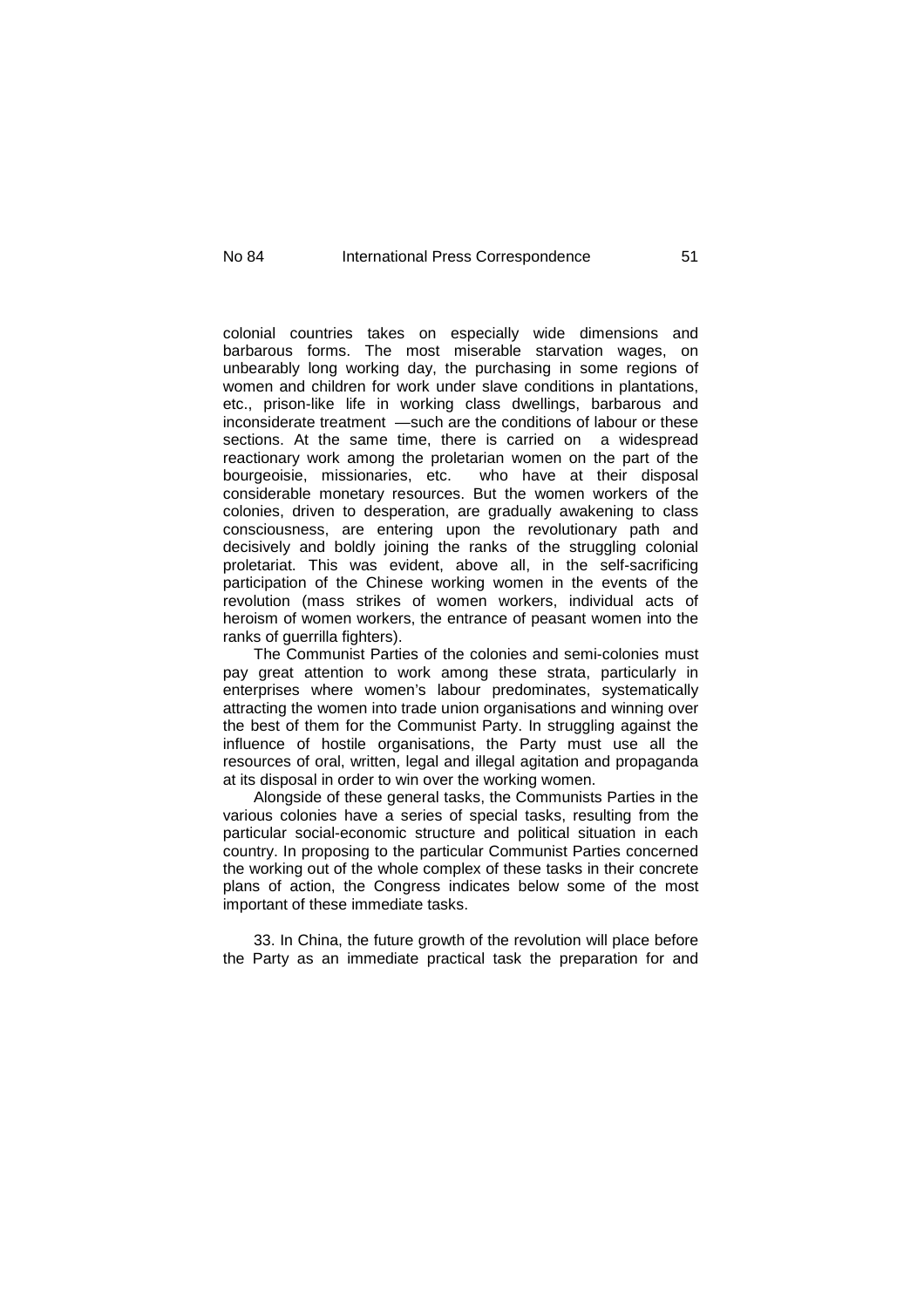carrying through of armed insurrection as the sole path to the completion of the bourgeois-democratic revolution and to the overthrow of the power of the imperialists, landlords and national bourgeoisie —the power of the Kuomintang.

 Under existing circumstances, characterised fundamentally by the absence of a revolutionary impulse among the wide masses of the Chinese people, the general line of the Party must be the struggle for the masses. The carrying through of this line under the conditions of the strengthening of the anti-imperialist movement, of a certain revival of the strike struggle and of the continuing peasant activity, demands from the Party the exertion of all its strength for gathering, consolidating and uniting the proletariat around the basic slogans of the Party, an immense organisational work for the strengthening of the revolutionary trade union and peasant associations, maximum attention to the conduct of the every-day economic and political work among the masses of the proletariat and peasantry, and intense activity in explaining to the proletariat the experience of the preceding period of the revolution. At the same time, the Party must explain to the masses the impossibility of a radical improvement in their position, the impossibility of the overthrow of imperialist domination and solution of the tasks of the agrarian revolution, without the overthrow from power of the Kuomintang and militarists and the creation of the rule of Soviets.

 The Party must utilise every conflict, however insignificant, between the workers and the capitalists in the factories, between the peasants and landlords in the villages, between the soldiers and officers in the army, deepening and sharpening these class clashes in order to mobilise the widest masses of workers and peasants and to win them over to its side. The Party must utilise all occurrences of violence on the part of international imperialism against the Chinese people, which at the present time take the form of a military seizure of different regions, as well as all the bloody exploits of infuriated reaction, in order to widen the popular protest of the masses against the ruling classes.

 The success of this struggle for the masses will be determined to a considerable degree by the extent of the success achieved in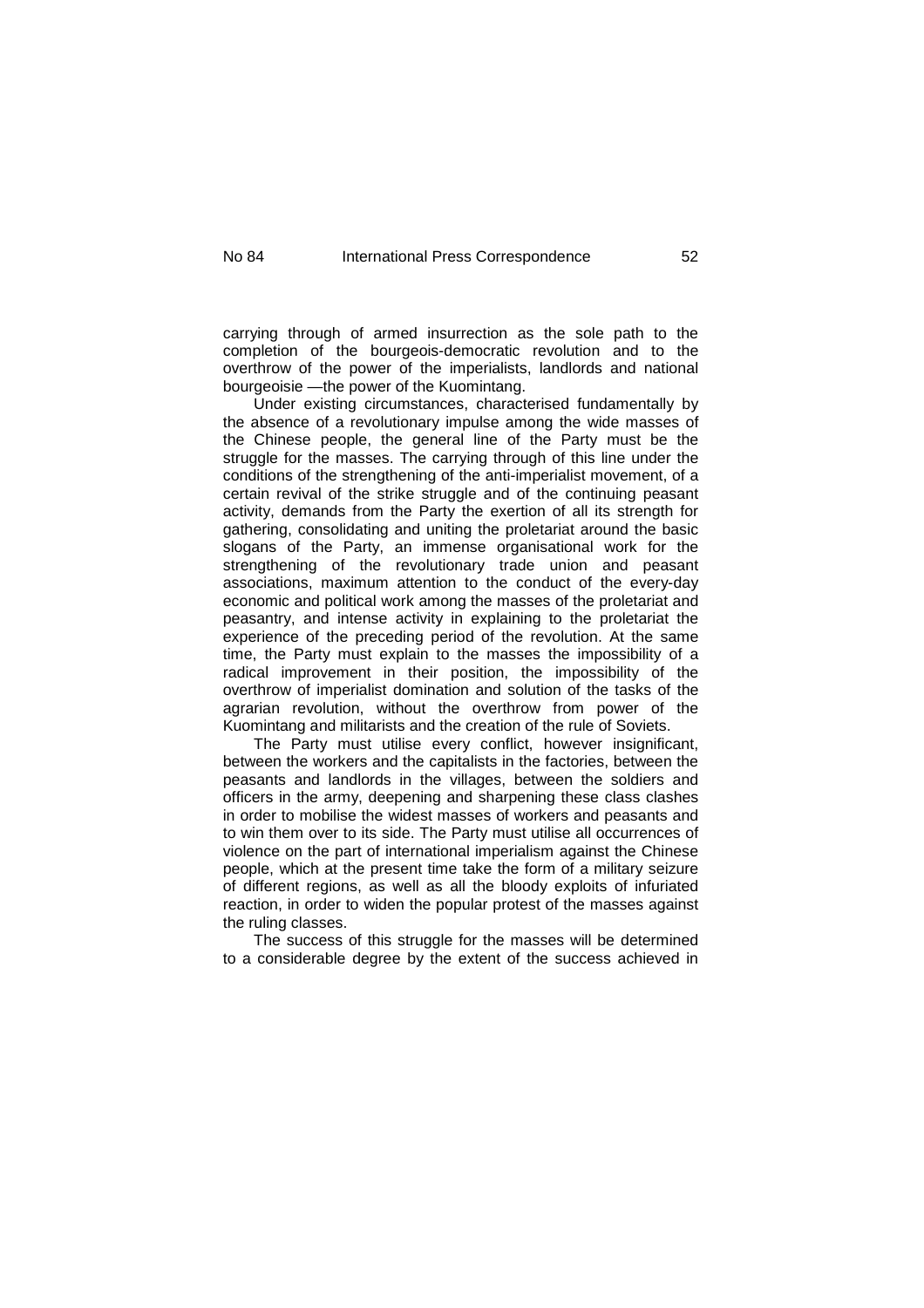applying tactics based on a correct estimate of the situation, and in outliving the mistakes and tendencies of an extreme Left character (putchism, military adventurism, individual terror, etc.), which have occurred in the Party, as well as those of an opportunist character such as found their expression in the demands for summoning a nation assembly and for the revival of the Kuomintang mass movement. Simultaneously, the Party must conquer every tendency in the direction of replacing methods of convincing and educating the masses by methods of compulsion and commandment, which in the present conditions of cruel class terror, serve to enhance the danger of an isolation of the Party from the toiling masses.

 In the sphere of internal Party work, the Party must strive to reestablish the nuclei and local Party committees which have been destroyed by the reaction, to improve the social composition of the Party and, in so doing, to concentrate especial attention on the creation of Party nuclei in the most important branches of production in the big factories, workshops and railway shops. The Communist Party of China must devote most serious attention to regulating the social composition of the village organisations, so that these organisations shall be recruited basically from the proletarian, semiproletarian and the poorest elements of the villages. The putting into effect of the principles of democratic centralism; the guaranteeing, as far as illegal conditions of work permit it, of inner Party democracy; transition to collective discussion and decision of questions: and, along with this struggle against ultra-democratic tendencies in certain organisations, leading to breach of Party discipline, to the growth of irresponsibility and to the destruction of the authority of the leading Party centres.

 The necessary strengthening of the work in the theoretical training of the membership of the Party, in the raising of their political level; the establishment of systematic propaganda of Marxism and Leninism, the investigation of the experience and lessons of the preceding stages of the Chinese revolution (the Wuhan period, the Canton insurrection. etc.). In relation to "third" parties (Tan Ping-san, Wang Tsin-wei), representing a weapon of the bourgeois-landlord counter revolution, the task of the Chinese Communist Party consists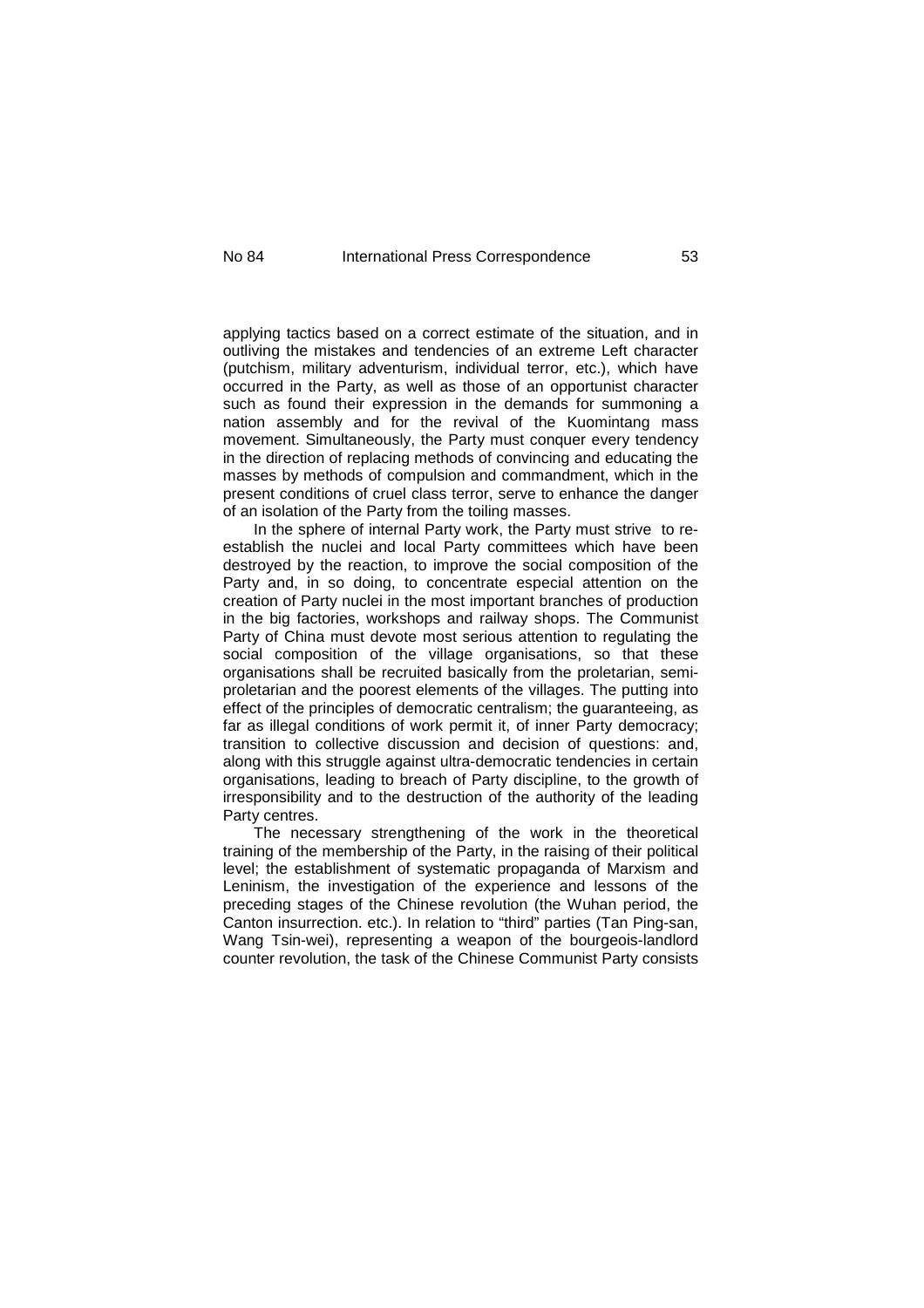in a decisive struggle against them, and in the exposure, on the basis of the practical anti-imperialist and mass movement, of the national-reformist activity of these parties as agencies of the ruling classes.

 The fundamental slogans, through which the Party must seek to win over the masses, are the following:

1. Overthrow of imperialist domination.

2. Confiscation of foreign enterprises and banks.

 3. Utility of the country, with recognition of the right of each nationality to self-determination.

4. Overthrow of the power of the militarists and the Kuomintang.

 5. Establishment of the power of Soviets of workers', peasants and soldiers' representatives.

 6. The 8-hour working day, increase of wages, assistance to the unemployed and social insurance.

 7. Confiscation of all lands of big landlords, land for the peasants and soldiers.

 8. The abolition of all governmental, militarist and local taxes and levies; a single progressively graduated income tax.

 9. Alliance with the U.S.S.R, and the world proletarian movement.

 34. The basic tasks of the Indian Communists consist in struggle against British imperialism for the emancipation of the country, for destruction of all relics of feudalism, for the agrarian revolution and for establishment of the dictatorship of the proletariat and peasantry in the form of a Soviet Republic. These tasks can be successfully carried out only when there will be created a powerful Communist Party which will be able to place itself at the head of the wide masses of the working class, peasantry and all the toilers, and to lead them in the armed insurrection against the feudal-imperialist bloc.

 The strike movement of the Indian proletariat now taking place, its independence from bourgeois nationalism, the all-Indian character of this movement, its distribution over almost all branches of industry, the frequent and protracted character of the strikes the stubbornness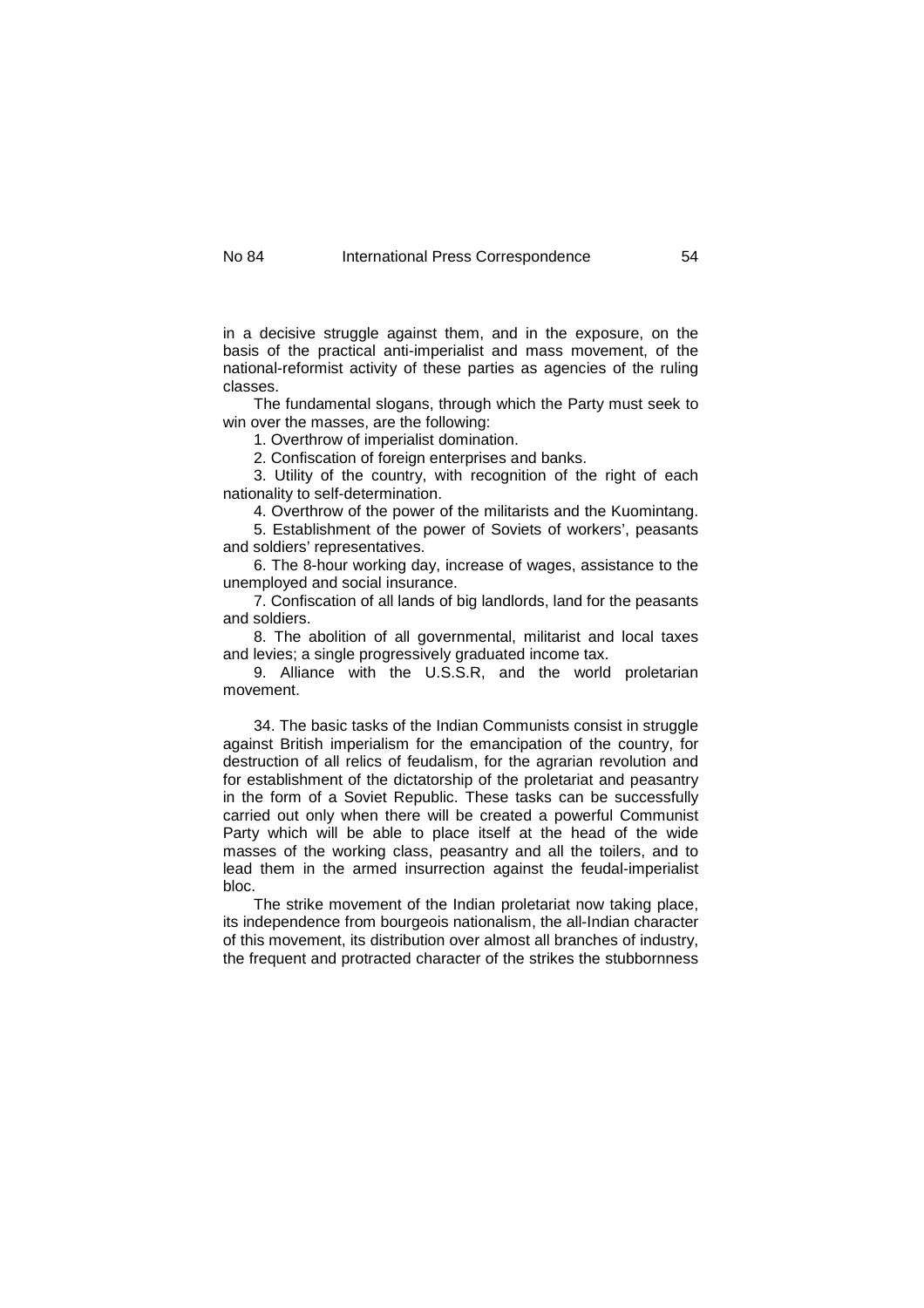and great resoluteness with which the workers have carried them on, the coming forward of leaders of the strikes from the midst of the workers themselves, —all these things denote a turning point in the history of the struggle of the Indian proletariat, and prove that in India the pre-conditions have matured which are essential for the creation of a mass Communist Party.

 The union of all Communist groups and individual Communists scattered throughout the country into a single, illegal, independent and centralised party represents the first task of Indian Communists. While rejecting the principle of the building of the Party on a twoclass basis, the Communists must utilise the connections of the existing workers' and peasants' parties with the toiling masses for strengthening their own Party, bearing in mind that the hegemony of the proletariat cannot be realised without the existence of a consolidated, steadfast Communist Party armed with the theory of Marxism.

 The agitational work of the Communist Party must be bound up with the struggle for the immediate demands of the workers, at the same time explaining to them the general aims which the Communist Party sets out to achieve and the methods which it applies for their realisation. It is essential to establish nuclei in the various industrial and other enterprises, and these must take an active part in the labour movement, in the organisation and conduct of strikes and political demonstrations. The Communist organisations must from the very beginning devote special attention to the training of leading Patty cadres from the ranks of the workers.

 In the **Trade Unions**, the Indian Communists must mercilessly expose the national-reformist leaders and carry on a decisive struggle for the conversion of the trade unions into genuine class organisations of the proletariat and for the replacement of the present reformist leadership by consistent revolutionary representatives from the mass of the workers. It is especially necessary to expose the method so much favoured by Indian reformists of deciding conflicts by means of petition to the representatives of British imperialism, as well as to "impartial" courts for arbitration between workers and employers. In this struggle, it is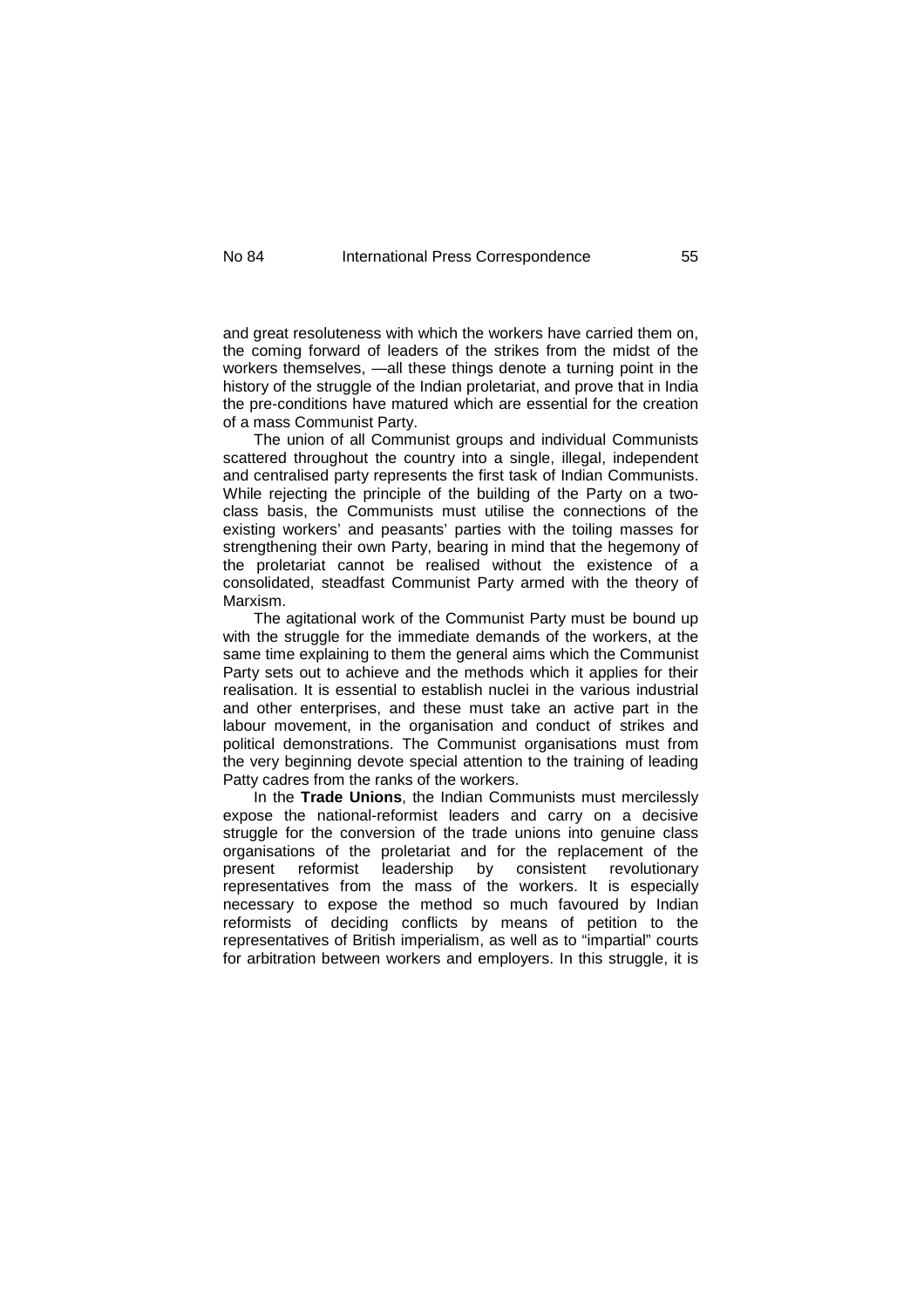necessary to push forward the demands for trade union democracy, for putting the trade union apparatus into the hands of the workers, etc. The levers for Party work in the trade unions must be the Communist fractions as well as groups founded by the Communists and sympathising with them. It is necessary to utilise the present strike wave in order to organise the unorganised workers. The miners and engineering workers, the coolies working on the plantations and agricultural labourers in general, represent the least organised sections of the Indian proletariat and the Communists need to devote the necessary attention to them.

 The Communists must unmask the national reformism of the Indian National Congress and oppose all the phrases of the Swarajists, Gandhists, etc., about passive resistance, by the irreconcilable slogan of armed struggle for the emancipation of the country and the expulsion of the imperialists.

 In relation to the peasantry and peasant organisations the Indian Communists are faced above all with the task of acquainting the widest strata of the peasantry with the general demands of the Party in the agrarian question, for which purpose the Party must work out an agrarian programme of action. Through workers connected with the village, as well as directly, the Communists must stimulate the struggle of ,he peasantry for partial demands, and in the process of struggle organise peasant unions. It is essential to pay particular attention to make sure that the newly-created peasant organisations do not fall under the influence of exploiting strata in the village. It is necessary to give to the existing peasant organisations a concise programme of concrete demands and to support the activities of the peasants through demonstrations of workers in the towns.

 It must be remembered that under no circumstances can the Communists relinquish their right to open criticism of the opportunist and reformist tactics of the leadership of those mass organisations in which they work.

 35. In **Indonesia** the suppression of the rising of 1926, the arrest and exile of thousands of members of the Communist Party greatly disorganised its ranks. The need for rebuilding the destroyed Party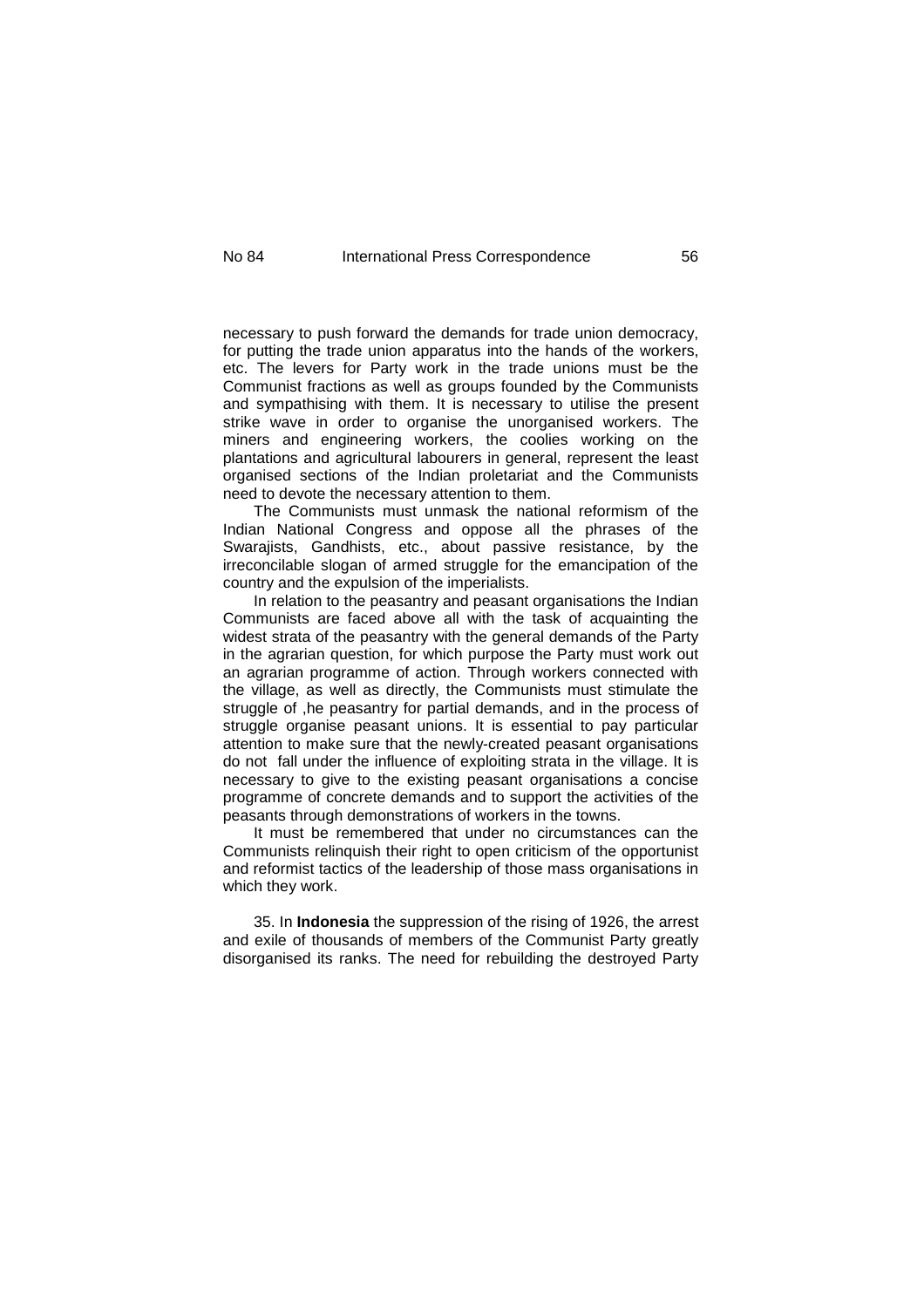organisation demands from the Party new methods of work corresponding to the illegal conditions created by the police regime of Dutch imperialism. The transference of the centre of gravity of all activity of the Party to the places where the town and village proletariat is aggregated —to the factories and plantations; .the restoration of the dissolved trade unions and the struggle for their legalisation; special attention to the partial practical demands of the peasantry; the development and strengthening of the peasant organisations: work within all the mass nationalist organisations, in which the Communist Party must establish fractions and rally round it national-revolutionary elements; decisive struggle against the Dutch-Social Democrats who, utilising the support of the Government, are attempting to secure a base for themselves in the native proletariat; winning over the numerous Chinese workers for the class struggle and national-revolutionary struggle and the establishment of connections with the Communist movements in China and India —these are some of the most important tasks of the Indonesian Communist Party.

 36. In Korea, the Communists must strengthen their work in the ranks of the proletariat, and in their efforts for a general increase of activity and strengthening of the workers' organisations and peasant federations, they must attempt to secure the reorganisation of the trade unions so that they include the most important strata of the working class and combine economic struggle with political demands. At the same time, they must associate in the closest possible fashion the demands for the national emancipation of the country with the slogan of the agrarian revolution, which is acquiring ever-more pressing importance in consequence of the growing pauperisation of the peasantry under the plundering colonial regime.

 In the ranks of the toiling masses, from which are derived the big religious-national unions (Chun-Dokyo, etc.) it is necessary to carry on a patient, revolutionary educational work in order to liberate them from the influence of the national-reformist leaders. The Communist movement must be strengthened in all existing revolutionary mass organisations; instead of attempting to create a general national-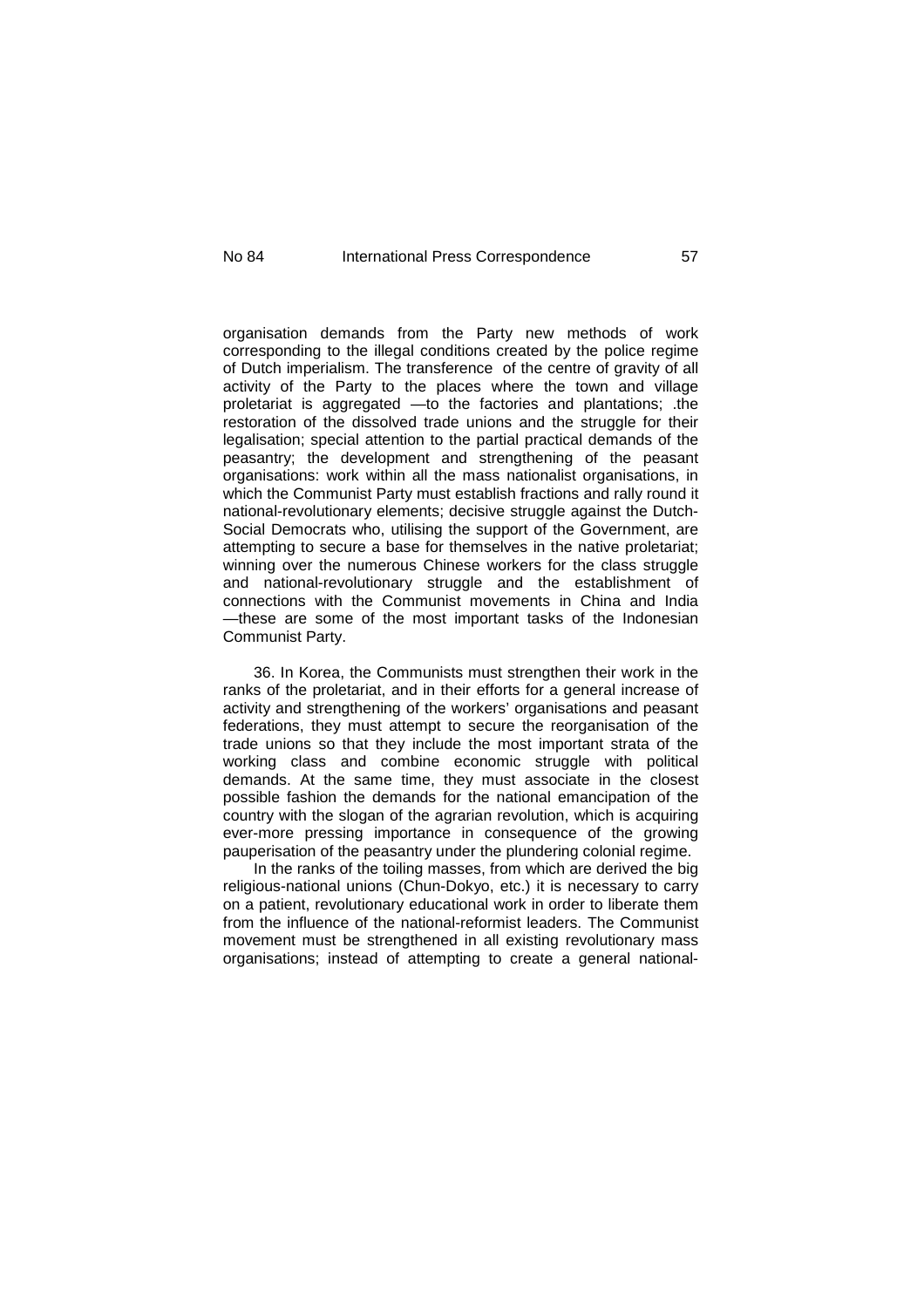revolutionary party, on the basis of individual membership, endeavours must be made to coordinate and unite the activities of the different national-revolutionary organisations with the aid of local committees of action, so as to create, in fact, a bloc of revolutionary elements, criticising in so doing the half-heartedness and vacillations of the petty bourgeois nationalists and continually unmasking them before the masses. New forces must be drawn into the Communist Party, above all from among the industrial workers; this will be the best guarantee for the Bolshevik development of the Party, and especially it will facilitate the absolutely necessary liquidation of the harmful spirit of fractionalism in its ranks.

 37. In **Egypt**, the Communist Party will be able to play an important role in he national movement, but only if it bases itself on the organised proletariat. The organisation of trade unions among the Egyptian workers, the strengthening of the class struggle: and leadership in the class struggle are, consequently, the first and most important tasks of the Communist Party. The greatest danger to the trade union movement in Egypt at the present time lies in the bourgeois nationalists getting control of the workers' trade unions. Without a decisive struggle against their influence, a genuine class organisation of the workers is impossible. One of the essential defeats of the Egyptian Communists in the past has been that they have worked exclusively among the urban workers. A correct setting out of the agrarian question, the gradual drawing into the revolutionary struggle of the wide masses of agricultural workers and peasants, and the organisation of these masses, constitutes one of the most important tasks for the Party. Special attention needs to be devoted to the building up of the Party itself, which is still very weak.

 38. In the French colonies of **North Africa**, the Communists must carry on work in all the already existing national-revolutionary mass organisations in order to unite through them the genuine revolutionary elements on a consistent and clear platform of a fighting bloc of workers and peasants. As far as the organisation "Etohe Nord Africain" is concerned, the Communists must secure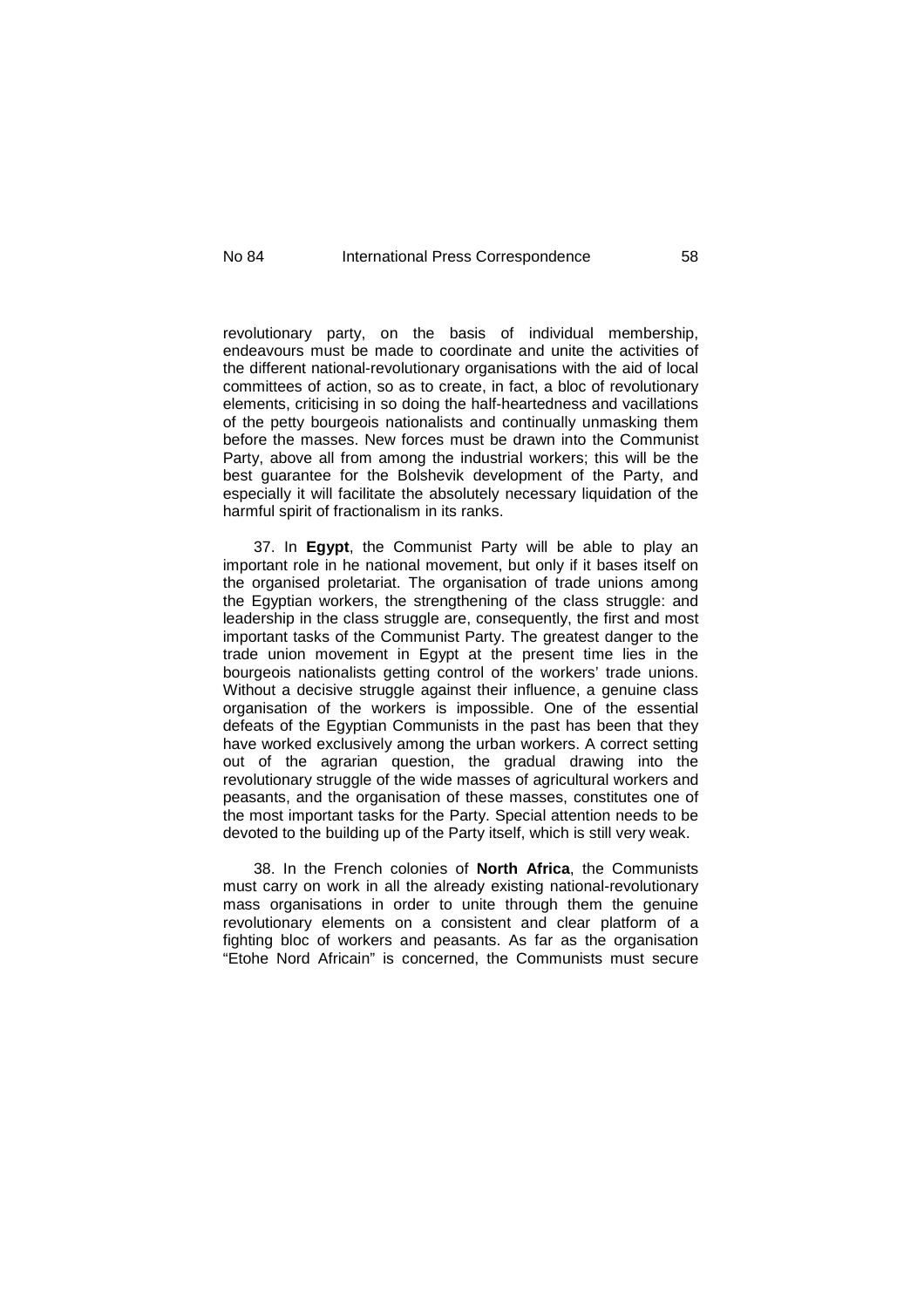that it develops, not in the form of a party, but in the form of a fighting bloc of various revolutionary organisations, collectively associating with it as a whole the trade unions of industrial and agricultural workers, peasant unions, etc. In so doing, it is necessary to guarantee the leading role of the revolutionary proletariat, and for this purpose it is necessary, above all, to develop the trade union movement as the most important organisational mass basis for Communist influence. The achievement of an ever-closer cooperation of the revolutionary sections of the white proletariat with the native working class must be our constant task.

 In the agrarian question, it is necessary to be able to direct the growing hatred of the village population, evoked by the policy of expropriation conducted by French imperialism, into the channels of useful organised struggle (improved organisation of strikes of agricultural workers, strengthening of unions of agricultural workers in Algiers, etc.

 The Communist organisation in each individual country must attract into its ranks in the first place native workers, fighting against any negligent attitude towards them. The Communist Parties, actively basing themselves on the native proletariat, must formally and in fact become independent Sections of the Communist International.

 39. In connection with the colonial question, the VI. Congress draws the special attention of the Communist Parties to the **Negro** question. The position of the Negroes varies in different countries and accordingly requires concrete investigation and analysis. The territories, in which compact Negro masses are to be found, can be divided according to their general features into the following groups:

 1. The United States and some South American countries in which the compact Negro masses constitute a minority in relation to the white population.

 2. The Union of South Africa, where the Negroes are the majority in relation to the white colonists.

 3. The Negro States which are actually colonies or semicolonies of imperialism (Liberia, Haiti, San-Domingo).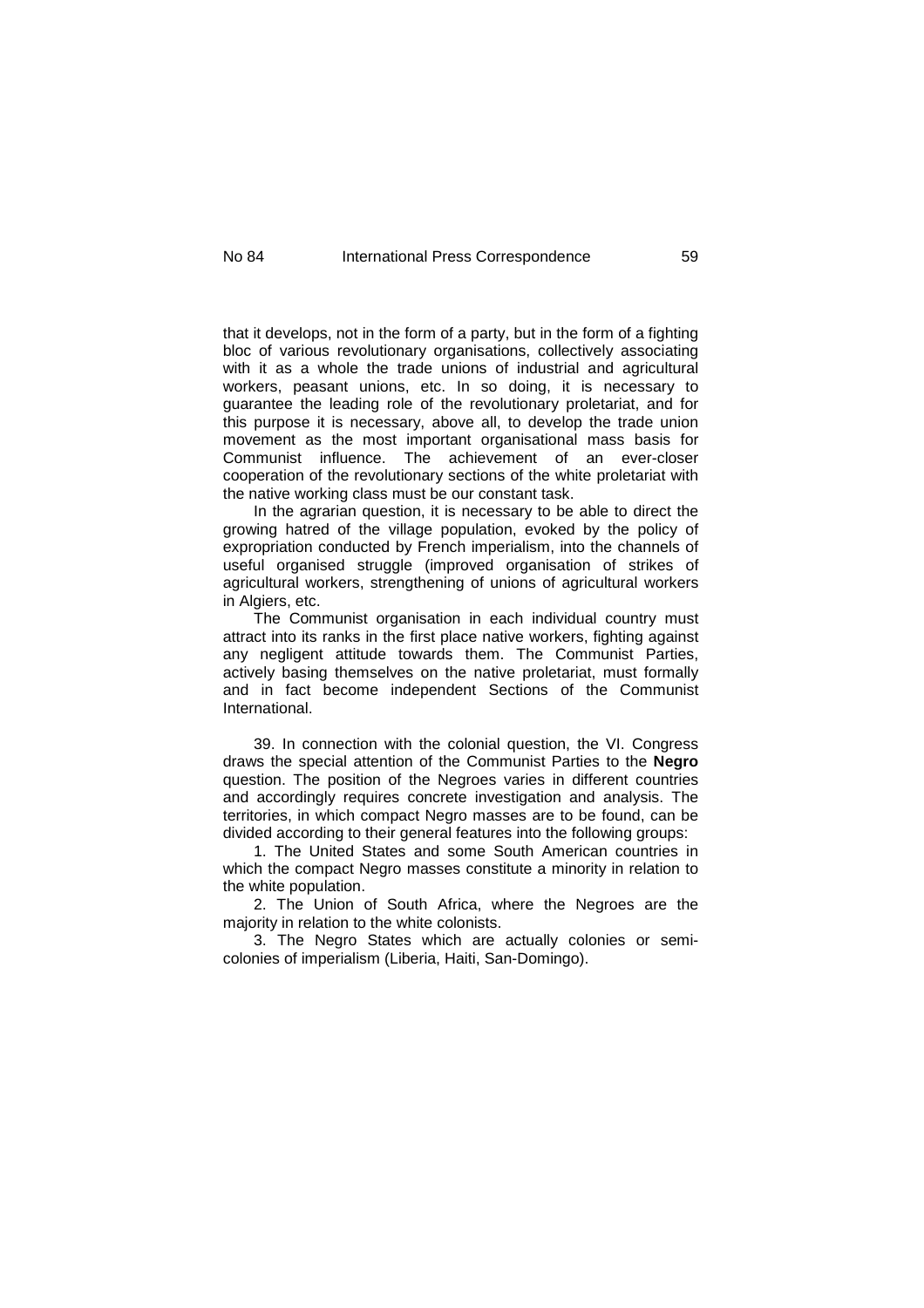4. The whole of Central Africa divided into the colonies and mandated territories of various imperialist powers (Great Britain, France, Portugal, etc.). The tasks of the Communist Parties have to be defined in their dependence on the concrete situation.

 In the **United States** are to be found 12 million Negroes. The majority of them are tenants, paying in kind and living under semifeudal and semi-slave conditions. The position of these Negro tenant farmers is exactly the same as that of agricultural labourers, being only formally distinguishable from the slavery that the constitution is supposed to have abolished. The white landowner, uniting in one person landlord, merchant and usurer, employs the lynching of Negroes, segregation and other methods of American bourgeois democracy, reproducing the worst forms of exploitation of the slavery period.

 Owing to the industrialisation of the South, a Negro proletariat is coming into existence. At the same time, the emigration of Negroes to the North continues at an ever-increasing rate, where the huge majority of Negroes become unskilled labourers. The growth of the Negro proletariat is the most important phenomenon of recent years. At the same time there is arising in the Negro quarters —the Negro ghetto— a petty bourgeoisie, from which is derived a stratum of intellectuals and a thin stratum of bourgeoisie, the latter acting as the agent of imperialism.

 One of the most important tasks of the Communist Parties consists in the struggle for a complete and real equality of the Negroes, for the abolition of all kinds of social and political inequalities. It is the duty of the Communist Party to carry on the most energetic struggle against any exhibition of white chauvinism, to organise active resistance to lynching, to strengthen its work among Negro proletarians, to draw into its ranks the most conscious elements of the Negro worker, to fight for the acceptance of Negro workers in all organisations of white workers, and especially in the trade unions (which does not exclude, if necessary, their organisation into separate trade unions), to organise the masses of peasants and agricultural workers in the South, to carry on work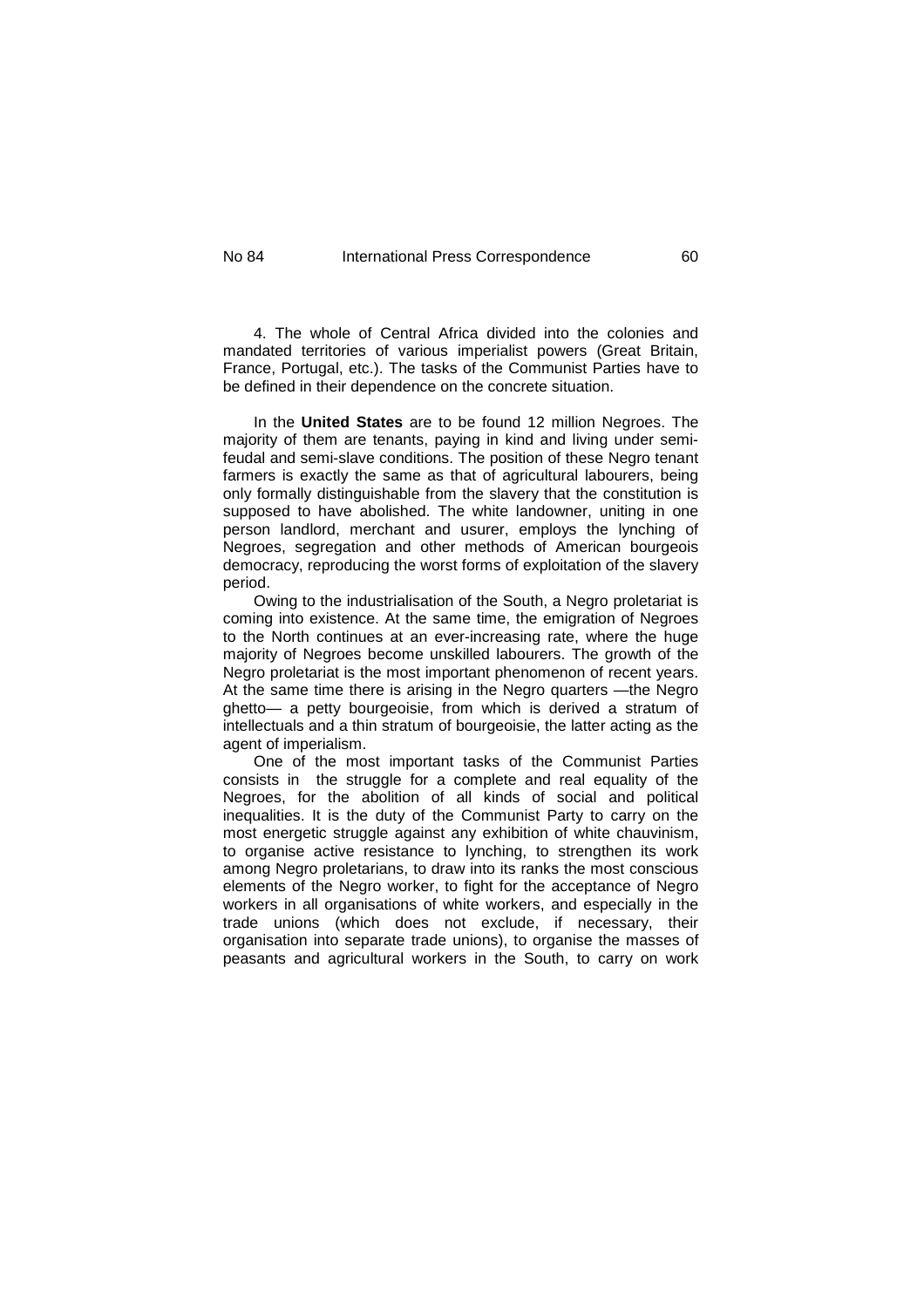among the petty bourgeois Negro masses, to enlighten them regarding the utopian, reactionary character of petty bourgeois tendencies such as Harvey-ism and to carry on a struggle against the influence of such tendencies in the working class and peasantry.

 In those regions of the South in which compact Negro masses are living, it is essential to put forward the slogan of the Right of Selfdetermination for Negroes. A radical transformation of the agrarian structure of the Southern States is one of the basic tasks of the revolution. Negro Communists must explain to non-Negro workers and peasants that only their close union with the white proletariat and joint struggle with them against the American bourgeoisie can lead to their liberation from barbarous exploitation, and that only the victorious proletarian revolution will completely and permanently solve the agrarian and national question of the Southern United States in the interests of the overwhelming majority of the Negro population of the country.

 In the **Union of South Africa**, the Negro masses, which constitute the majority of the population, are being expropriated from the land by the white colonists and by the State, are deprived of political rights and of the right of freedom of movement, are subjected to most brutal forms of racial and class oppression and suffer simultaneously from pre-capitalist and capitalist methods of exploitation and oppression.

 The Communist Party, which has already achieved definite successes among the Negro proletariat, has the duty of continuing still more energetically the struggle for complete equality of rights for the Negroes, for the abolition of all special regulation and laws directed against Negroes, and for confiscation of the land of the landlords. In drawing into its organisation non-Negro workers, organising them in trade unions, and in carrying on a struggle for the acceptance of Negroes by the trade unions of white workers, the Communist Party has the obligation to struggle by all methods against every racial prejudice in the ranks of the white workers and to eradicate entirely such prejudices from its own ranks. The Party must determinedly and consistently put forward the slogan for the creation of an independent Native Republic, with simultaneous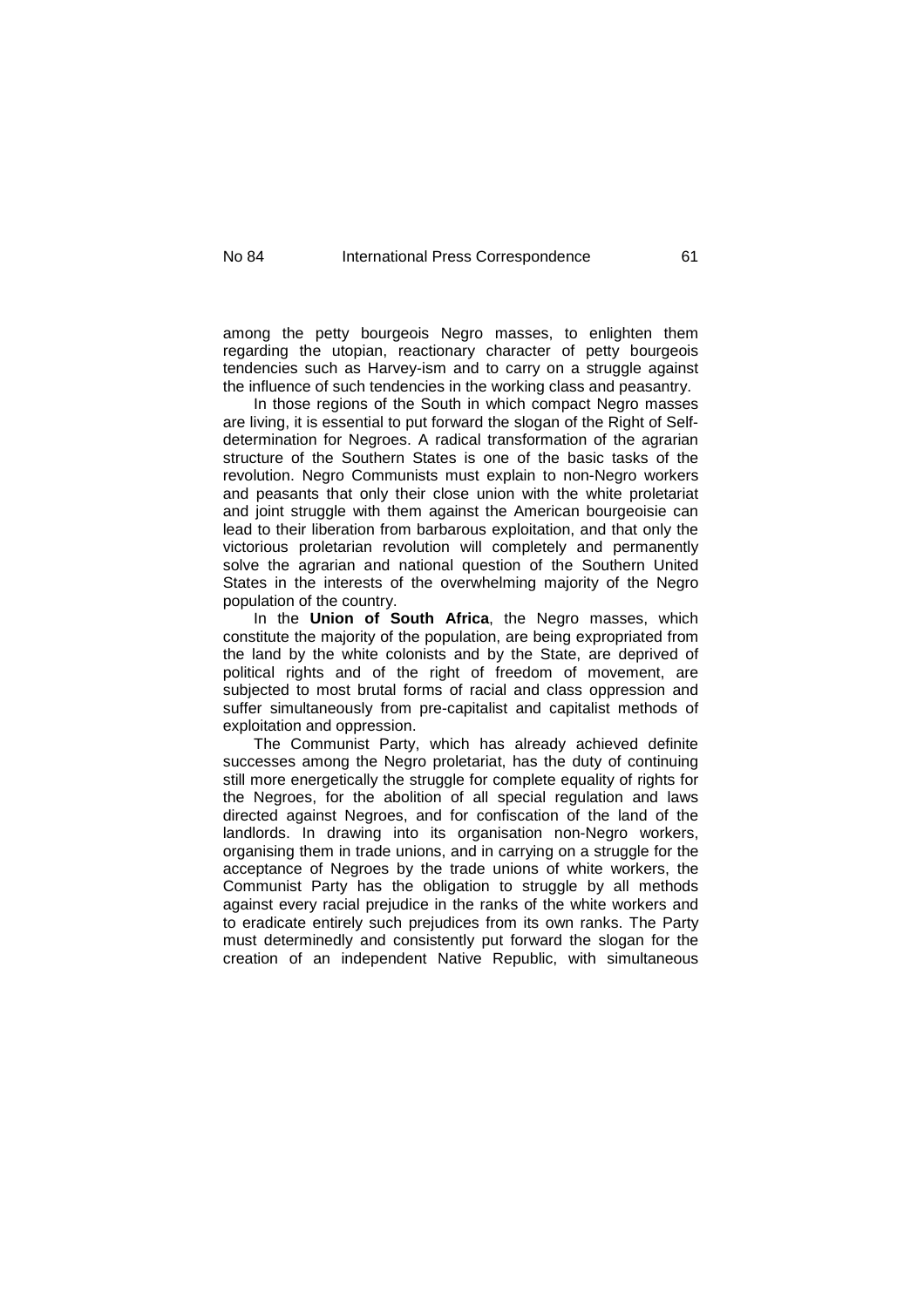guarantees for the rights of the white minority, and struggle in deeds for its realisation.

 In proportion as the development of capitalist relationships disintegrates the tribal structure, the Party must strengthen its work in the education in class consciousness of the exploited strata of the Negro population, and co-operate in their liberation from the influence of the exploiting tribal strata, which become more and more agents of imperialism.

 In the **Central African Colonies** of imperialism, colonial exploitation takes an the very worst forms, uniting slave-owning, feudal and capitalist methods of exploitation. In the post-war period, capital from the imperialist metropolitan countries has flowed in an ever-growing stream to the African colonies, compelling the concentration of considerable masses of the expropriated and proletarianised population in plantations, mining and other enterprises. The Congress makes it a duty of the Communist Parties in the metropolitan countries to put an end to the indifference which they have exhibited in regard to the mass movements in the these colonies, and instead to afford energetic support both in the imperialist centres and in the colonies themselves to these movements, at the same time attentively studying the situation in these countries for the purpose of exposing the bloody exploits of imperialism and of creating the possibility of organisational connections which the developing proletarian elements there which are so mercilessly exploited by imperialism.

 40. In **Latin America**, the Communists must everywhere actively participate in the revolutionary mass movements directed against the landlord regime, and against imperialism, even where these movements are still under the leadership of the petty bourgeoisie. In so doing, however, the Communists may not under any circumstances politically subordinate themselves to their temporary ally. While struggling for the hegemony during the revolutionary movements, the Communist Parties must strive in the first place for the political and organisational independence of their Parties, securing its transformation into the leading party of the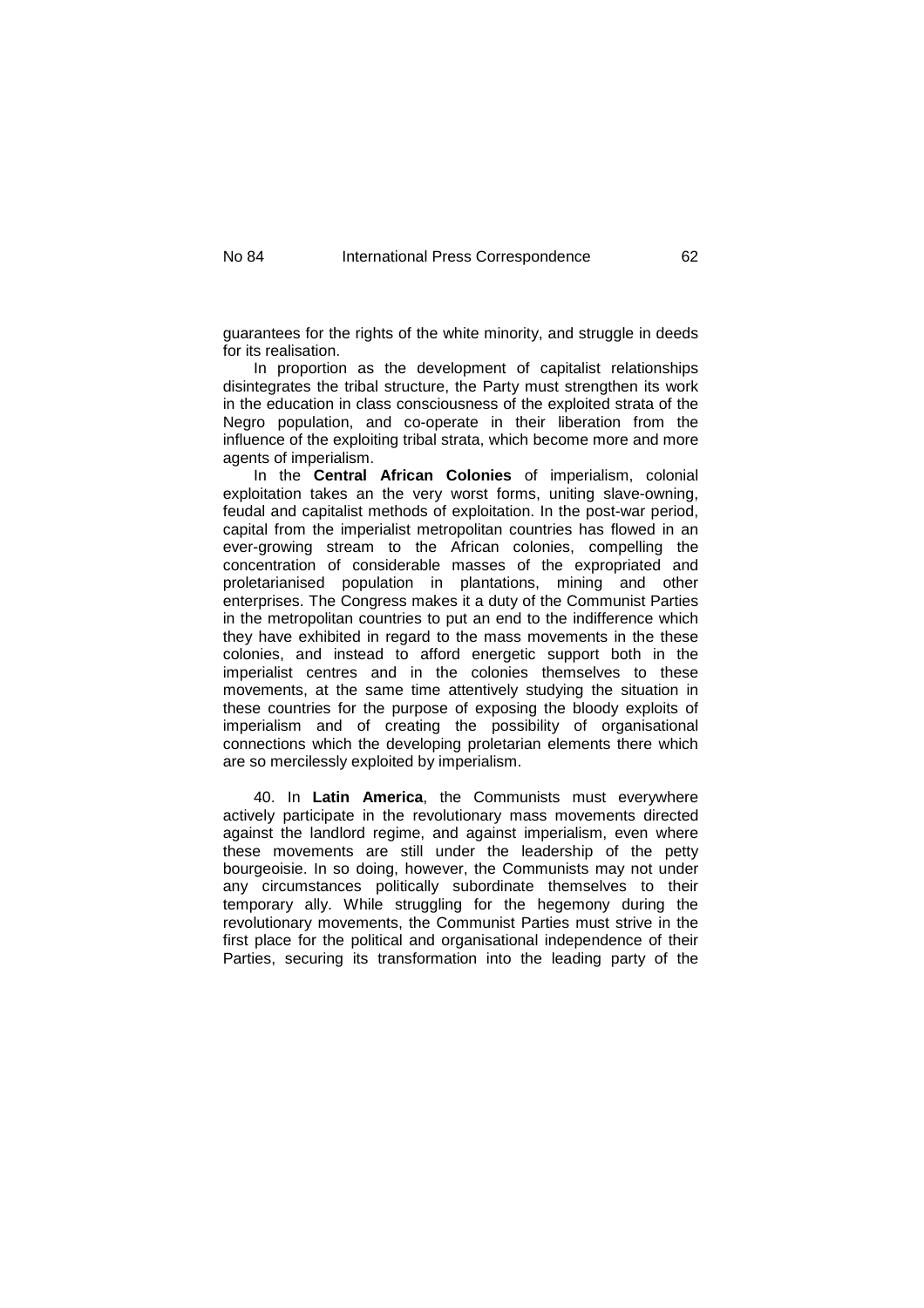$\overline{\phantom{a}}$ 

## No 84 International Press Correspondence 63

proletariat. In their agitation, the Communists must especially emphasise the following slogans:

 1. Expropriation without compensation and the. handing over of a part of the big plantations and latifundia<sup>\*</sup> to the collective cultivation of the agricultural workers, and the distribution of the other portion between the peasants, tenant farmers and colonists.

 2. Confiscation of foreign enterprises (mines, industrial enterprises, banks, etc.) and of the big enterprises of the national bourgeoisie and big landlords.

 3. The repudiation of State debts, and the liquidation of any kind of control over the country on the part of imperialism.

 4. The introduction of the 8-hour working day and the stamping out of semi-slave-like conditions of labour.

 5. The arming of the workers and peasants and the conversion of the army into a workers' and peasants' militia.

 6. The establishment of the Soviet power of the workers, peasants and soldiers, in place of the class rule of the big landlords and of the church. The central place in Communist agitation must be occupied by the slogan of a workers' and peasants' government, in contradistinction to the so-called "revolutionary" governments of the military dictatorship of the petty bourgeoisie.

 The fundamental pre-requisite for the success of the whole revolutionary movement in these countries lies in the ideological and organisational strengthening of the Communist Parties and in their connection with the toiling masses and with the mass organisations. The Communist Parties must unceasingly strive for the organisation of the industrial workers into class trade unions, especially the workers in big enterprises owned by imperialism, for the raising of the level of their political and class-consciousness and for the eradication of reformist, anarcho-syndicalist and corporate ideology. At the same time it is necessary to organise the peasants, tenant farmers and cultivators, into peasant unions.

<sup>\*</sup> Huge farms or plantations worked by serf labour. — Editor, Modern Books  $Itd.$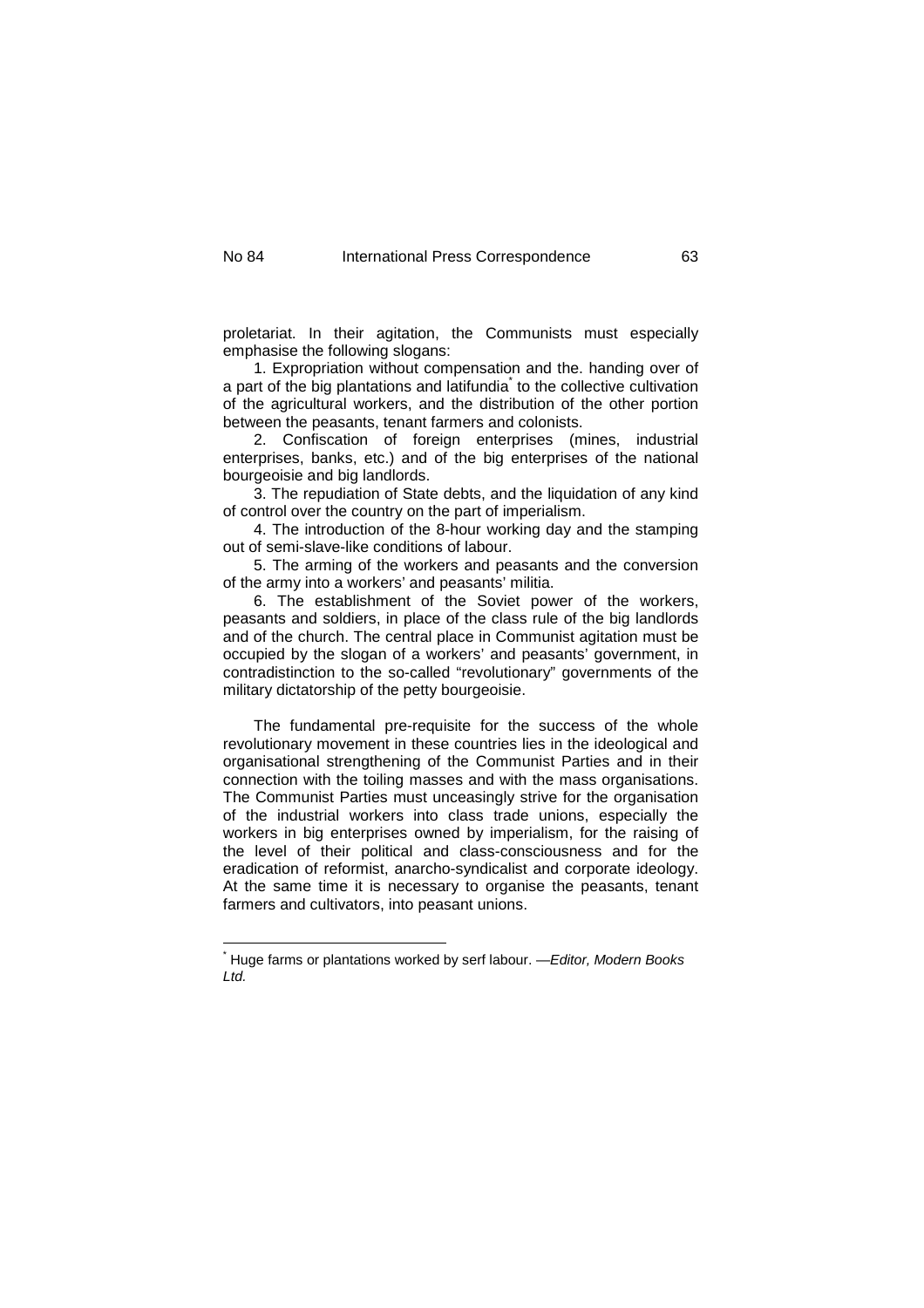It is necessary to assist the extension of sections of the League Against Imperialism, in which Communist fractions must carry on work. Very important is the closest possible mutual co-operation between all the revolutionary mass organisations of workers and peasants, and primarily of the Communist Parties in the countries of Latin America and their connection with the corresponding international organisations and also with the revolutionary proletariat in the United States.

 41. The immediate tasks of the Communist Parties of the **imperialist countries** in the colonial question bear a three-fold character. In the first place, the establishment of regular connections between the Communist Parties and the revolutionary trade union organisations of the imperialist centres, on the one hand, and the corresponding revolutionary organisations of the colonists on the other hand. The connections hitherto established between the Communist Parties of the imperialist centres and the revolutionary organisations of the corresponding colonial countries, with the exception of a few cases, cannot be regarded as adequate. This fact can only in part be explained by objective difficulties. It is necessary to recognise that so far not all the Parties in the Communist International have fully understood the decisive significance of the establishment of close, regular and constant relations with the revolutionary movements in the colonies for the purpose of affording these movements active support and immediate practical help. Only in so far as the Communist Parties of the imperialist countries render in fact practical assistance to the revolutionary movement in the colonies, in so far as their help actually facilitates the struggle of the corresponding colonial countries against imperialism, can their position in the colonial question be recognised as a genuinely Bolshevik one. In this ties the criterion of the revolutionary activity in general.

 The second series of tasks consists in genuine support of the struggle of the colonial peoples against imperialism through the organisation of mass demonstrations and other effective activities of the proletariat. In this sphere, the activity of the Communist Parties of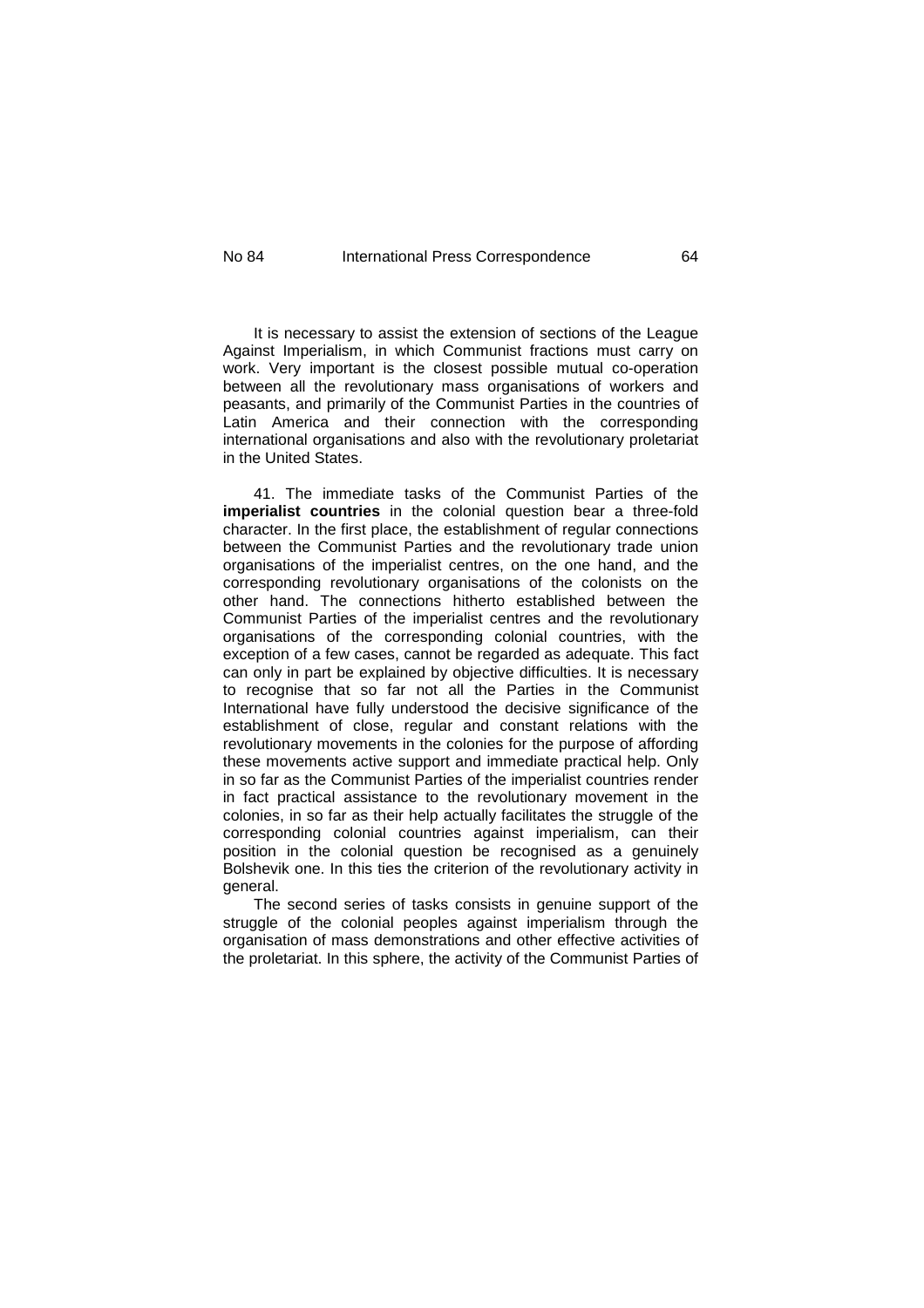the big capitalist countries has also been insufficient. The preparation and organisation of such demonstrations of solidarity must undoubtedly become one of the basic elements of Communist agitation among the mass of the workers of the capitalist countries. The Communists must expose the true predatory character of the capitalist colonial regime through all the agitational means at its disposal (press, public demonstrations, parliamentary platform); they must mercilessly tear apart the network of lies with the help of which the colonial system is represented as an affair of civilisation and general progress. A special task in this sphere is the struggle against missionary organisations, which act as one of the most effective levers for imperialist expansion and for enslavement of the colonial peoples.

 The Communists must mobilise the broad masses of workers and peasants in the capitalist countries on the basis of the demand for granting, unconditionally and without reservation, complete State independence and sovereignty to the colonial peoples. The fight against the bloody suppression of colonial risings, against armed intervention of the imperialists against the national revolutions, against the growth of the military aggressiveness of imperialism, against fresh military conquests, demands from the international proletariat systematic, organised and self-sacrificing struggle. It is necessary to take into account the lessons to be drawn from the fact that not a single section of the Communist International in the capitalist countries has succeeded to an adequate degree in mobilising the masses for active support of the Chinese revolution against the unceasing attacks of world imperialists. The preparations for world war, the attacks of the imperialists against the peoples of "their" colonies, with a view to then "pacification", places the task of active support for the colonial revolution in the centre of attention and struggle for the proletariat of the capitalist countries.

 While striving for the immediate recall of the armed forces of imperialism from the oppressed countries, the Communist Parties must work unceasingly for the organisation of mass actions in order to prevent the transport of troops and munitions to the colonies. Systematic agitational and organisational work among the troops for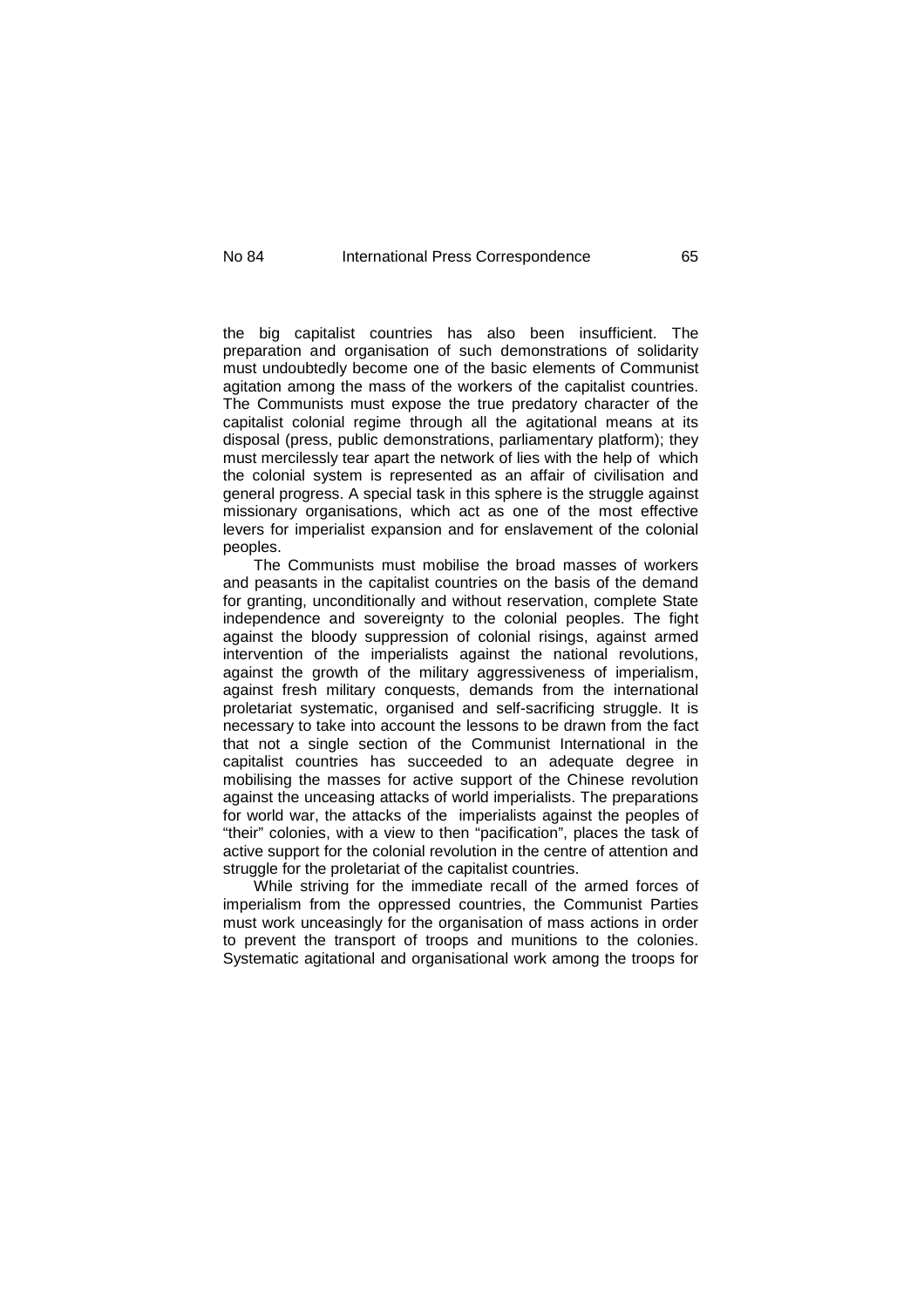fraternisation with the rebellious masses in the colonies must be a preparation for the coming over of the occupational armies to the side of the workers' and peasants' revolution and to the side of the armed forces of the latter.

**The struggle against the colonial policy of Social Democracy** must be looked upon by the Communist Party as an organic constituent part of its struggle against imperialism. The Second International, by the position it adopted on the colonial question at its last Congress in Brussels, has finally given sanction to what was already the practical activity of the different socialist parties of the imperialist countries during the post-war years. The colonial policy of Social Democracy is a policy of active support of imperialism in the exploitation and oppression of the colonial peoples. It has officially adopted the point of view which lies at the basis of the organisation of the "League of Nations", according to which the ruling classes of the developed capitalist countries have the "right" to rule over the majority of the peoples of the globe and to subject these peoples to a cruel regime of exploitation and enslavement.

 In order to deceive a portion of the working class and to secure its co-operation in the maintenance of the colonial regime of plunder, Social Democracy, in the most shameful and repulsive manner, defends the exploits of imperialism in the colonies. It conceals the real content of the capitalist colonial system, it wilfully ignores the connection between colonial policy and the danger of a new imperialist war which is threatening the proletariat and toiling masses of the whole world. Wherever the indignation of the colonial peoples finds vent in the emancipatory struggle against imperialism, Social Democracy, notwithstanding its lying phrases, in practice, always stands on the side of the imperialist executioners of the revolution. During the last few years, the socialist parties of all the capitalist countries have been voting for the credits which the Governments of these countries demand for the carrying on of war against the colonial peoples struggling for their freedom (Morocco, Syria, Indonesia), they themselves take a direct part in the business of colonial exploitation (French Socialists act as governors in the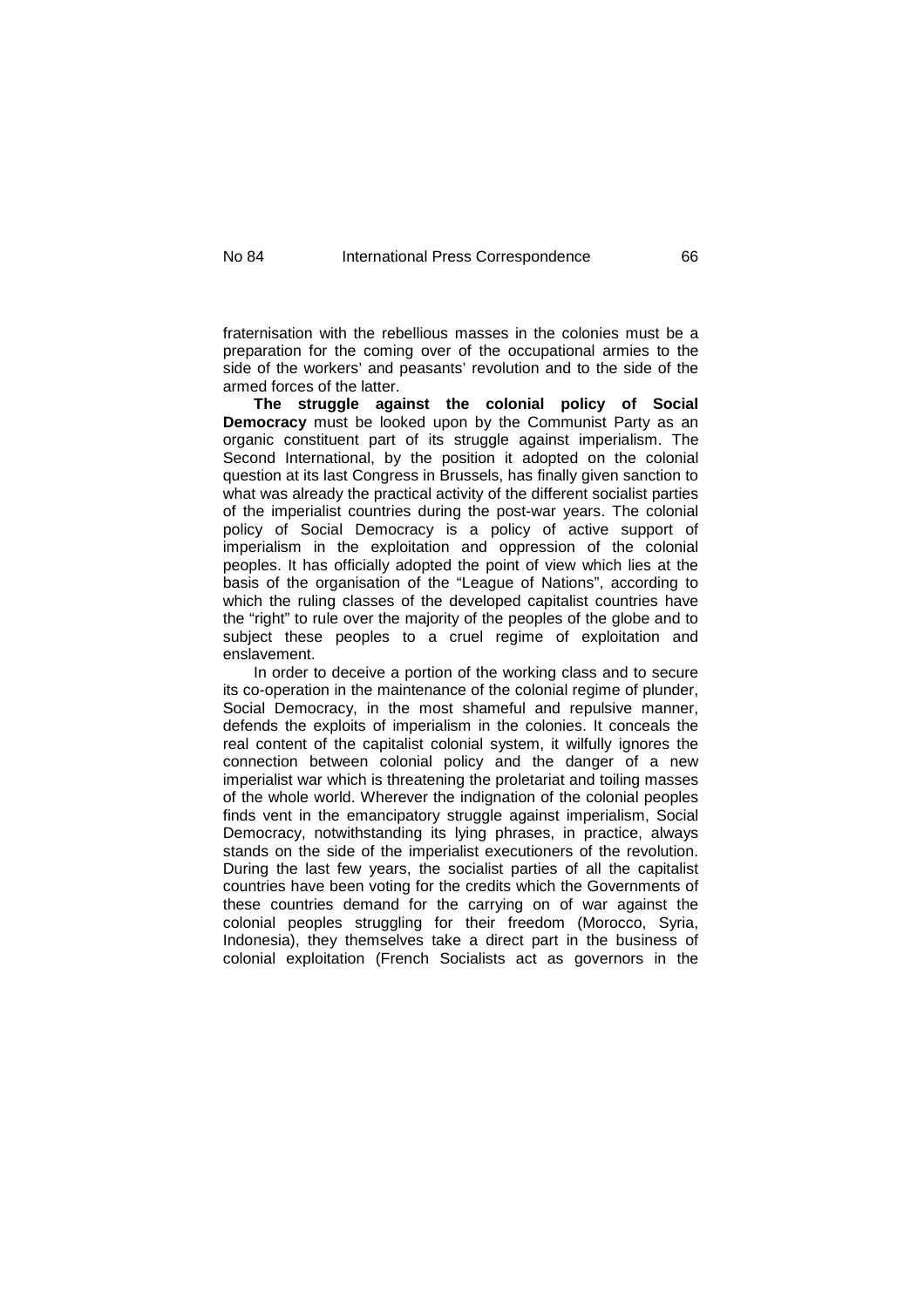colonies by appointment of imperialist Governments, the socialist cooperatives of Belgium participate in colonial enterprises for the exploitation of the Negro population of the Congo), and they approve of the most cruel measures for the suppression of colonial uprisings (defence by the leaders of the British Labour Party of intervention in China, the activity of the Dutch Socialist Party in defence of the suppression of the insurrection in Indonesia). The Social Democratic theory, alleging that the capitalist colonial regime can be reformed and converted into a "good colonial regime", is a mask behind which the Social Democrats attempt to conceal their true social-imperialist character. The Communists must tear this mask from them and demonstrate to the toiling masses of the imperialist countries that the socialist parties are the collaborators and direct accomplices of imperialist colonial policy, that they have in this sphere betrayed in the most flagrant fashion their own socialist programme and that they have become an agency of imperialist plunder in the imperialist countries and in the colonies.

 The Communists must pay the greatest attention to the attempt of the Social Democrats, made with the aid of the capitalist Governments, to extend their influence in the colonies and to establish there their own sections and organisations. These attempts correspond to the policy of that portion of the imperialist colonisers which makes it its aim to reinforce its positions in the colonies by the buying up of definite strata of the native population. The specific conditions obtaining in some colonies may lend a certain success to these attempts and lead to the temporary development of a reformist movement in these countries under the influence of the social democracy of the capitalist countries.

 The task of the Communists must be to wage a decisive struggle against such attempts, to expose the colonial policy of the socialists before the native masses and in this way to direct against the social democratic leaders —servants of imperialism— the same well-deserved hatred which the oppressed colonial peoples bear against the imperialists.

 In all these spheres, the Communist Parties of the capitalist countries can only achieve success if they also carry on an intensive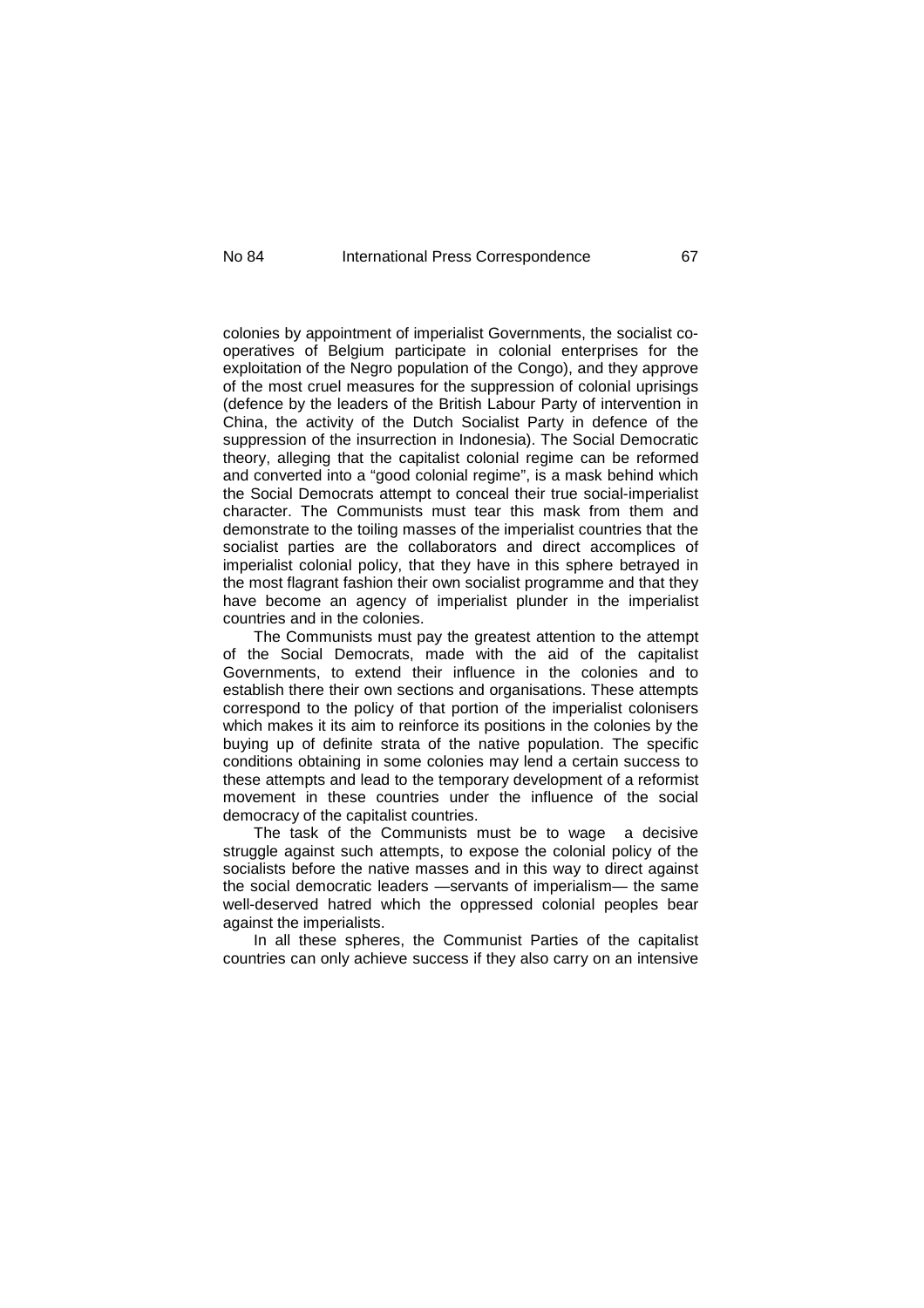propaganda in their own ranks in order to explain the Communist attitude to the colonial question, in order to eradicate completely every vestige of social democratic ideology in this question and to resist any possible deviation from the correct Leninist line.

**\_\_\_\_\_\_\_\_\_\_\_\_\_\_\_\_\_\_\_**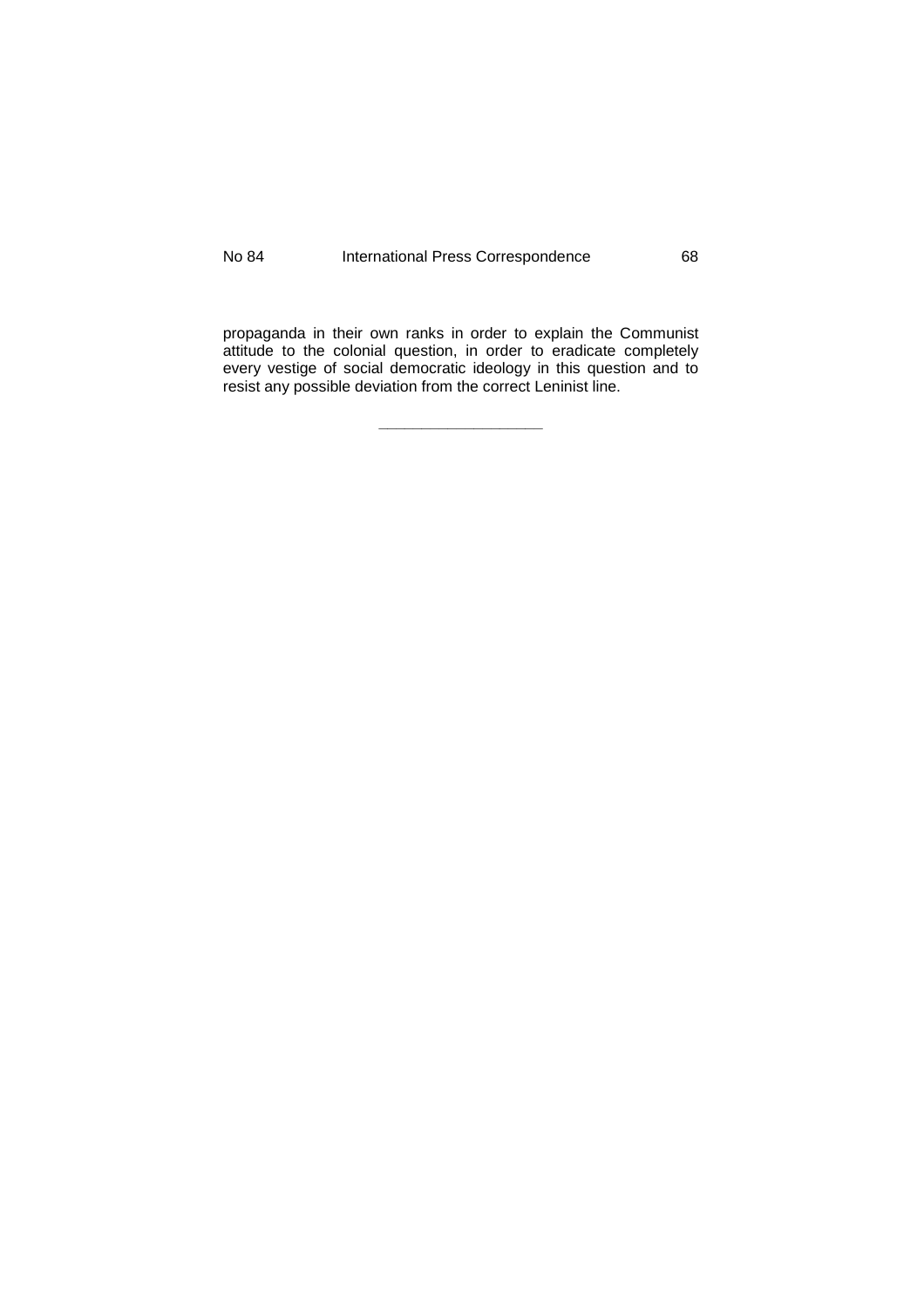# **The New Composition of the Executive Committee of the Comintern and of the I.C.C.**

## **Members of the E.C.C.I.**

Americo-Ledo, Barbé, Bell, Blenkle, Boshkovitch, Bukharin, Campbell, Carillo, Yhioldi, Chitarov, Dengel, Ercoli, Ferdi, Fermin-Araya, Foster, Furubotn, Gomez, Gottwald, Hsing, Humbert-Droz, Japuemotte, Jilek, Katayama, Kato, Kilboom, Kolarov, Koplenig, Bela Kun, Kuusinen, Lensky, Li Kuang, Lozovsky, Lovestone, Manner, Manuilsky, Mitzkevitch, Molotov, Muso, Pieck, Piatnitsky, Popescu, Prukhniak, Remmele, Rust, Rykov, Samuelson, Sémard, Serra, Skrypnik, Smeral, Spector, Stalin, Syphneios, Thälmann, Thorez, Thaterdje, Tzui Vito, Wieser, Clara Zetkin.

## **Candidates of E.C.C.I.**

Assano, Billoux, Boshnitch, Darsono, Dimitrov, Doriot, Ewert, Frachon, Garlandi, Gitlow, Gyptner, Guan Li, Gussev, Hansen, Heckert, Horner, Huiswood, Yaroslavsky, Kavanagh, Lopez, Lovitzky, Malakka, Moirova, Mommousseau, Naorodji, Pascal, Pollit, Purmann, Guilio Riasco, Schneller, Silen, Sokolik, Tolgersen, Chang Pyao, Shauki, Chen-Kuang, Turin, Ulbricht, Varga, Vertchik, De Visser, Zapototsky.

#### **Members of the International Control Commission.**

Angaretis, Anwelt, Cachin, Codovilla, Eberlein, Flieg, Gorkic, Soltz, Stefanescu, Stutchka, Cheng Chen, Weiβ, Weinstone, Tzakkaya, Hsu-Yuen, Iskrov, F. Kohn, Maggi, Mondok, Murphy, Shargi, Sirola.

**\_\_\_\_\_\_\_\_\_\_\_\_\_\_\_\_\_\_\_**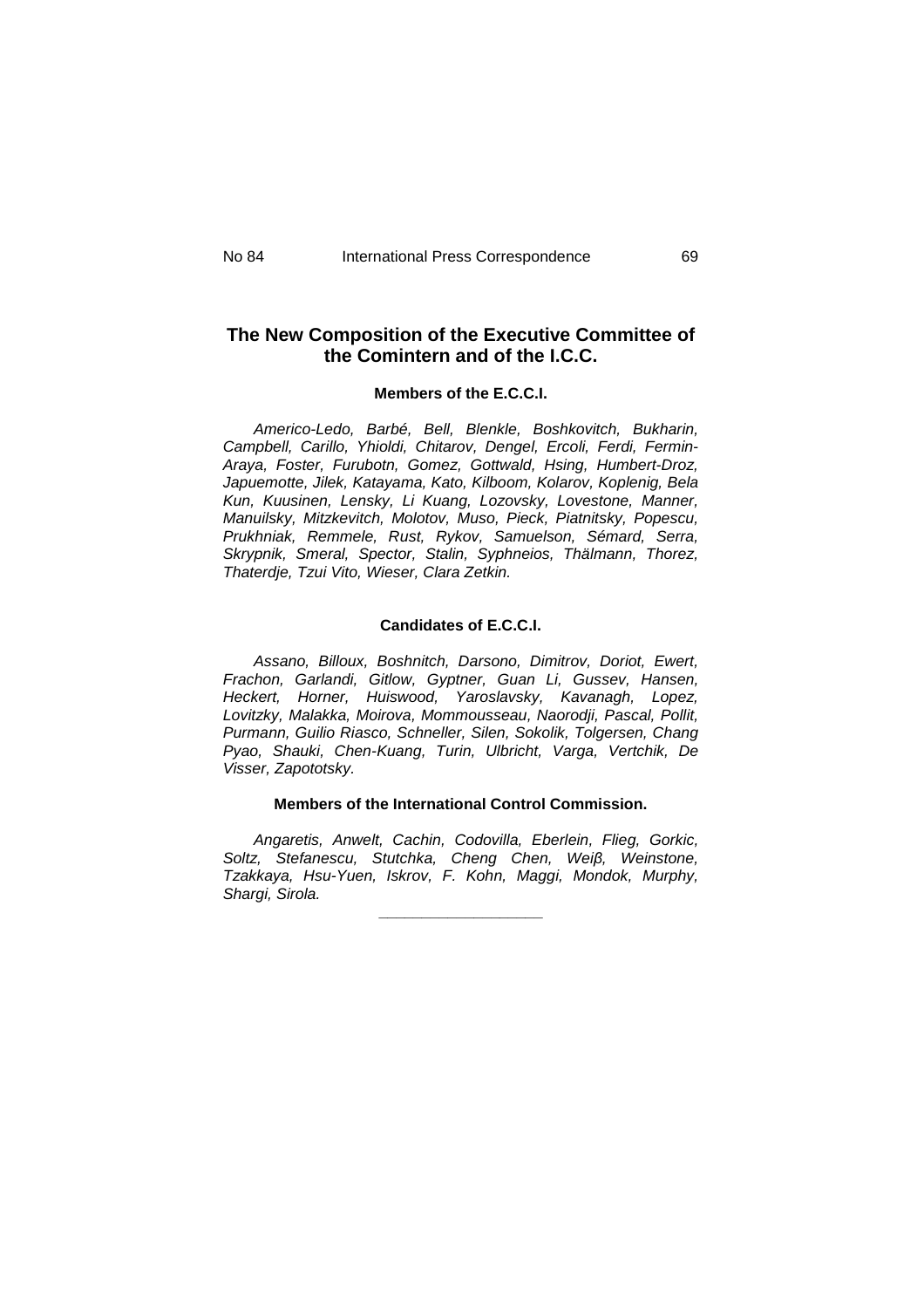# **Declaration of British Delegation on Colonial Question**

## **I.**

 The British Delegation has decided to vote against the acceptance as a basis of the Theses moved by Comrade Kuusinen. The British Delegation has furthermore tabled an amendment to the theses of Comrade Kuusinen, which it has requested the Presidium to circulate to the Delegations, and which it requests will be voted upon at this Congress also.

## **II.**

 In view of a number of accusations and charges which has been made during the Congress debate, the British Delegation desires to make the following statement of our position.

 In the first place, we repudiate the allegation that at any time we have defended the theory of "decolonisation". We regard this allegation as an attempt to cover up the non-Leninist theory of "agrarisation". As can be seen from the speeches of all the members of the British Delegation who have opposed the theses of Comrade Kuusinen, we have not for a moment entertained or supported the absurd and un-Marxian theory of "decolonisation". We are not responsible for things which have been written by Comrade **Roy** or Comrade **Luhani** or other comrades in the past. We are responsible for what we have said ourselves, and it is upon what we say that we take our stand. We have never suggested that imperialism in any way has weakened the oppression of the colonies, or their dependence upon or rule by finance capital, on the contrary. We have never suggested that imperialism was a progressive force in the colonies; on the contrary. We have never stated that imperialism soften the contradictions within the colonies, as between the colonies and the imperialist metropolis. On the contrary, we stated, and we stand by it, that these contradictions are enormously accentuated.

We stated, and we still stand by this, that in the first place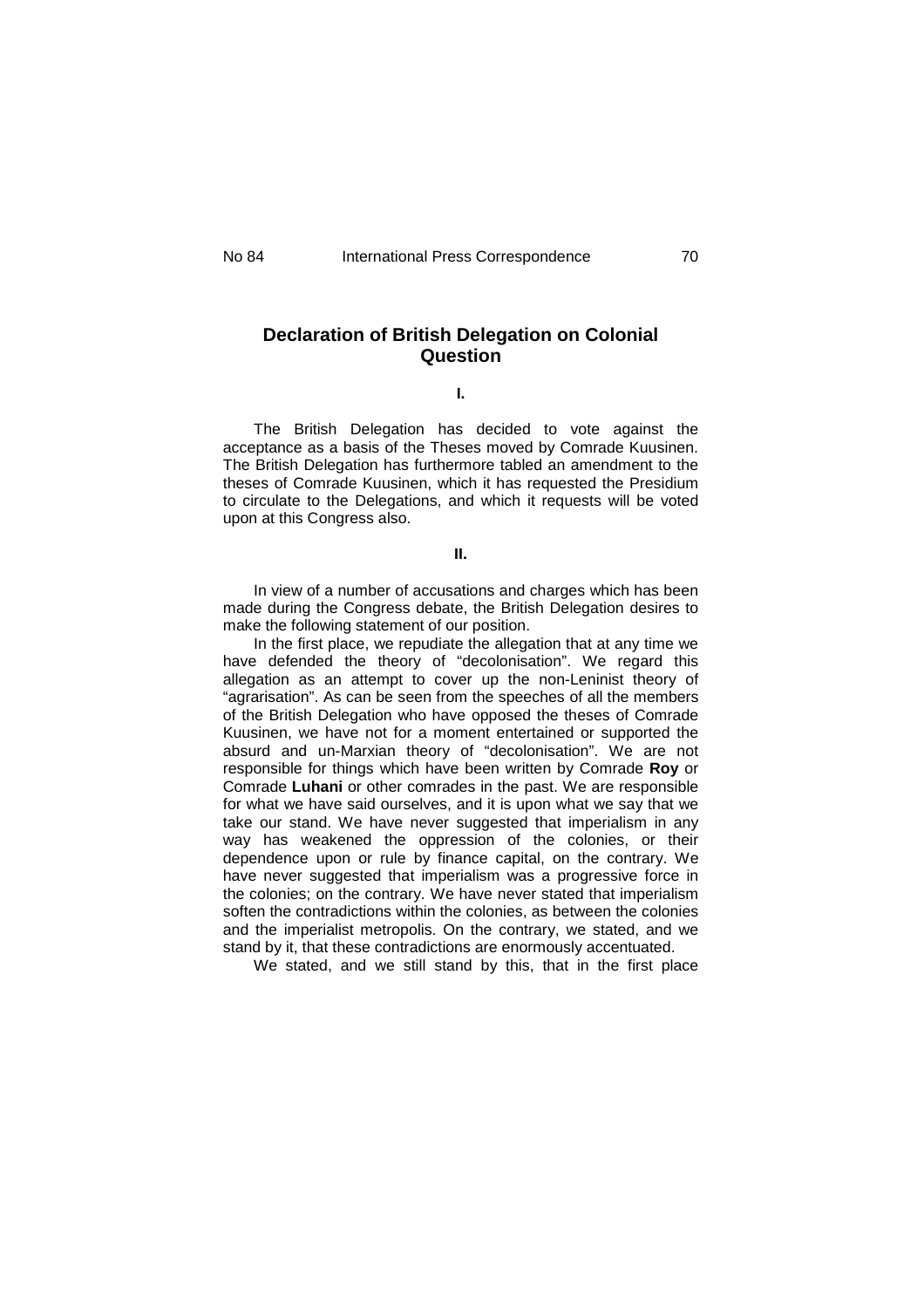"decolonisation" in the real sense of the word involves a revolution, that there is no "decolonisation" without revolution, and secondly, that imperialism hastens the development of the objective conditions which make for successful revolution under the hegemony of the proletariat. The road of the colonies to real "'decolonisation", that is, to independence and emancipation, can take one of two forms. **Either**, in the event of a proletarian victory in the metropolis, the victorious working class or the former imperialist country will help the colonies to move towards Socialism, avoiding the capitalist stage of development. On the other road is through a national revolution which, in the epoch of wars and revolutions and the existence of the U.S.S.R., will grow into a Socialist Revolution. In this case, the bounden duty of the proletariat in the ruling country is to help the colonies in these revolutions by using every possible means to fight the imperialists and defeat them.

On the whole or this question we stand where **Lenin** stood:

 "The economic difference between the colonies and the European peoples —at least the majority of the latter consists primarily in this, that the colonies used to be drawn into the exchange of **commodities**, but as yet not into capitalist **production**. Imperialism has changed this. Imperialism is, amongst other things, the export of capital. Capitalist production is being more and more rapidly transplanted to the colonies. They cannot be torn away from dependence on European finance-capital. From the military point of view, as from the point of view of expansion, the separation of the colonies is practical, as a general rule, only under Socialism, while under capitalism it is possible either as an exception, or at the price of a series of revolutions and insurrections, both in the colonies and in the metropolis." (Works, Vol. 19, page 196)

 It was alleged by Comrade **Remmele** that our point of view with regard to industrialisation was a rejection of Lenin's theory that the colonies may escape the capitalist stage of development. The assumption behind this allegation is that the direct road to Socialism for the colonies lies through complete agrarisation on the one hand,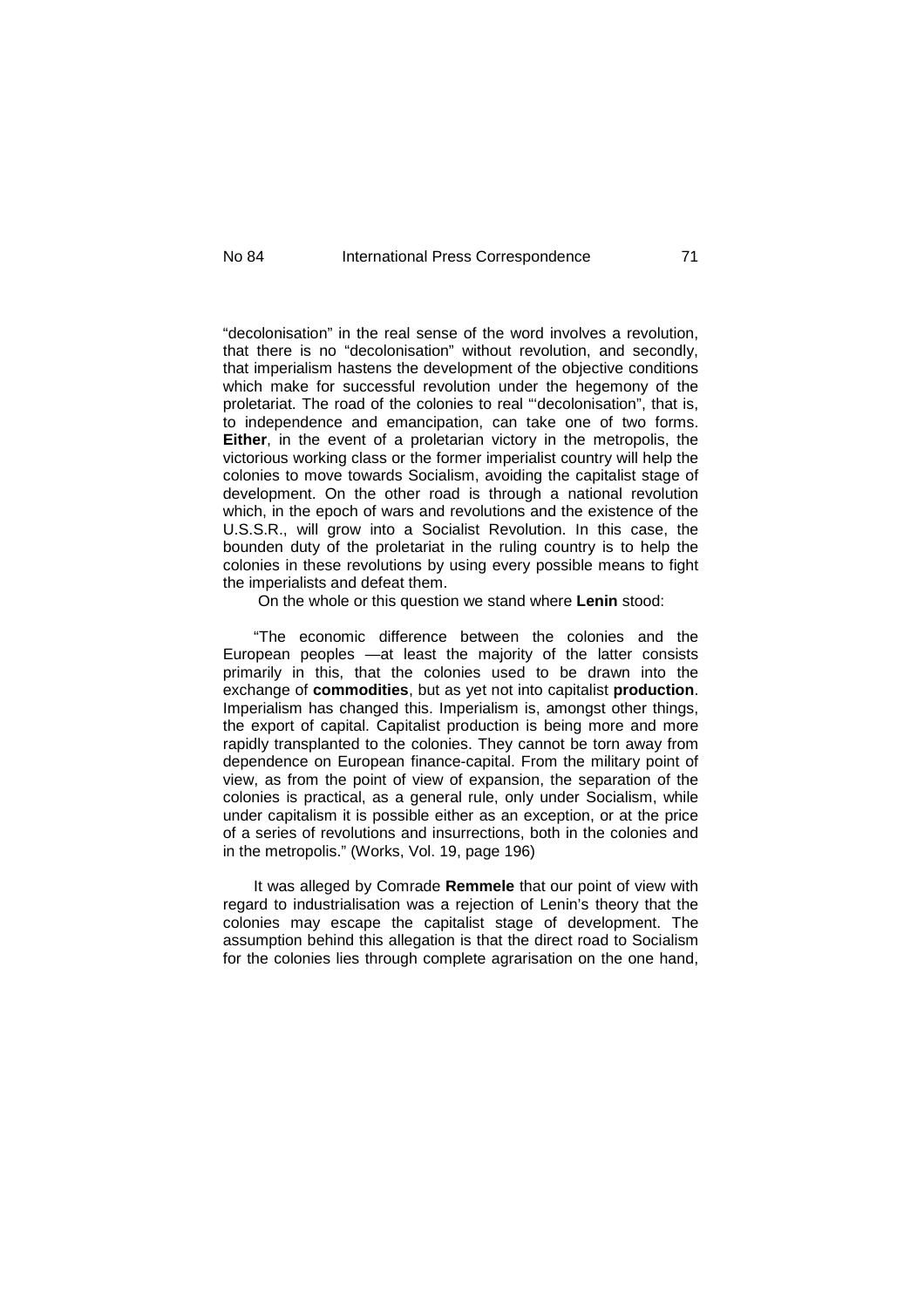and the revolutionary bourgeoisie on the other. To make matters quite clear, we repeat that we stand with **Lenin** on the first of the two alternative prospects referred to above:

 "lf the revolutionary victorious proletariat carries on amongst them systematic propaganda, while the Soviet Governments come to their help with all the resources at their disposal, it is incorrect to assume in that case that the capitalist stage of development is inevitable for the backward peoples."

 There was not one word in this suggesting that industrialisation does not take place **before** the revolutionary proletariat of the metropolis reaches a position in which it can grant this assistance, i.e. in the era of finance capitalism.

#### **III.**

 The following are the reasons why we vote against the resolution to accept the theses as a basis:

 1. The theses base their analysis on a picture of the **transformation** of the colonies into (**not** their "maintenance as", which some defenders of the theses attempted to make out) the agrarian hinterlands or appendages of the metropolis. While this was partly (only partly) true of the objective conditions in the classical period of capitalism, it is not true of the imperialist period, and an the facts show this. In particular, the description of India as a "village continent" is grotesque. We make the simple contrast between Lenin's phrase about the "transplanting" of capitalist production more and more rapidly to the colonies —and everyone who knows the position in the British Empire knows that this is taking place, with the result of industrialising the colonies— and the passage in paragraph 6 of the theses:

 "In any case, the capitalist enterprises cultivated by imperialism in the colonies (with the exception of a few workshops established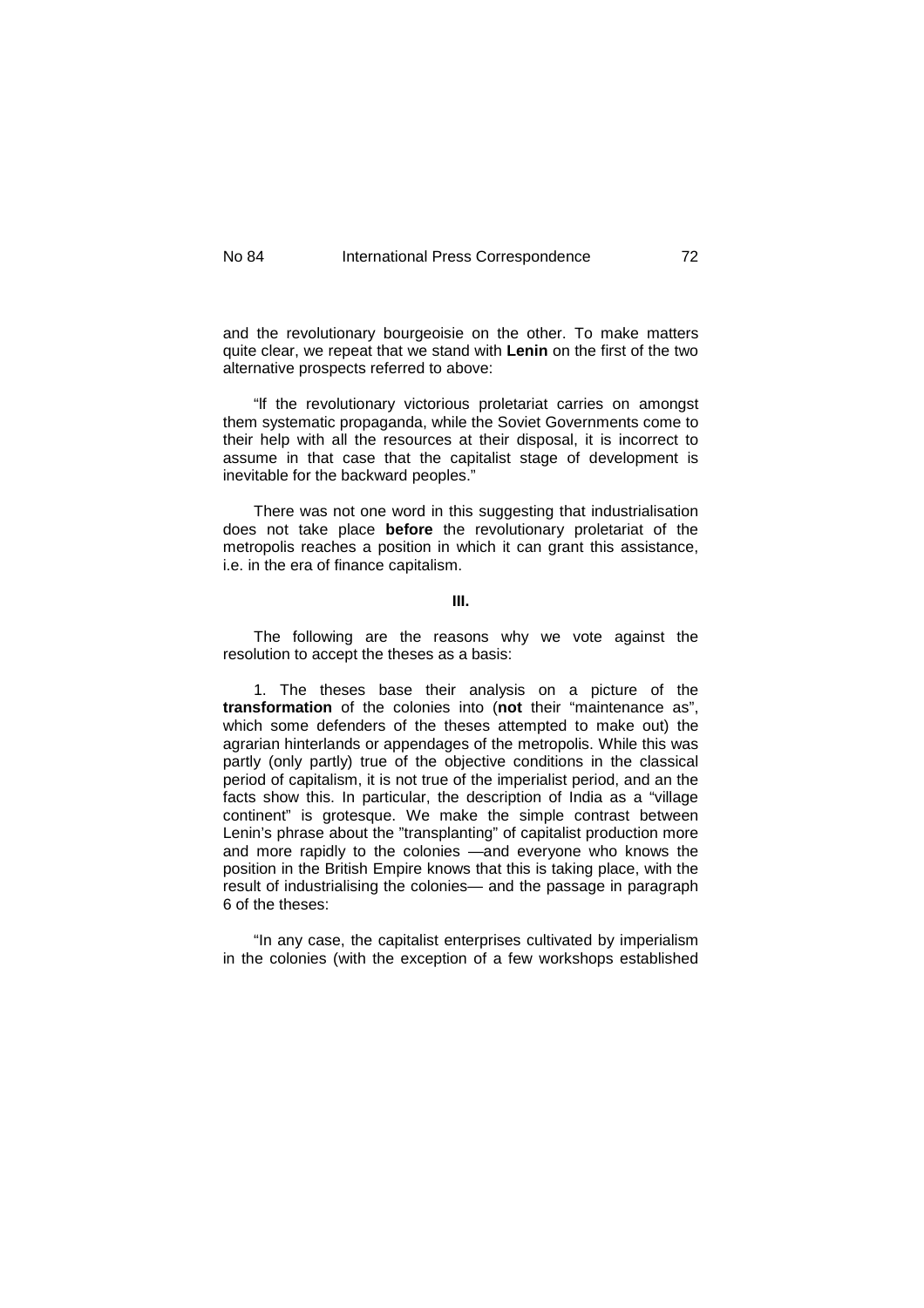for possible military needs) are predominantly or almost exclusively of an agrarian capitalist sort, with a low organic composition of capital."

 2. We vote against accepting the theses as a basis because they give a totally one-sided and historically incorrect picture of

 "the tendency of the big imperialist Powers to adapt their monopolised colonies more and more exclusively to the requirements of their own industries."

 This passage, which is characteristic of the whole of the basic part of the theses, leaves out the distinction between the classic era of capitalism and the era of finance capital, when it is the search for higher rates of profit, and not the requirements of industries in the metropolis, that is the determining factor. Again, the classic example is the British Empire, where the industrialisation of the colonies, repeatedly referred to in resolutions of the Communist International, and due exactly to the process of "transplanting" which Lenin referred to, has been a powerful factor in advancing the depression and stagnation of British native industries, and the parasitic transformation of British capitalism.

 3. We vote against accepting the theses as a basis because throughout there is a **general** blurring of the distinction between the era of classic capitalism and the era of imperialism, the rule of finance-capital. This is indicated most clearly by the mere passing reference to "deviations" from the general anti-industrialisation trend of imperialist colonial policy, "due to the interests of finance-capital in exporting capital". Not only does this passage confuse policy with objective processes of development, but it draws a fantastic picture of the policy of finance-capital as a kind of deviation from that of capitalism as a whole. Our attitude on this question does not mean that we deny the existence of retarding factors or of retardation. This was made clear by several speeches. But the line of the theses is that there is a general process of retardation of industrialisation with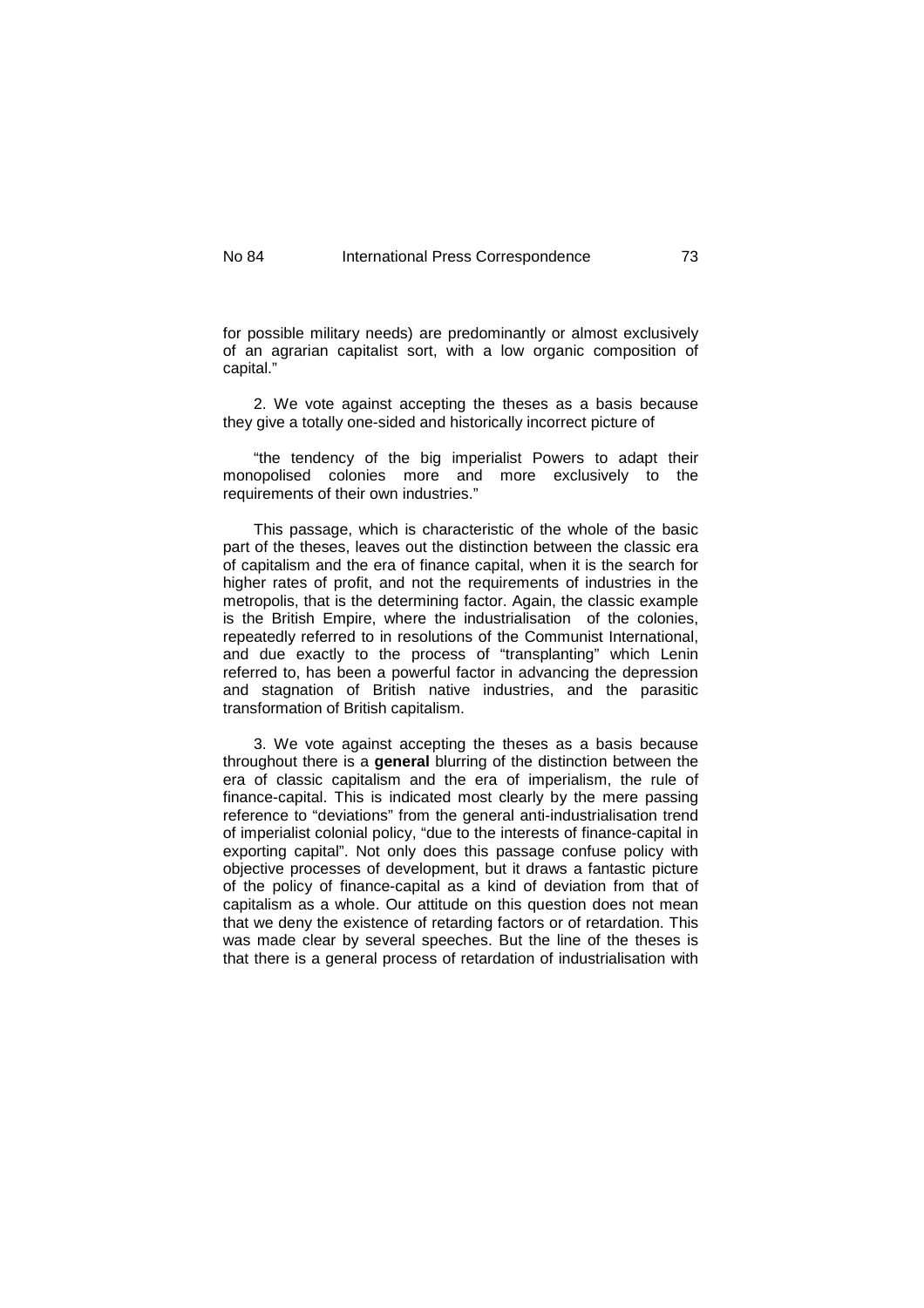certain deviations due to the obstructive tactics of finance-capital. Our line is that, in the era of monopolist finance-capitalism, industrialisation of the colonies inevitably takes place, despite retarding factors in imperialist policy which mercilessly cripple the production forces of the colony, but nevertheless do not prevent the main trend.

 4. We vote against the theses because on the basis of these incorrect premises they arrive at a politically false and dangerous conclusion: that of a long prospect of "vacillation" of the colonial bourgeoisie in the course of the national revolution. We consider that the reference to the role of the Russian bourgeoisie between 1905 and 1917 —objectively a role of counter-revolution from beginning to end, notwithstanding certain "oppositionist" demonstrations from time to time, and notwithstanding the fact that in February 1917 the bourgeoisie did its best to head the mass revolt, once it had begun, in order to behead it— only emphasises the total incorrectness of the line of the theses, and their defiance of facts. To speak of the Indian Swarajists as having not yet "betrayed the national liberation struggle .in the decisive manner in which the Kuomintang did so in China" is not only to ignore the totally changed circumstances since 1920, when the theses of the Second Congress were written, but also to imply that the Communists can change their estimate only when large scale massacres of workers and peasants begin. Throughout the theses only speak with very big reservations, and after all kinds of saving clauses, of the ultimately counter-revolutionary role of the bourgeoisie in the present epoch. The theses confuse the necessary distinction which the Communist Party must draw, far purposes of manoeuvring, between the different interests within the counterrevolutionary camp,. with a distinction between the objective historical roles played different sections of that camp.

 5. We vote against accepting the theses as a basis because, in an effort to reconcile false premises and wrong conclusions with actual realities and the principles of Marx and Lenin, the theses repeatedly fall into eclecticism unworthy of a Comintern document.